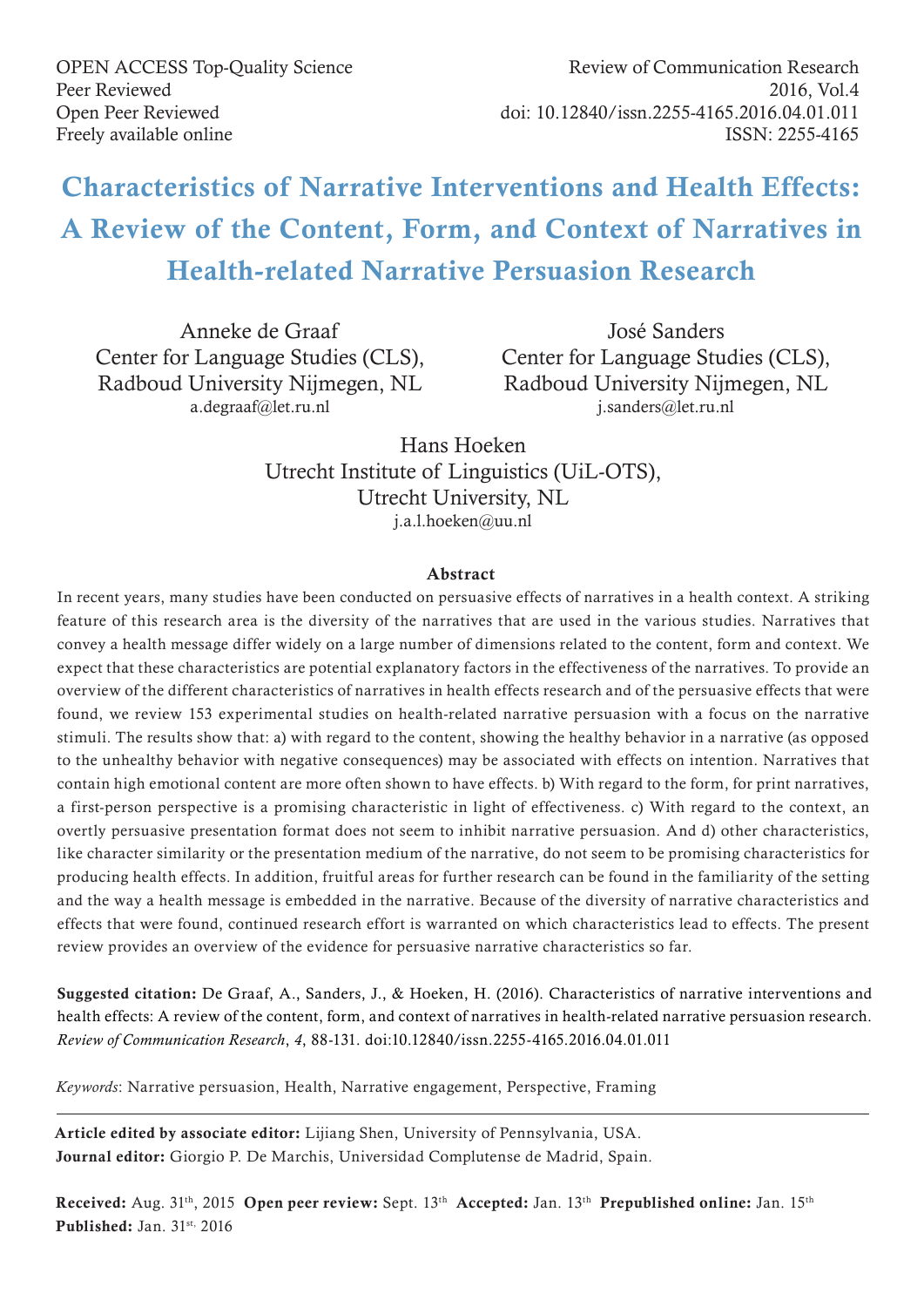# Highlights

- Health-related narrative persuasion studies show a wide variety of narrative materials in terms of content, form and context.
- As a content characteristic, showing the healthy behavior in the narrative seems to be associated with effects on intention.
- A promising form characteristic of print narratives is the use of a first-person perspective.
- An overtly persuasive context does not necessarily preclude narrative effects in a health context.
- The diversity of narrative characteristics and effects invites continued research on health-related narrative persuasion.

# **Content**

| Final observations on comparing narratives to control conditions. 96 |  |
|----------------------------------------------------------------------|--|
|                                                                      |  |
|                                                                      |  |
|                                                                      |  |
|                                                                      |  |
|                                                                      |  |
|                                                                      |  |
|                                                                      |  |
|                                                                      |  |
|                                                                      |  |
|                                                                      |  |
|                                                                      |  |
|                                                                      |  |
|                                                                      |  |
|                                                                      |  |
|                                                                      |  |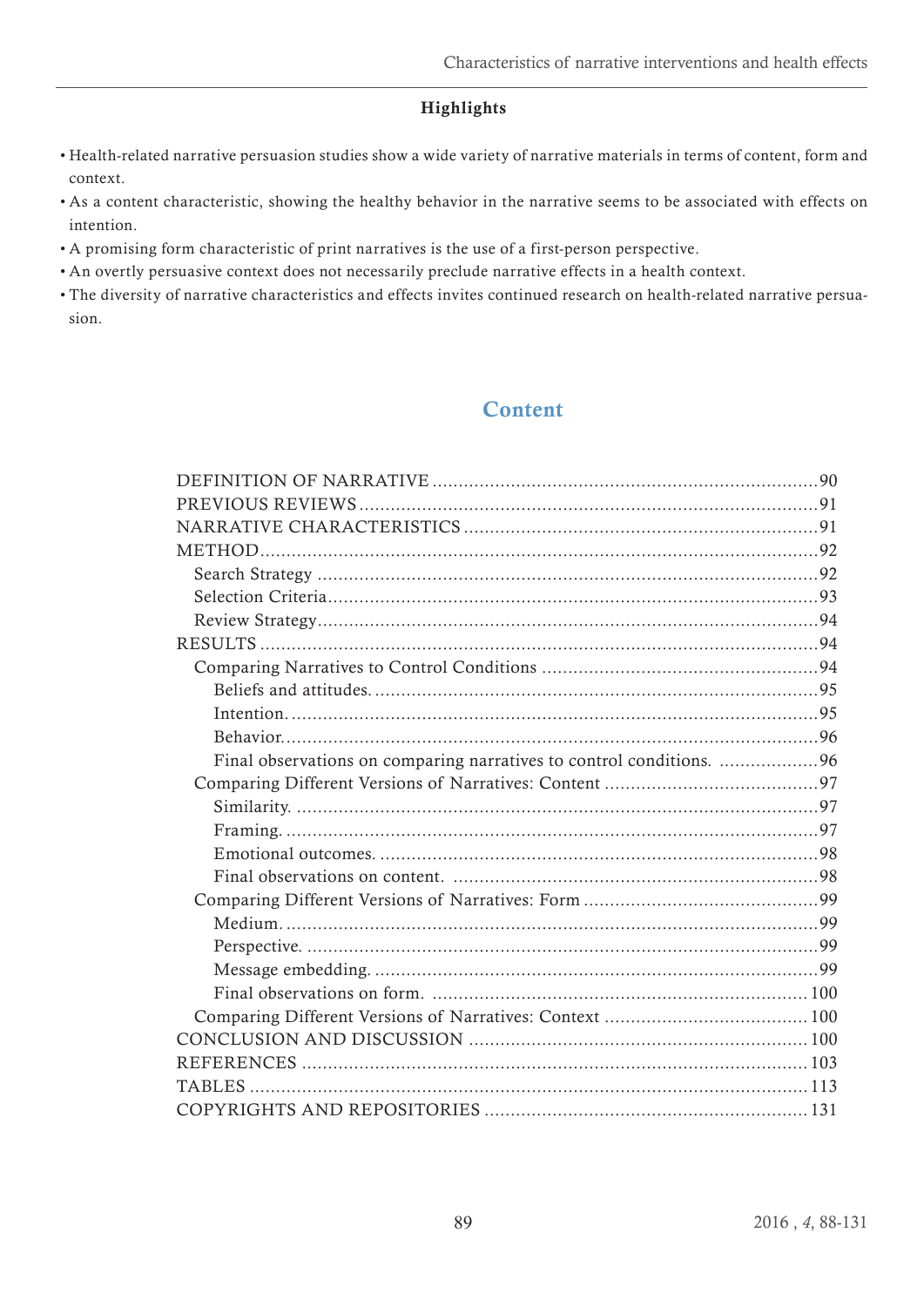<span id="page-2-0"></span>Narratives are increasingly used in health communication to reach public health goals, such as promoting behaviors that are aimed at the prevention and detection of illnesses (Frank, Murphy, Chatterjee, Moran, & Baezconde-Garbanati, 2015; Thompson & Kreuter, 2014). For instance, narratives, in which experiences of characters are presented, have been developed to promote health behaviors as diverse as smoking cessation (Houston et al., 2011), breast cancer screening (Kreuter et al., 2008), and HIV prevention (Berkley-Patton, Goggin, Liston, Bradley-Ewing, & Neville, 2009). Research has shown that narratives can serve as effective health interventions. Compared to other types of messages, some narratives are able to create story-consistent beliefs and attitudes, increase behavioral intentions, and stimulate healthy behaviors (e.g., Dillard, Fagerlin, Dal Cin, Zikmund-Fisher, & Ubel, 2010; Falzon, Radel, Cantor, & d'Arripe-Longueville, 2015; Lemal & Van den Bulck, 2010). However, not all research shows effects of narratives. Some narratives are found not to be powerful enough to create an effect on determinants of health behavior (e.g., Greene, Campo, & Banerjee, 2010; Dunlop, Wakefield, & Kashima, 2010; Nyhan, Reifler, Richey, & Freed, 2014). Meta-analytic studies show that narratives have small effects on persuasive outcomes overall, but significant variation in these narrative effects is also detected (Braddock & Dillard, in press; Shen, Sheer, & Li, 2015; Zebregs, Van den Putte, Neijens, & De Graaf, 2015). These findings suggest that even though narratives can serve as a promising health communication tool, not all narratives are effective. Thus, it becomes an important question which narratives are used in this research area and which are the active ingredients of these narratives (cf. Green, 2008).

When surveying the area of health-related narrative persuasion research, it becomes apparent that the narrative materials that were used differ widely on a large number of dimensions. For instance, on one hand, Dillard et al. (2010) used a print narrative about a person who decides to have a colonoscopy after having thought about the pros and cons. On the other hand, Dunlop et al. (2010) used a narrative of video stills with a voice-over about a woman who experiences negative consequences of smoking. These narratives differ in the type of behavior that they show (the promoted, healthy behavior vs. the discouraged, unhealthy behavior) and the presentation medium of the narrative (print vs. audio-visual), among other

differences. Because differences such as these are substantial, we expect that they can be important for explaining the contradictory results that were found for the effectiveness of narratives (cf. Shaffer & Zikmund-Fisher, 2013). Addressing these differences may shed light on why certain studies have found persuasive effects and others have not. In addition, when such differences are not controlled, they might constitute threats to the internal validity of research findings. To control for them, a systematic review is necessary. This study reviews the existing research on health-related narrative persuasion with a focus on the narrative materials. It provides an overview of the different characteristics of narratives in health effects research and of the persuasive effects that were found.

### Definition of Narrative

To delineate the research field, it is important to start with a definition of the key term: narrative. Several scholars who study narrative effects give different definitions, but most scholars agree that the definition of narrative includes at least one character, who experiences at least one event (Bal, 1997; Green, 2006; Kreuter et al., 2007; McDonald, 2014; Rimmon-Kenan, 2002). A character is an agent who is human or human-like in that they act with intentions to achieve goals (Bal, 1997, Rimmon-Kenan, 2002). An event is a transition from one state to another temporally and causally connected state (Bal, 1997; McDonald, 2014). Most narratives consist of multiple events that are also connected in such a sequential, causal way. The term causal here refers not only to causality in a strictly necessary way (e.g., Mary released the breaks of the car on top of the hill and thus it started rolling down), but also to reasons for events (e.g., Mary was mad at her friend and thus she started spreading rumors about her). Although events may be presented in a non-chronological order, the underlying structure is one of cause and effect or action and reaction, that connects the narrative events and characters in a story structure (Green, 2006; Rimmon-Kenan, 2002).

As narratives present characters experiencing events, they are set in a spatiotemporal framework (Herman, 2009; McDonald, 2014). The events take place at a certain time and place, also called the setting. These elements (i.e. characters, events, space and time) make narratives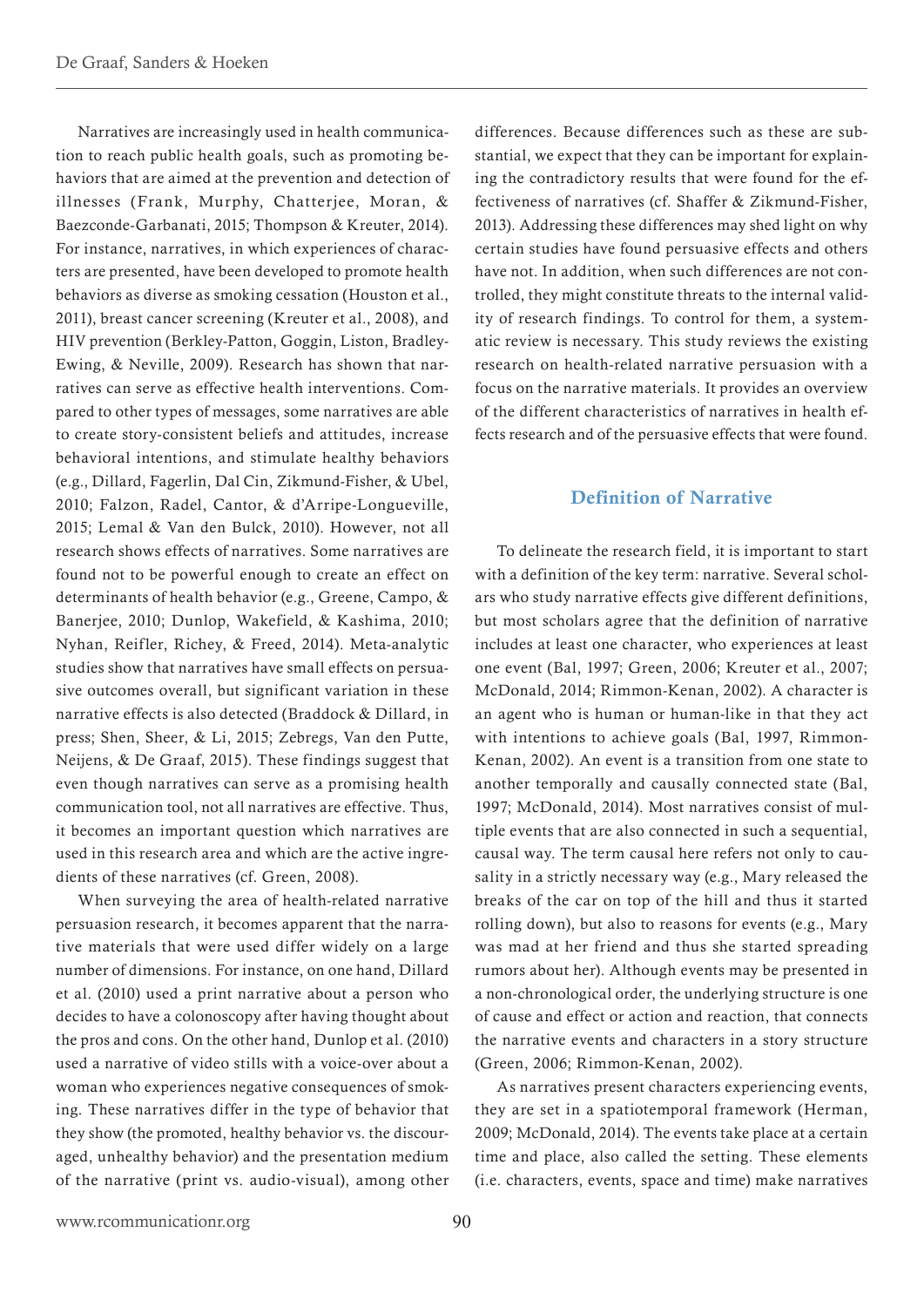<span id="page-3-0"></span>specific and concrete. Narratives are about particular instances occurring to a specific person or persons in a certain setting. The focus on specific instances contrasts to, for instance, scientific explanations that give information on how the world tends to be, based on multiple instances and persons (Bruner, 1986; Herman, 2009). The presentation of individual cases of something that happened to certain characters in a certain situation (e.g., Sarah, aged 16, was vaccinated against HPV yesterday), is what sets narratives apart from other types of messages. Non-narrative messages like informational or statistical texts present more general information that is abstracted from multiple cases (e.g., 60% of girls between 14-18 have been vaccinated against HPV). Based on these considerations, the definition of narrative that is used in this review is: A presentation of concrete event(s) experienced by specific character(s) in a setting.

## Previous Reviews

Several previous reviews on narrative effects have shown that narratives can be effective in entertainmenteducation (Shen & Han, 2014) and persuasive contexts (Zebregs et al., 2015), providing valuable insight into the overall strength of narrative effects. However, these reviews have not distinguished between different types of narratives based on their characteristics, which is what this review sets out to add to the research field. Shen and Han (2014) meta-analyzed 22 studies on entertainmenteducation. They found that entertainment-education narratives had a small but significant effect on persuasion. Shen et al. (2015) assessed 25 studies comparing narrative to non-narrative messages. They found a small but significant effect of narrative, and identified the type of advocated behavior as a moderator. Narratives had effects for prevention and detection behaviors, but not for cessation behaviors (e.g., quitting smoking). We propose that, in addition to the type of behavior, characteristics of the narrative itself can also be factors responsible for variation in research results, and such knowledge on features of effective narratives should enable us to offer guidance for message design and production in health interventions and campaigns.

Zebregs et al. (2015) included 15 studies that tested persuasive effects of narrative versus statistical texts. Their results indicated that there was a difference in effects on beliefs and attitudes on one hand, and effects on intentions on the other, in that statistics were more effective for beliefs and attitudes, whereas narratives were more effective for intention. In contrast, Braddock and Dillard (in press) selected for their meta-analysis 74 studies that compared narratives to a control condition that included no (relevant) message. Their results showed that, compared to a zero-effect baseline, narrative had effects on story-consistent beliefs, attitudes and intentions. However, they also found indications for significant variation in the effects that were not due to the tested moderators: fictionality and medium. Therefore, they urged researchers to look for other moderators.

Other reviews have focused on the association of narrative engagement (Tukachinsky & Tokunaga, 2013) and transportation into a narrative world (Van Laer, De Ruyter, Visconti, & Wetzels, 2014) with narrative effects. Tukachinsky and Tokunaga (2013) concluded on the basis of 45 studies that engagement with the narrative and its characters was positively related to attitudes and intentions implied by the narrative. Van Laer et al. (2014) showed that the specific type of engagement with a story conceptualized as transportation, or the extent to which a story recipient imaginatively enters the story world, predicted beliefs, attitudes and intentions. Thus, the link between narrative engagement and persuasion has been firmly established by previous reviews. Therefore, we will include results on engagement variables in our review, but these will not be our primary focus. The emphasis of the present review is on narrative characteristics. We will do a systematic review of all relevant studies in order to give a complete overview of the narratives that have been used in research on narrative health communication, that can serve as a starting point for further research.

# Narrative Characteristics

In studies on health-related narrative persuasion, different types of narratives have been used. For instance, some studies have used narratives that mainly consist of positive events experienced by characters (e.g., Falzon et al., 2015; Lu, 2013), whereas other studies have used stories that focus on negative events for characters (e.g., De Wit, Das, & Vet, 2008; Dunlop et al., 2010). As another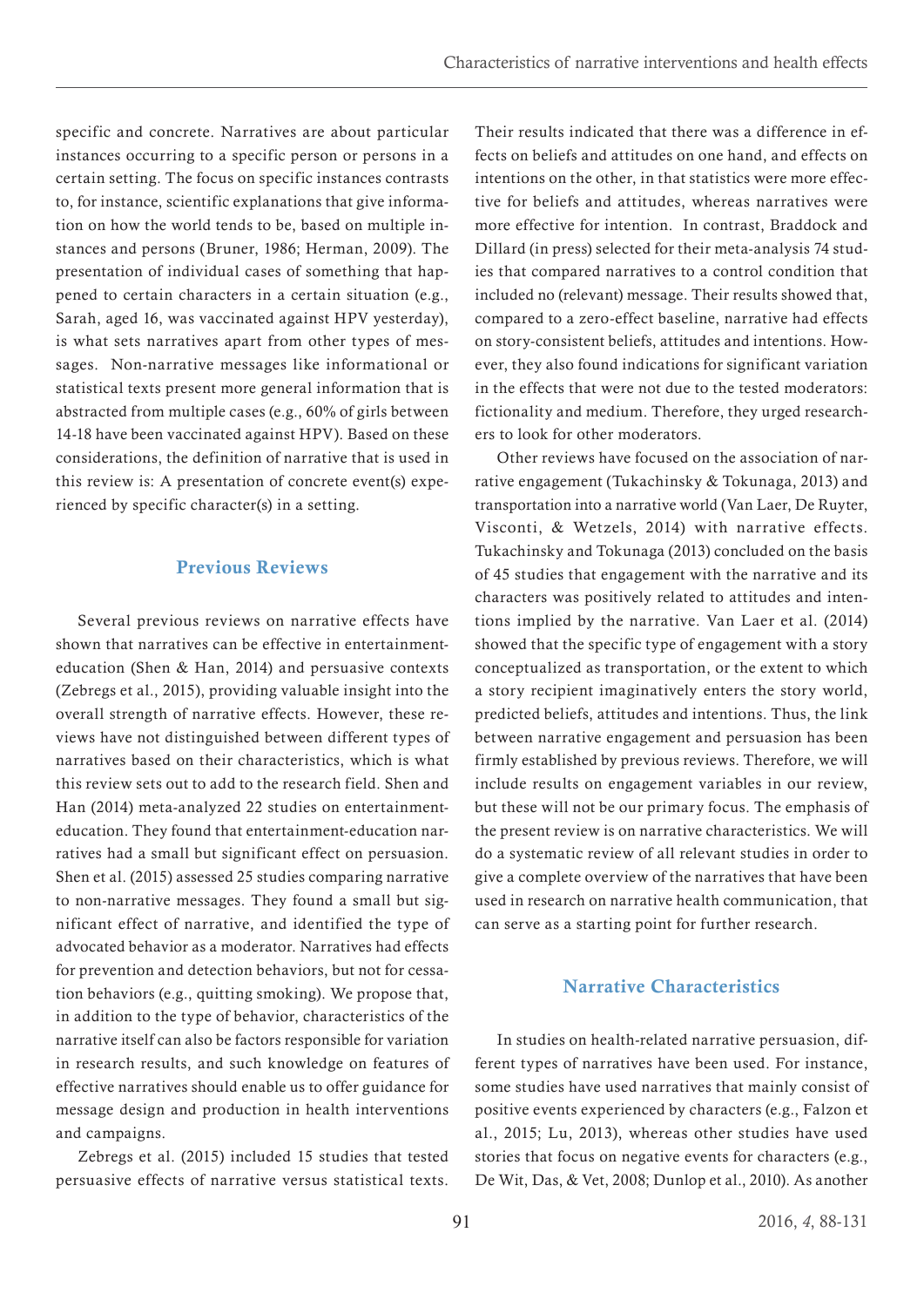<span id="page-4-0"></span>example, a narrative can be told from different perspectives (Bal, 1997). In prior research, both first-person narratives, in which someone tells what happened to him- or herself (e.g., De Wit et al., 2008; Falzon et al., 2015), and third-person stories, in which a narrator tells about events that happened to someone else (e.g., Dunlop et al., 2010; Gray & Harrington, 2011), have been used. Since messages that differ on these sorts of characteristics still present specific cases of what happened to characters, they all fall under the definition of narrative. However, they exhibit such variety that their persuasive impact may depend on their specific characteristics.

Narrative characteristics can vary along different dimensions. A fundamental distinction lies in the content and form of the narrative (see Bal, 1997; Rimmon-Kenan, 2002). Main elements of the content are the characters, events, and setting that are presented in the story. For instance, characters can be more or less similar to the target recipients and events can differ in their valence (Shaffer & Zikmund-Fisher, 2013). The form refers to the way the content is presented in the narrative. For instance, the view the reader is given on the story content can vary between different perspectives; and the events can either be presented chronologically or non-chronologically (Brewer & Liechtenstein, 1982). An additional dimension relevant to health-related narrative persuasion research is the context of the presentation of the narrative. For instance, the context of a narrative can consist of an entertainment format. In such a context, the reader is generally unaware that the narrative has a persuasive intention (Slater & Rouner, 2002). The context of a narrative can also consist of an advertisement or a health education brochure (e.g., Chang, 2008; Dillard et al., 2010), in which the persuasive intent is more explicit. These dimensions of narrative content, form and context are presented in [Table 1](#page-25-1) together with examples of characteristics. These dimensions will guide the review of narrative characteristics carried out in this paper.

As Table 1 shows, some of the characteristics are specific to narrative in that they are irrelevant to other text types. These characteristics are tied to the definition of narrative, with its characters, events and setting. Perspective for instance refers to the point of view from which the narrative events are presented (Bal, 1997). Other characteristics are non-specific to narratives and are present in other text types as well. For instance, the valence

of a text, or whether the presented information is predominantly positive or negative, can differ in narratives as well as in other text types like informational or argumentative texts (Updegraff & Rothman, 2013).

The present review will explore the characteristics of narrative stimuli in existing health-related narrative persuasion research as potential explanatory factors of their effectiveness. In this context, effectiveness refers to changes in story-consistent beliefs, attitudes, intentions, and behavior that are directed at the physical and mental health of a person. Of course, narrative characteristics are not the only factors that play a role in the effectiveness of a story. This process is also influenced by characteristics of the recipient and the situation in which the recipient is exposed to the narrative (Bilandzic & Busselle, 2013; Green & Brock, 2002). Research has shown that recipient factors can increase engagement and effectiveness, like transportability or the propensity to become engaged in narratives (Dal Cin, Zanna, & Fong, 2004), prior knowledge (Green, 2004), and need for affect (Appel & Richter, 2010). In addition, factors in the situation can distract the recipient and decrease engagement, like carrying out an added secondary task (De Graaf, Hoeken, Sanders, & Beentjes, 2009; Green & Brock, 2000) or being exposed to noise in the environment (Zwarun & Hall, 2012). Most likely, the full process of persuasion is determined by a joint function of narrative, recipient and situational factors. However, we isolate the narrative factor in this equation to achieve optimal clarity. In this way, we attempt to identify promising characteristics that seem to make narratives more effective in a health context.

# Method

### Search Strategy

We systematically searched for studies that tested the persuasive effects of narratives. The databases Communication and Mass Media Complete, PsycINFO, and MEDLINE were consulted. We used key terms related to the independent variable of narrative and synonyms such as story, testimonial, exemplar, and anecdot\*. These were paired with search terms related to the dependent variable persuasion such as persuas\*, belief, attitude, and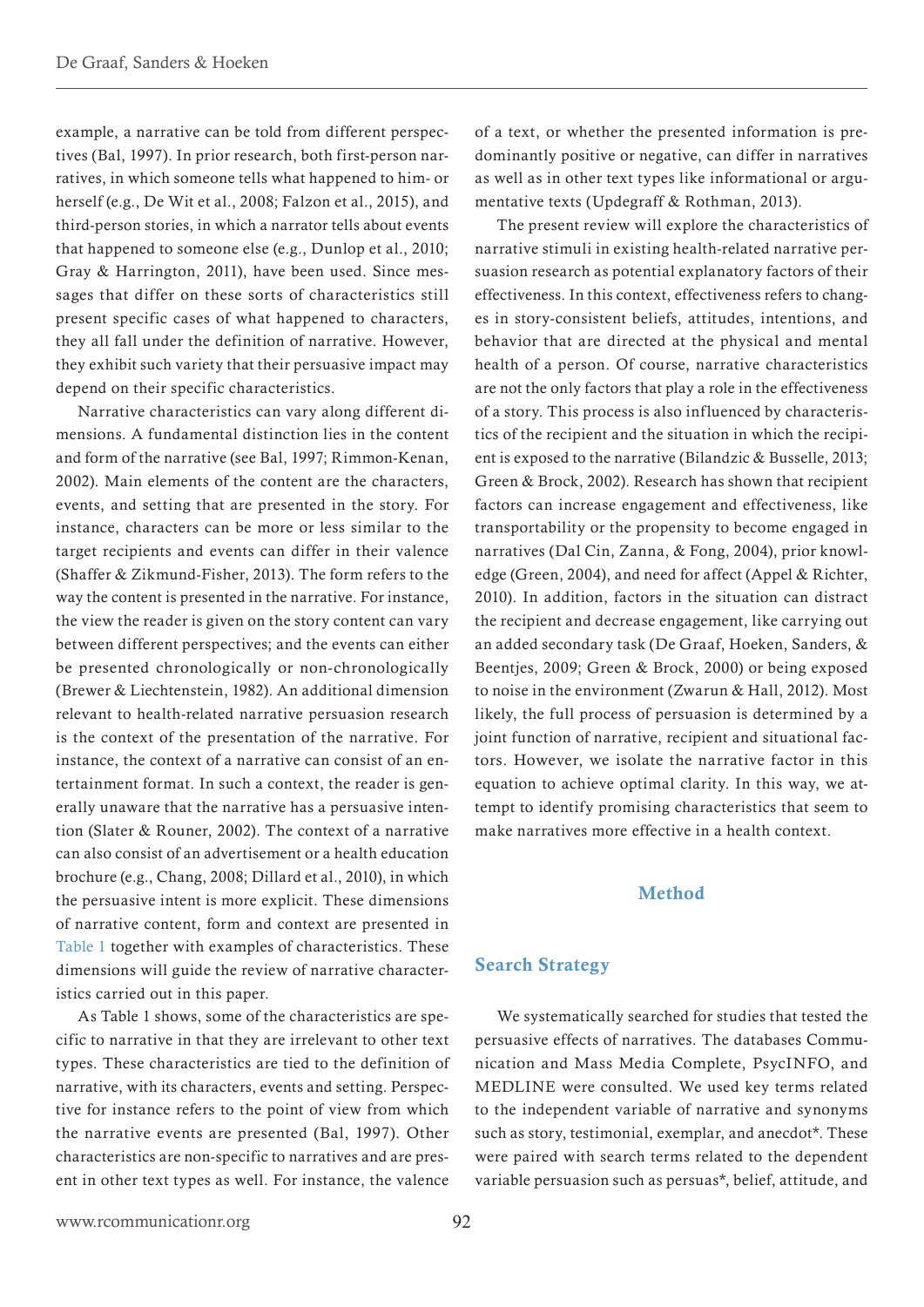<span id="page-5-0"></span>intention. This search resulted in a list of possibly relevant journal publications, conference papers and dissertations. In addition, prior review articles (e.g., Tukachinsky & Tokunaga, 2013; Van Laer et al., 2014) and central empirical articles were consulted for relevant references (e.g., Moyer-Gusé & Nabi, 2010; Murphy, Frank, Chatterjee, & Baezconde-Garbanati, 2013). Finally, we searched for articles that included references to central theoretical and empirical articles (e.g., Braverman, 2008; Green, 2006).

# Selection Criteria

From the search results, we selected studies for inclusion in the systematic review on the basis of several criteria. First, the study had to include participants who were exposed to a narrative. This criterion means that at least a part of the participants had to read, view or listen to a representation of events happening to specific character(s), thus including textual, as well as audio or audiovisual narratives. However, we excluded studies on interactive narratives (e.g., Downs, Murray, de Bruin, Penrose, Palmgren, & Fischoff, 2004), because in these studies the narrative elements presented to the participants were not stable within conditions. Second, the study had to measure persuasive effects of being exposed to the narrative. Persuasive effects could be effects on beliefs, attitudes, intentions or actual behaviors. Beliefs included different perceptions that persons can have about the real world, such as risk perceptions, beliefs in benefits of the health behavior, or self-efficacy. Third, the study had to address a health topic. Health was defined broadly, as any topic relating to the physical and psychological wellbeing of a person. Included topics could also concern the health of another person as the recipient, such as organ donation, or decisions for others (e.g., whether to vaccinate a child). Fourth, the study had to have a (quasi-) experimental design. Thus, the study exposed different groups of participants to different conditions, so that conclusions could be drawn about effects. Fifth, the study had to be published since the year 2000. This criterion was based on the publication of the founding article that coined the term *narrative persuasion*, by Green and Brock (2000). This article provided the impetus for the research field of this review. Finally, the study had to use either college-aged participants or older. Studies with children of high-school age or younger were excluded because they are still developing their cognitive skills (Strasburger, Wilson, & Jordan, 2014). Therefore, narrative effects on children may be different and should be studied separately.

Applying the selection criteria to the papers found in the database search resulted in a total of 141 papers that reported 153 (quasi-)experimental studies in which participants were exposed to a narrative and health-related effects were measured (see references marked with \* in reference list). When multiple articles reported on the same data, the article that reported the most relevant information was retained. When the same data were presented in both published (peer-reviewed journal articles) and unpublished reports (e.g., conference papers and dissertations), we included the published article. This selection covered a wide range of narratives from professionally produced audiovisual entertainment-education programs (e.g., Asbeek Brusse, Smit, & Neijens, 2010) to a few lines of anecdotal evidence embedded in a print advertisement (e.g., Cox & Cox, 2001). In addition, a variety of health topics and procedures were included, from mental health (e.g., Chang, 2008) to osteoporosis (e.g., Volkman & Parrott, 2012), and from influenza vaccination (e.g., Prati, Pietrantoni, & Zani, 2012) to HIV/Aids prevention (e.g., Igartua, Cheng, & Lopes, 2003). Finally, many different target groups were studied. Both student samples with a relatively high level of education (e.g., Banerjee & Greene, 2012a) and specific groups with a relatively low level of education (e.g., McQueen, Kreuter, Kalesan, & Alcaraz, 2011) were targeted with the narratives. In addition, both people who were already diagnosed with a certain disease (e.g., Falzon et al., 2015) and people who were not (yet) ill (e.g., Gray & Harrington, 2011) were studied.

The selected studies had one of two different designs. Either the study compared a narrative condition to a control condition, such as a non-narrative message (e.g., Moyer-Gusé & Nabi, 2010) or a no message condition (e.g., Lapinski & Nwulu, 2008), or the study compared different versions of a narrative, in which a characteristic of the narrative or its context was manipulated (e.g., Hoeken & Sinkeldam, 2014). Some studies combined both possibilities (e.g., Keer, Van den Putte, De Wit, & Neijens, 2013). From the comparison of a narrative condition to a control condition, conclusions can be drawn about the effectiveness of the narrative used in the study. From the comparison of different versions of a narrative, conclu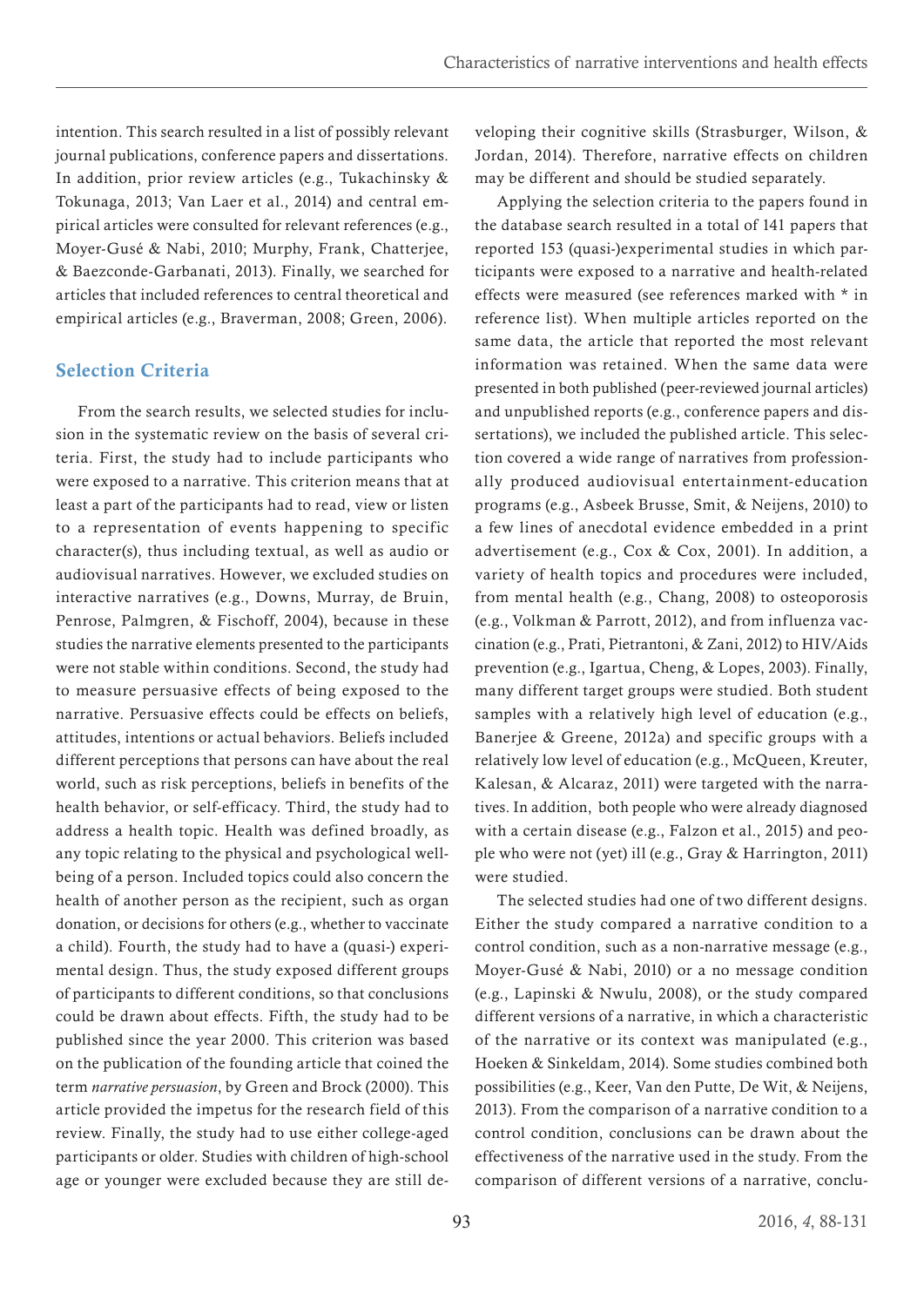<span id="page-6-0"></span>sions can be drawn about the effectiveness of the characteristic that the study manipulated. We will review both types of studies and compare results across research designs.

### Review Strategy

To gain insight into the characteristics of the narrative stimuli, we reviewed the selected reports for inclusion of the materials that were used. Of 29 studies, the materials were available either in the report or in a digital appendix. In addition, materials of 23 studies could be found in other sources, like a dissertation that reported the same experiment, or the episodes of entertainment programs that were used. Of 63 studies, we located authors and contacted them to request the materials that they had used. We obtained narrative materials of 36 studies in this way. In sum, we collected 88 narratives. Some of these narratives were used in multiple studies. Thus, we could analyze the narrative materials of 91 studies (59.5% of the 153 included studies). The stimuli of the remaining 62 studies included in the review were not obtained, either because we were unable to locate the authors, or the authors did not respond or were unable to provide us with the narrative materials. For the review of the characteristics of the latter narratives, the descriptions and exemplary passages in the reports will be used.

First, we will review the studies that compared a narrative condition to a non-narrative condition (or no message control). We will analyze the characteristics of the narratives used in the studies that found an effect and the ones that have not and try to discern a pattern. If certain types of narratives produce effects more often, this would be an indication that the characteristics of these narratives are promising for persuasion in a health context. Second, we will review the studies that compared different versions of a narrative. We will identify which characteristics have been manipulated and provide an overview of which version was more effective in the different studies. If a certain version is consistently more effective, this would be an indication that this type of narrative seems persuasive. Studies that combined manipulations of the narrative and comparisons of a narrative to a control condition will be included in the review of manipulations, because narrative characteristics varied within these studies. Finally, we will draw conclusions about which characteristics

<span id="page-6-2"></span>more often add to the persuasiveness of narratives and which characteristics do not, and we will identify gaps in the literature of which characteristics have not been researched enough to draw clear conclusions.

<span id="page-6-1"></span>To characterize the narratives used in the studies, we will discuss the characteristics they show based on the dimensions outlined in [Table 1.](#page-25-2) We will provide an overview of the narrative characteristics in the studies and of the effects that were found on health-related beliefs, attitudes, intentions, and actual behavior. In this way, we aim to characterize the narratives in health-related narrative persuasion research and attempt to find patterns in the results of these studies.

#### Results

#### Comparing Narratives to Control Conditions

[Table 2](#page-25-2) describes studies that have compared a narrative to a non-narrative or no message control condition (and did not include an additional manipulation within the narrative). The table lists effects that were found in these studies on persuasion (beliefs, attitudes, intentions and behavior) and engagement variables (transportation, identification and related constructs). Only direct effects are included in the table. Moderated effects (by factors like participant group) are not reported. When the study included multiple control conditions (e.g., a statistical message and a no message control), the control condition in which the least information was provided to participants was selected (e.g., no message, or a health warning without evidence), if sufficient information on this condition was provided in the report. The table shows that these studies employed a wide range of narratives, with print, audio and audiovisual narratives being represented. In the print narratives, there was generally one clear protagonist who carried out health-related actions and/or experienced health-related consequences. In the audiovisual narratives, it occurred more often that multiple characters were involved in the health-related sequence of events (e.g., discussing screening or urging others to get screened, Murphy et al., 2013). In some studies, it also occurred that participants were exposed to multiple (print or audiovisual) narratives with different protagonists (e.g.,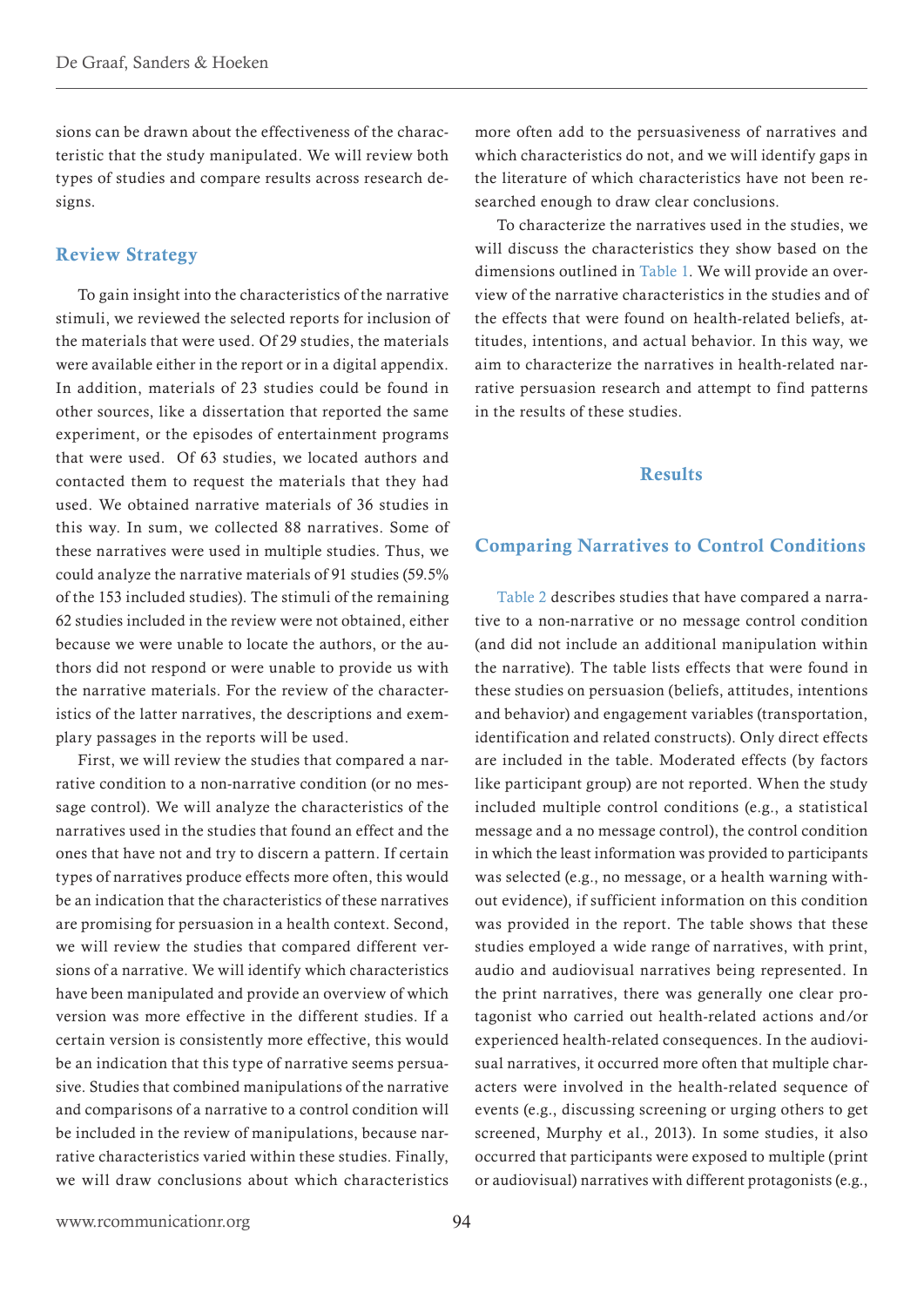<span id="page-7-0"></span>Jung Oh & LaRose, 2015; Shaffer, Templin, & Hulsey, 2013c). In addition, the narratives were presented in several different contexts, from advertisements in which the persuasive intent is clear to isolated texts with implicit persuasive intent. Several of the narratives in these studies produced persuasive effects on story-consistent beliefs and attitudes, intentions and/or actual behavior compared to the control group. We will discuss effects on each of these persuasive outcomes and the content, form, and context characteristics of the narratives that were used.

#### Beliefs and attitudes.

Approximately half of the studies that measured healthrelated beliefs or attitudes found an effect of the narrative on story-consistent beliefs or attitudes. Regarding the content that was presented, the narrative stimuli in these studies differed in several respects. Some of the narratives showed the character's compliance with a recommended healthy behavior, like a protagonist who decided to get screened (Dillard et al., 2010), whereas other narratives showed noncompliance with a recommendation and hence negative consequences, like a protagonist who did not get vaccinated and thus contracted hepatitis B (De Wit, Das, & Vet, 2008). In addition, some of the characters had a background similar to the target group, resulting in a familiar setting (Hernandez & Organista, 2013), whereas other characters were not matched to the recipients (Bahk, 2001). These content characteristics also varied in the studies that did not find effects on story-consistent beliefs and attitudes, giving no clear indication of promising narrative characteristics.

Regarding the form of the narratives, equal numbers of print and audiovisual narratives were used in the studies that found effects on beliefs or attitudes and the studies that did not find effects, suggesting that the presentation medium of the narrative is not related to persuasion. However, within the print narratives that produced effects on beliefs and attitudes, all were in the first-person perspective. Within the print narratives that did not find effects on beliefs and attitudes, about half used a firstperson perspective, whereas the other half used a thirdperson perspective. Thus, although a first-person perspective does not guarantee persuasive impact, it does seem to increase the chance of effects on predictors of behavior.

In narratives presented through other media, perspec-

tive was less clear-cut. Audiovisual narratives often featured multiple characters and regular cuts in which the camera angle changes from one character to the other. Almost all audiovisual narratives employed in these studies contained multiple characters, whether they found effects on beliefs and attitudes or not. Regarding the way a message was embedded in the narrative, almost all narratives integrated the message within the causal structure of the sequence of events, regardless of effects. A few narratives also included the message in dialogue between characters (e.g., Murphy et al., 2013). These characteristics did not show enough variation to allow for inferences about a pattern with regard to their effectiveness.

Regarding the context, the narratives that produced effects on beliefs and attitudes, showed substantial differences. Some were embedded in a public service announcement, which clearly had persuasive intent (e.g., Limon & Kazoleas, 2004), whereas others were presented in an isolated way, which made persuasive intent less clear (e.g., Greene & Brinn, 2003). The finding that narratives in contexts with as well as without explicit persuasive intent produced effects, suggests that it does not matter whether the context indicates clear persuasive intent for impact on beliefs and attitudes.

#### Intention.

Approximately half of the studies that compared narrative to control conditions measured intentions. Several of these studies found effects of the narrative on at least one story-related intention. With regard to the content, the narratives that produced effects on intention differed in the events they present. In half of these narratives, the protagonist showed healthy behavior like exercising (Falzon et al., 2015) and in the other half, the protagonist showed unhealthy behavior like tanning (Greene & Brinn, 2003). However, when this was compared to the studies that did not find an effect on intention, only one of the narrative stimuli included a protagonist that showed healthy behavior. The other studies that did not find an effect on intention used narratives that presented unhealthy behavior. These results suggest that even though the majority of studies used narratives in which unhealthy behavior was shown (with negative consequences), the few studies in which the narratives showed healthy behavior more often found an effect on intention. Even though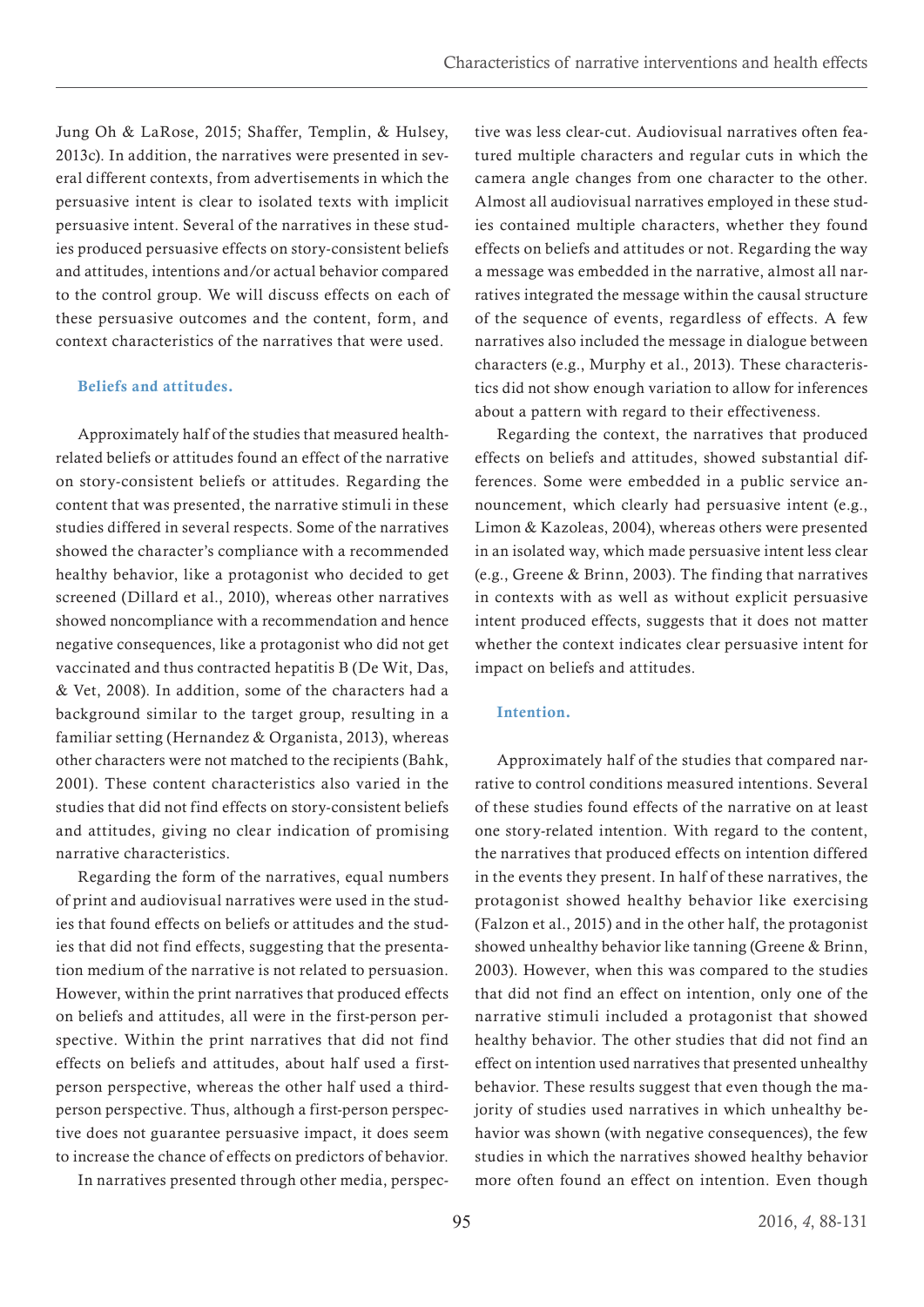<span id="page-8-0"></span>negative stories can also have effects on intention, positive stories showing healthy behavior and desirable consequences seem to be associated with effects more often.

Other characteristics varied within the narratives that produced effects as well as within the narratives that did not produce effects on intention. Many studies used narratives with student protagonists when participants were students, but some studies did not (Asbeek-Brusse, et al., 2010; Dunlop, et al., 2010). Medium as well as perspective also varied, regardless of whether effects on intention were found. The context was about equally divided between overtly indicating persuasive intent (e.g., being read from a script by a health educator in Larkey & Gonzales, 2007) and not clearly indicating persuasive intent. Similar to the results for beliefs and attitudes, this indicates that context does not play a role in effects of the narrative.

#### Behavior.

Only five studies measured actual behavior. Two of these studies found persuasive effects of the narrative (Jung Oh & LaRose, 2015; Lemal & Van den Bulck, 2010). With regard to the content that was presented, the narrative materials that were used in these studies differed in several respects. Lemal and van den Bulck (2010) exposed participants to one narrative with a single protagonist, whereas Jung Oh and LaRose (2015) used four testimonials of different characters. In addition, the protagonist in the narrative used by Lemal and Van den Bulck showed unhealthy behavior with negative consequences, being diagnosed with skin cancer, whereas the characters in the stories of Jung Oh and LaRose showed healthy behavior with positive consequences, snacking fresh and nutritious food.

With regard to the form of the narratives, the studies that found effects on behavior both used print narratives in the first-person perspective, whereas two of the studies that did not find effects on behavior, used narratives in the third-person perspective (Greene & Brinn, 2003; Mazor, Baril, Dugan, Spencer, Burgwinkle, & Gurwitz, 2007). This result is in line with the results for beliefs and attitudes, suggesting that a first-person perspective increases the chance that persuasive effects are found. With regard to the context of the narratives, the studies that found effects differed. Jung Oh and LaRose (2015) presented the materials after giving an implementation formation instruction, which clearly indicated that the narrative was intended to help you form a healthy intention, whereas Lemal and Van den Bulck (2010) presented the narrative without an overtly persuasive context. These results again indicate that both overtly persuasive and covertly persuasive narratives can have persuasive effects.

#### Final observations on comparing narratives to control conditions.

Only two of the studies found a negative effect of narratives in the sense that the control messages appeared more persuasive than the narrative messages. Nyhan et al. (2014) showed that a narrative text about a young child who became very ill with a measles infection (that he contracted because he was not vaccinated) increased beliefs in the side-effects of the measles vaccination. It is possible that recipients of this narrative misinterpreted the consequences presented in the narratives as resulting from the vaccination. Thrasher et al. (2012) found that cigarette label warnings in narrative form resulted in lower perceived effectiveness than cigarette label warnings in didactic form. However, this was also the only study that used a measure of perceived effectiveness instead of actual beliefs or attitudes. As single studies cannot give indications of systematic variation on their own, this finding cannot be used to infer a pattern.

With regard to the underlying process of persuasion, about a quarter of the studies included measures related to engagement with the narrative, such as transportation or identification. Most of these studies found an effect of the narrative on at least one of the measures. These studies that found effects on engagement-related variables included different content, form and contexts. Only two studies did not find differences between the narrative and the control condition, which also differed on most of the dimensions. Therefore, there was not enough systematic variation to identify a pattern in these results.

In sum, narratives can produce effects on several persuasive outcomes. The characteristics that seem promising for health-related persuasive effects are a first-person perspective and the presentation of healthy behavior. In addition, an overtly persuasive context does not seem to inhibit persuasive potential. Other characteristics, such as the matching of characters to the target group and the presentation medium of the narrative, appear to be unre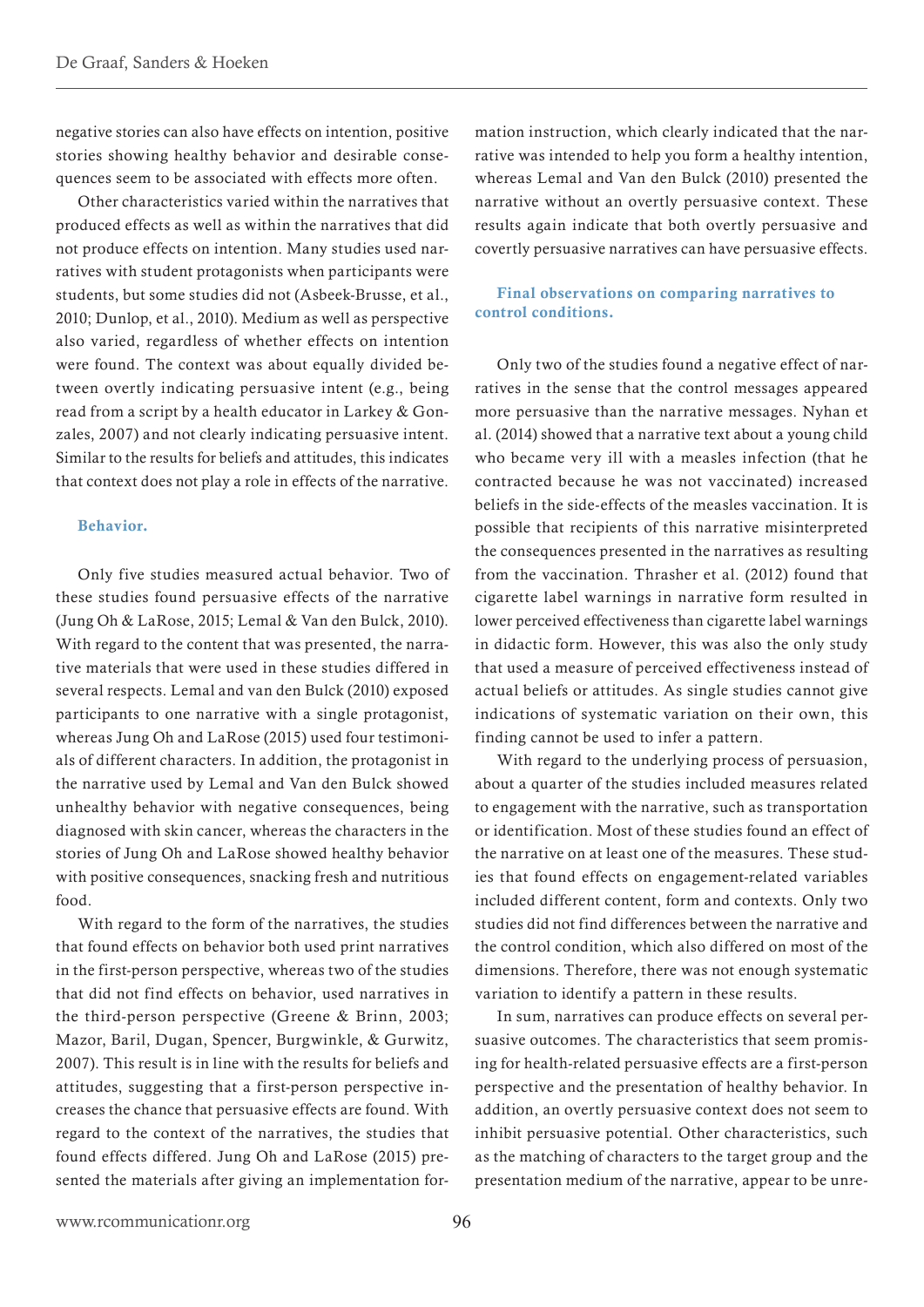<span id="page-9-0"></span>lated to persuasive impact. However, the results also uncovered a wide variety of effects found using different narrative materials, making it hard to come to conclusions only on the basis of the analysis of studies comparing narrative to control groups. Another factor that may have influenced these results is the type of control group that was used. Some studies included a no message control group, in which participants were not exposed to any message, whereas other studies exposed participants in the control group to a non-narrative message. However, the non-narrative message may have had a persuasive effect as well (compared to no message), thus obscuring effects of the narrative and making it harder to identify which narrative characteristics are responsible for effects. Therefore, this analysis is complemented by a review of studies that manipulated narrative characteristics to provide more evidence for promising narrative characteristics.

## <span id="page-9-1"></span>Comparing Different Versions of Narratives: **Content**

#### Similarity.

Several studies compared versions of a narrative that differed on content characteristics like characters, events and setting. With regard to the characters, some studies tested the effects of similarity between character and recipient (see [Table 3](#page-32-0)). Only two of the studies reported a higher persuasiveness for the condition with a similar participant (De Graaf, 2014; Knobloch, Zillmann, Gibson, & Karrh, 2002). Four studies found no differences between the similar and dissimilar conditions. With respect to the type of similarity that was manipulated, the studies that found effects seem to have focused more on the surroundings of the characters. De Graaf (2014) manipulated whether participants were similar in their living situation (i.e. whether they lived in student housing or not), and Knobloch et al. (2002) manipulated whether the location that characters lived in was similar to participants' living location. This tentatively suggests that similarity of the place where characters live may be most effective in increasing persuasion, whereas other aspects, such as similarity in pre-existing health beliefs between characters and recipients (Dillard & Main, 2013), seem less effective.

In contrast, two studies reported higher persuasiveness

for the condition with a dissimilar participant (Lee & Bichard, 2006; McKinley, 2010). Both these studies manipulated similarity by varying events that happened to the character. For instance, McKinley gave a description of the protagonist either as a college student who has typical college experiences or as an orphan who was raised by his older brother. This type of manipulation varied more than only character similarity, like the orphan character being more of an 'underdog', which could evoke more empathy. These additional differences may explain the findings. In sum, similarity of a character to recipients does not seem to be a very promising characteristic to increase persuasiveness of narratives. Only a character with a similar living location was found to lead to persuasive effects. This type of similarity is related to the setting of a story, suggesting that perhaps familiarity of the setting is a more promising characteristic to make a narrative more persuasive than similarity of the characters.

#### Framing.

<span id="page-9-2"></span>Another content characteristic that was tested in several studies combined variations of the character and the sequence of events. A character was either shown carrying out the healthy behavior that was promoted by the narrative, or a character was shown carrying out the unhealthy behavior that was discouraged, thus constituting either a positive or a negative role model (Bandura, 2001). Showing the recommended or discouraged behavior was often combined with the outcomes of these actions in that positive role models experienced positive consequences of their healthy behavior, whereas negative role models experienced negative consequences of their unhealthy behavior. These variations were contrasted in studies that used a manipulation of gain vs. loss framing. This type of manipulation has been used extensively in studies about non-narrative health messages, in which a gain frame focuses on the benefits of engaging in a recommended behavior, whereas a loss frame focuses on the disadvantages of not engaging in this behavior (Updegraff & Rothman, 2013). Several studies have now also investigated gain and loss frames in narratives (see [Table 4](#page-34-0)).

The results of the studies that compared a narrative that showed healthy behavior to a narrative that showed unhealthy behavior, were mixed. On one hand, Cox and Cox (2001) compared a narrative in which the protagonist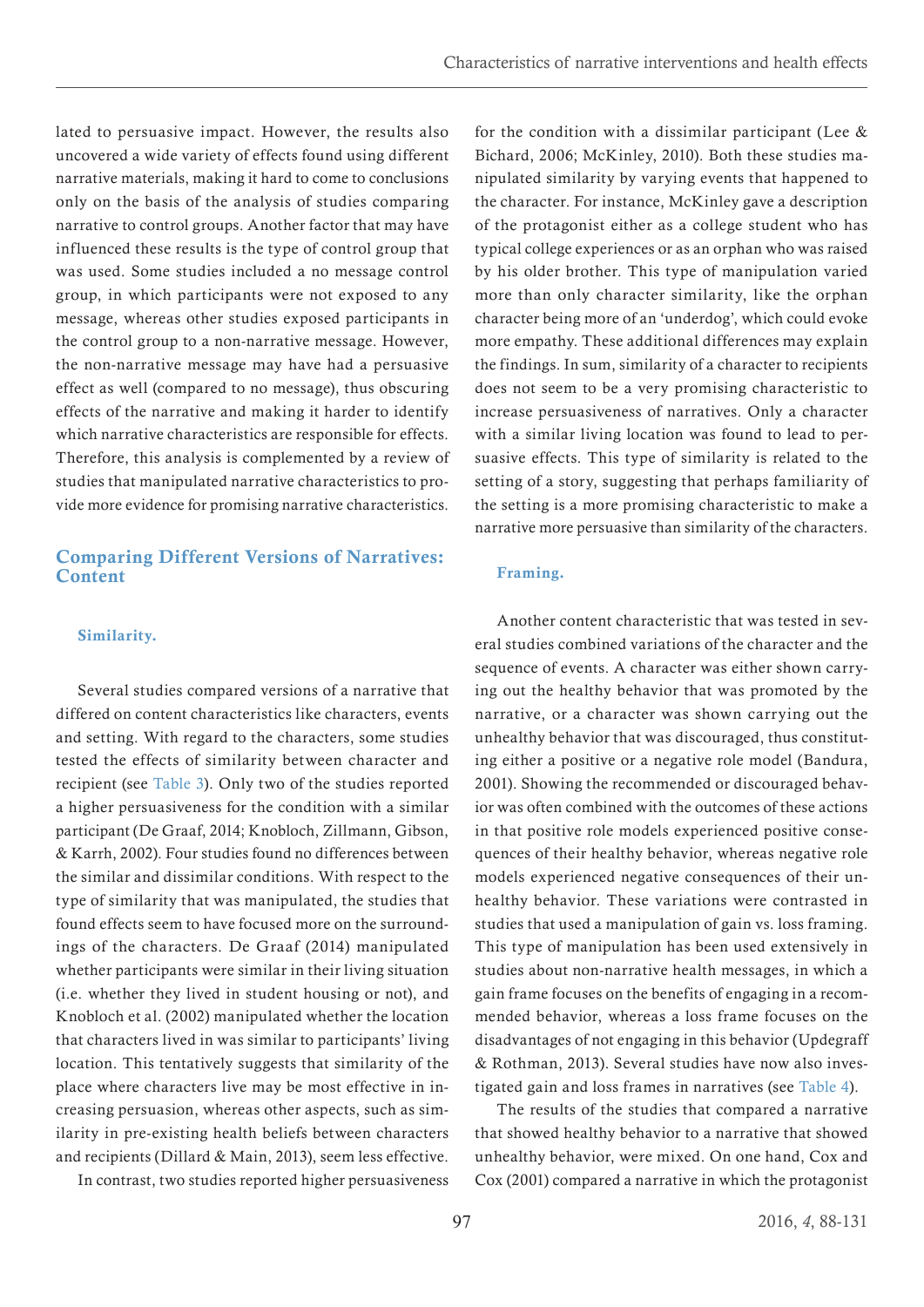<span id="page-10-0"></span>lived to see her grandchild grow up because she had an annual mammogram, to a narrative in which the protagonist may die because she did not have an annual mammogram. They found that the loss frame led to more positive attitudes towards the recommended behavior (mammography) than the gain frame. On the other hand, Gray and Harrington (2011) compared a story in which exercising regularly led to positive consequences, to a story in which not exercising regularly led to negative consequences. Their results showed that the gain-framed narrative produced a more positive intention to exercise. Even studies with similar topics showed opposite results, as Wirtz and Kulpavaropas (2014) also used narratives to promote physical activity, but found that the loss frame was more persuasive than the gain frame, in contrast to the results of Gray and Harrington (2011) who addressed the similar topic of exercising.

The lack of evidence for an advantage of either the gain or loss framed narratives contrasts to the results of the studies that compared narrative to control conditions, which suggested that showing the healthy behavior had a higher chance to produce effects. However, this result was specifically found for effects on intention. In the studies comparing gain and loss frames, intentions also seem to be influenced by gain frames more often. Perhaps showing the healthy behavior is a promising characteristic to increase intentions towards the behavior, but not to increase effectiveness on other outcome measures, such as beliefs and attitudes.

#### <span id="page-10-1"></span>Emotional outcomes.

With regard to the sequence of events, the type of outcomes that were presented in the narrative could also play a role in narrative persuasion. Different studies tested the effects of different outcomes, but they had in common that they were related to the level of emotion that was expressed by the narrative. For instance, two studies compared actual outcomes to imagined outcomes (Appel & Richter, 2010; So & Nabi, 2013), with actual outcomes assumed to be more emotional than imagined outcomes. Therefore, they were termed high vs. low emotional (see [Table 5\)](#page-36-0). Results showed that in three studies, high emotional stories were more effective. The narrative materials in these studies expressed emotions by describing emotional outcomes of health behaviors by characters.

<span id="page-10-2"></span>For instance, Keer et al. (2013) found that including affective outcomes in a narrative increased persuasiveness compared to including instrumental outcomes in the narrative. On the other hand, the strategy of describing actual outcomes versus imagined outcomes did not affect narrative engagement or persuasive effects. Thus, it seems that descriptions of emotional experiences may be a promising characteristic to increase persuasiveness, whereas it matters less whether outcomes are described as actual or imagined.

#### Final observations on content.

A final content characteristic that was manipulated in multiple studies was the level of responsibility the character had for their own health. The character could either be presented as being highly responsible for their own health status by deliberate actions, or as having low responsibility by having been influenced by factors out of their control, like government policies (see [Table 6](#page-38-0)). Some studies found that the cause presented in the story had an effect on the belief about the cause of the health issue in general. For instance, Boiarsky, Rouner, and Long (2013) found that a protagonist who took personal responsibility for her illness led to higher individual cause beliefs for the illness in general. Niederdeppe, Kim, Lundell, Fazili, and Frazier (2012) showed that a narrative with a protagonist who held the community responsible for her health produced higher societal cause beliefs. However, several other studies found no effects on causal beliefs of a responsibility manipulation, or further attitudes and intentions. Only Jansen, Croonen, and de Stadler (2005) found an effect of an exemplar who had low responsibility for contracting HIV on the attitude towards supporting people with HIV. This finding could be related to the fact that Jansen et al.'s narrative was focused on the unhealthy behavior of contracting HIV, whereas for instance Niederdeppe, Shapiro, Kim, Bartolo, and Porticella (2014)'s narrative was focused on the healthy behavior of losing weight. In sum, the narrative characteristic of the level of character responsibility does not seem to have a consistent association to persuasiveness.

Several other studies manipulated characteristics of the content, but these differed too much to review them systematically and find patterns in results. For instance, Chung and Slater (2013) varied whether a character was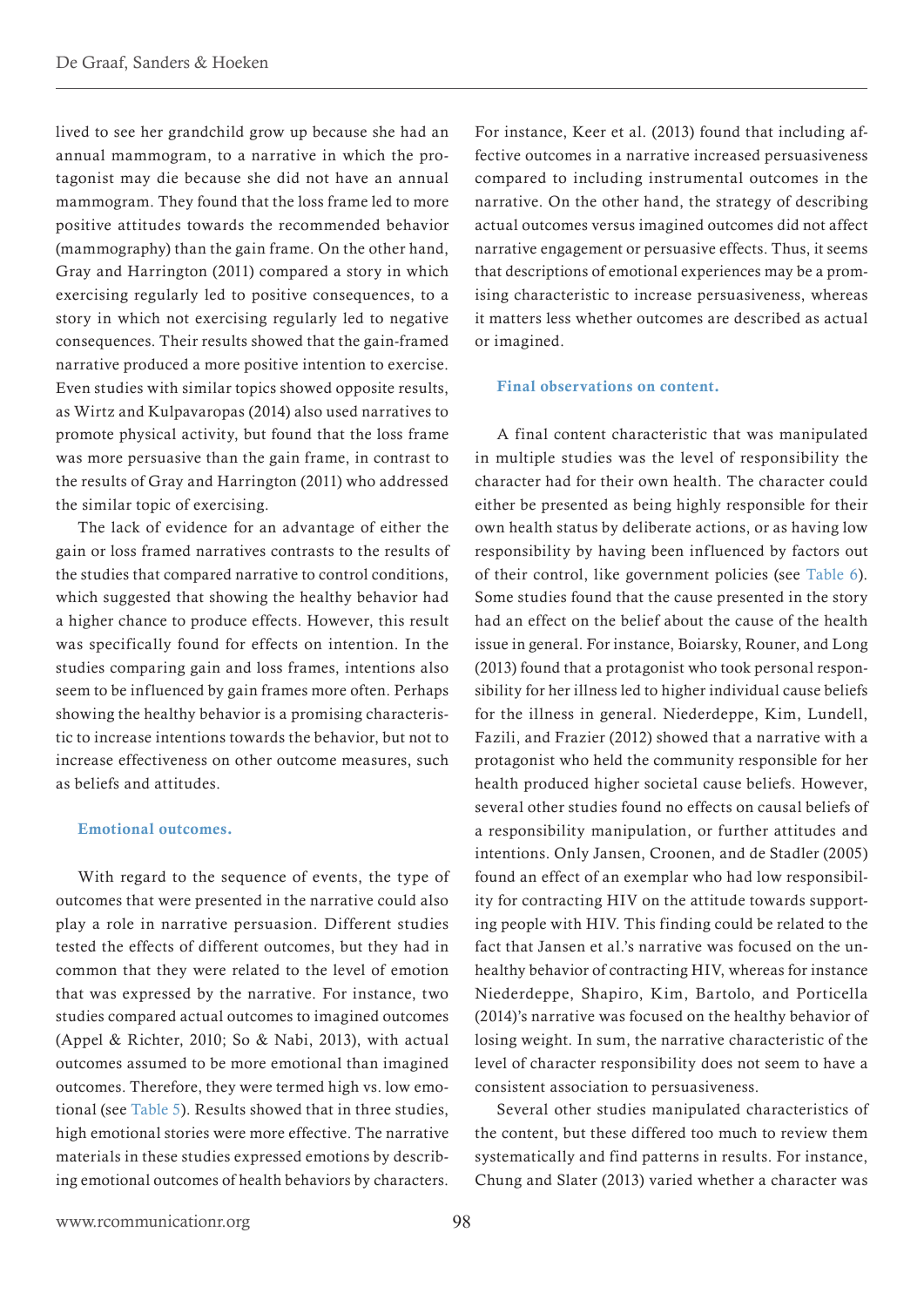<span id="page-11-0"></span>a member of a highly stigmatized group or not, whereas Hoeken and Sinkeldam (2014, Study 1) manipulated the likability of a character. Even though both are characteristics of the narrative characters, they cannot be meaningfully compared (see the references for a full list of the reports that were included in the review, marked with \*). In addition, several studies addressed the effect of different distributions of multiple narratives. For instance, Ubel, Jepson, and Baron (2001) varied the number of testimonials from patients who had benefitted from a treatment versus those who had not. However, since this is not a characteristic of a narrative but of a combination of narratives, these manipulations are beyond the scope of this review. We will next turn to the effects of form characteristics of narratives.

# <span id="page-11-1"></span>Comparing Different Versions of Narratives: Form

#### Medium.

<span id="page-11-2"></span>An important aspect of the form of a narrative is the medium through which it is presented. Some studies compared different media within an experiment (see [Table 7](#page-40-0)). Braverman (2008) compared printed narrative texts to audio versions of the same texts in three studies and found no differences between these media. Other studies found no differences between video and printed versions of narratives either on persuasive outcomes or on engagement variables. These studies included both videos that presented the same text as the printed version spoken by actors (e.g., Winterbottom, Bekker, Conner, & Mooney, 2012) and videos that used drama formats in which the narrative events were acted out (e.g., Luna Nevarez, 2013). These results indicate that medium is not likely to be a narrative characteristic that consistently influences persuasive effects.

#### Perspective.

A form characteristic that could be important for narrative persuasion by print narratives is the perspective through which the narrative is told. Only four studies compared narratives in different perspectives in a healthrelated context (see [Table 8](#page-41-0)). One of the studies found increased persuasiveness of a first-person narrative compared to a third-person version (Nan, Dahlstrom, Richards, & Rangarajan, 2015) and another of a second-person narrative compared to a third-person version (Houska, 2010). These results suggest that a third-person perspective has a lower chance to produce effects. However, there were no differences between the first- and third-person perspectives in another study (Meadows III, 2012), indicating that a first-person perspective does not always increase persuasive effects. This conclusion is in line with findings on the comparison between narrative to control conditions, in which first-person narratives were associated with significant effects more often, even though it did not guarantee effectiveness.

#### Message embedding.

The way a message was embedded in a narrative was only investigated in three studies. Quintero Johnson, Harrison, and Quick (2013) used stories about avian flu and chlamydia in which there either was a high degree of integration between the narrative and the educational content or in which there was a high degree of distance between the narrative and educational content. In the high integration conditions, the story was about a character that was afraid to be infected and went to the doctor to get checked for the disease, whereas in the low integration conditions, the story was about a character that was running late for work while hearing information about the disease. Results showed that participants in the high integration conditions recalled more health information from the story than participants in the low integration conditions. However, further persuasive outcomes were not reported. Cohen (2012) varied message implication by either adding a conclusion scene in which four characters persuaded another character to become an organ donor or not to an episode of a crime drama in which organ donation was advocated by showing the black market for organs that was fueled by the shortage of organ donors. There were no direct effects of the conclusion scene on beliefs or intentions towards organ donation. However, Moyer-Gusé, Jain, and Chung (2012) used a similar manipulation of adding an explicit persuasive appeal by an actor to the end of an episode discouraging drinking and driving and found an effect on the attitude towards this behavior. Thus, there are no consistent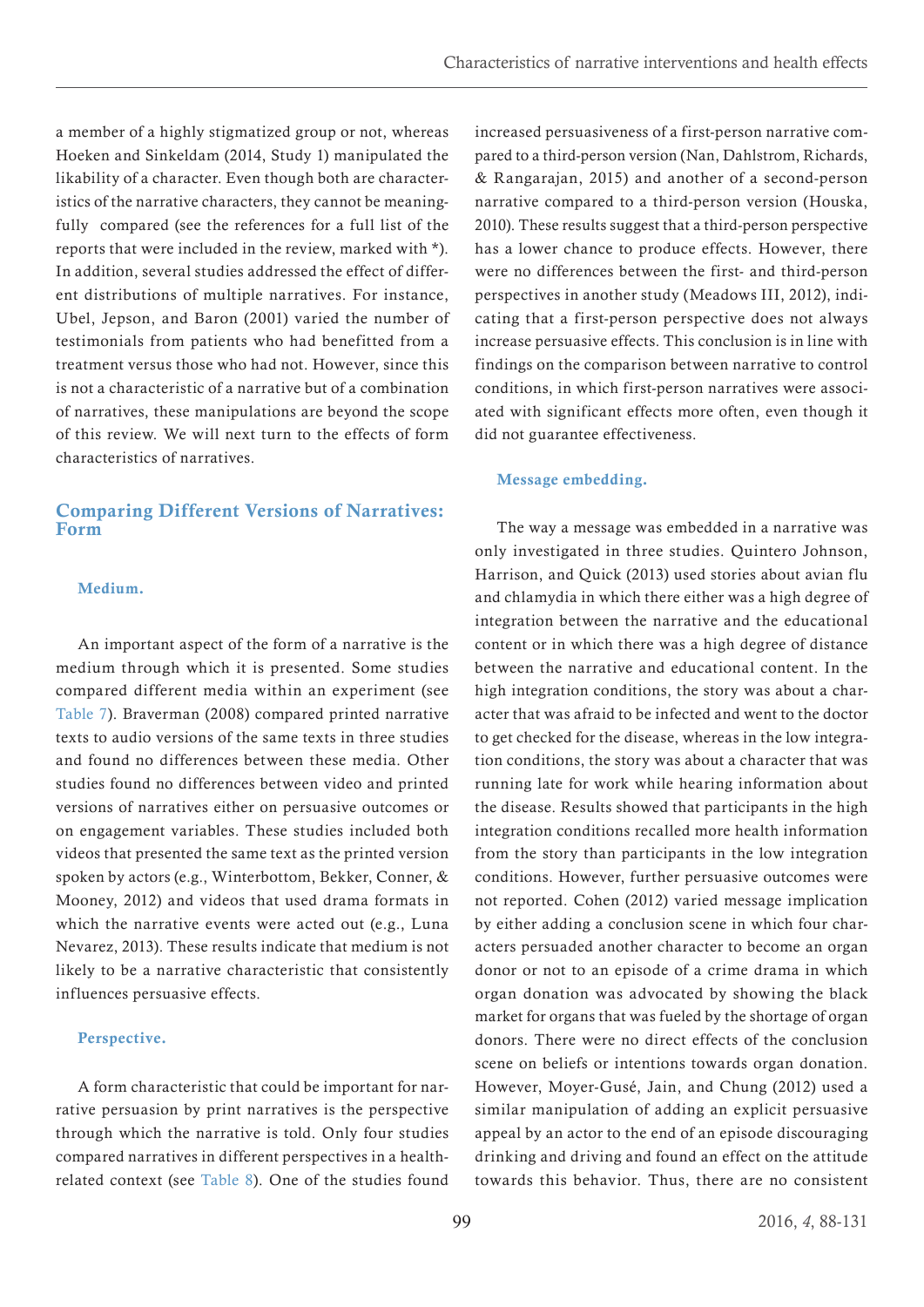<span id="page-12-0"></span>indications on how a message should be embedded in a narrative.

#### Final observations on form.

Another form characteristic that was manipulated in a few health-related narrative persuasion studies is the use of humor. The use of humor in a narrative can be distinguished from emotional outcomes because the outcomes are part of the narrative world in that they are emotional for characters, whereas humor is mainly apparent to the recipient. Weber, Martin, and Corrigan (2006) compared a public service announcement (PSA) about organ donation that used humor to advocate signing of an organ donor card to a PSA that used a sad story to convey the same message. They found that the humorous PSA was more effective at getting recipients to sign an organ donor card than the sad PSA. However, Moyer-Gusé, Mahood, and Brookes (2011) tested the effect of a situation comedy about an unplanned pregnancy compared to the same episode with the pregnancy-related humor edited out. Results showed that intentions to engage in unprotected sex were higher when the original episode with pregnancy-related humor was viewed. Their results indicate that humor resulted in boomerang effects, since the health message implied by an unplanned pregnancy is to use protection. Thus, humor can be a risky narrative characteristic to use in conveying a health message.

<span id="page-12-1"></span>Other form characteristics like the presence of music (Costabile & Terman, 2013) or of freedom threatening language (Quick, Scott & Ledbetter, 2011) were only addressed in single studies, making it impossible to review the results systematically. The final characteristic we focus on is the context in which the narrative is presented.

### Comparing Different Versions of Narratives: **Context**

No studies consistently varied the format in which a narrative was presented between for instance an advertising context with explicit persuasive intent and an entertainment context with implicit persuasive intent. The only characteristic of the context that has been manipulated in multiple studies is the presence of an efficacy message (see [Table 9\)](#page-42-0). One study found that an efficacy message in which information was given on how to perform the self-exam that was promoted by the narrative resulted in higher intentions to perform this exam (Morman, 2000). However, two other studies did not find effects of efficacy information (Kim, Bigman, Leader, Lerman, & Cappella, 2012; Knobloch-Westerwick & Sarge, 2015). Therefore, an efficacy message does not seem to be a promising way to increase persuasiveness of the narrative.

Finally, a few studies manipulated other factors in the context of a health-related narrative. For instance, some studies tested the effect of labeling the story as fictional or factual, without finding indications of persuasive effects (Caputo & Rouner, 2011; Green & Donahue, 2011). Other studies compared instructions that either encouraged participants to become engaged in the story or not, and found inconsistent effects of these manipulations (Batson, Chang, Orr, & Rowland, 2002; Carpenter, 2013). In sum, there are no systematic indications of factors in the narrative context that are associated with persuasiveness.

# Conclusion and Discussion

This paper set out to review studies on health-related narrative persuasion research with a focus on the narrative stimuli to provide an overview of the different characteristics of narratives in health effects research and of the persuasive effects that were found. We looked at narrative characteristics on three levels: the content, the form and the context of the narrative. With regard to the content, the analysis of studies comparing narrative to non-narrative materials suggested that narratives that presented the healthy behavior were more often associated with effects on the intention to carry out the healthy behavior than narratives that showed the unhealthy behavior. The studies that compared narratives with a gainframe in which the healthy behavior is presented to narratives with a loss-frame in which the unhealthy behavior is presented, also suggested that an effect on intention occurred more often for the gain frame. However, it is important to note that this pattern of results was not found for other persuasive outcomes, like beliefs and attitudes. Therefore, the suggestion that presenting the healthy behavior seems to be a promising characteristic is only given for effects on intention.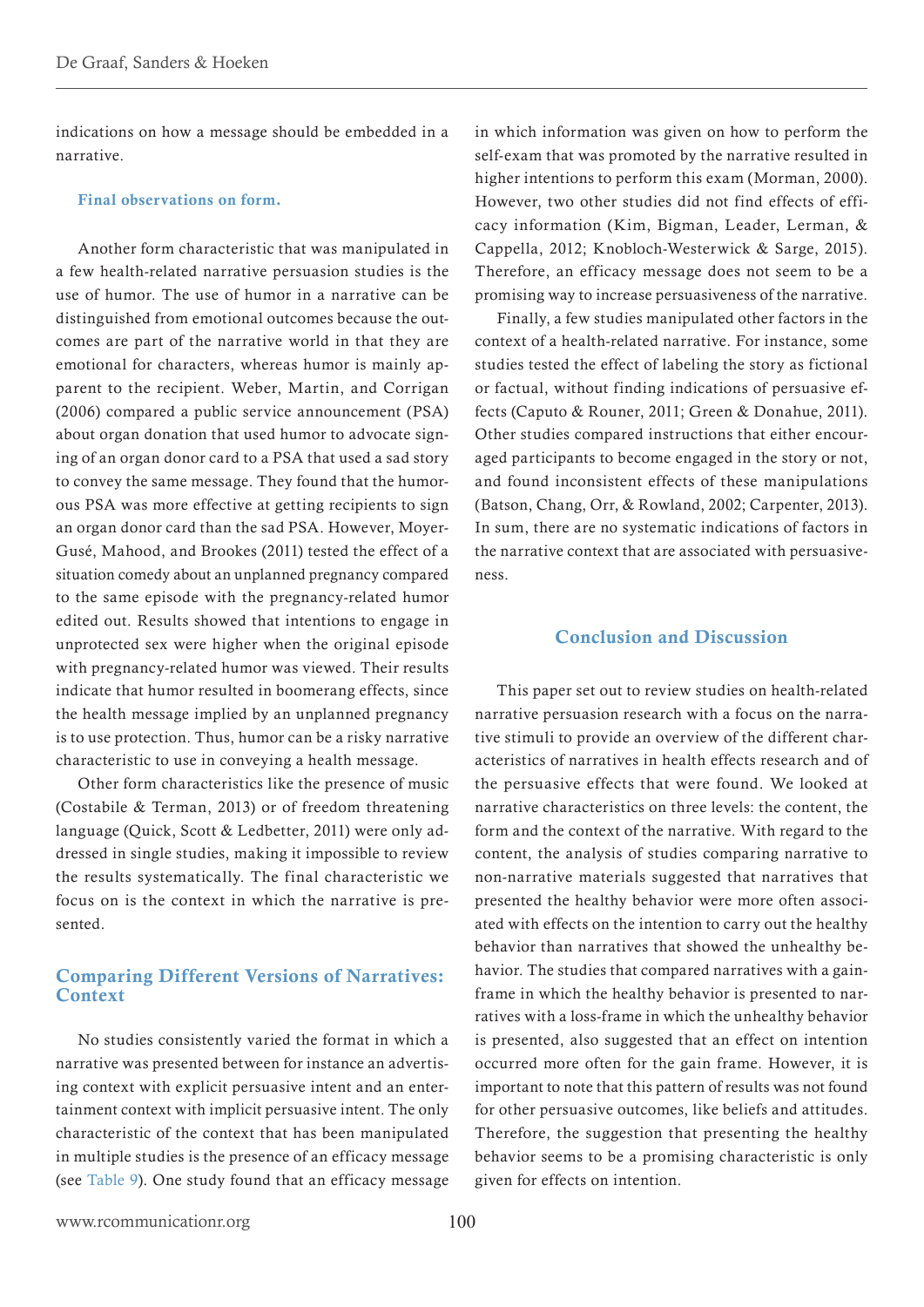Content characteristics related to the characters, such as the number of characters and the similarity of characters to the target group, were not found to have consistent effects. The only studies that showed effects of similarity addressed similarity in the surroundings of the characters, suggesting that familiarity of the setting may be more promising than other types of similarity. However, this was based on only two studies, which makes it necessary to explore this possibility more fully in future research. Another content characteristic that seemed promising in narrative persuasion is the expression of emotions in the narrative, by emotional adjectives and descriptions. This type of content increased persuasive effects in several studies. For a final content characteristic that was manipulated in several studies, the level of responsibility of the character, the results were too inconsistent to draw clear conclusions.

With regard to the form of the narrative, a first-person perspective came across as a promising characteristic in the studies comparing narratives to non-narratives. All print narratives that produced effects on story-consistent beliefs and attitudes used a first-person perspective. Even though not all studies that compared different perspectives found an advantage of the first-person perspective, none of these studies showed an advantage of the thirdperson perspective. Thus, a first-person perspective seems to be a promising characteristic of print narratives with regard to persuasiveness. The form characteristic of medium did not show promise as an influential factor in whether narratives have persuasive effects or not. There were consistently no differences between narratives presented through different media, regardless of whether audiovisual narratives featured a character talking about their experiences or showed characters carrying out actions and experiencing consequences. For other form characteristics like the integration of the health message in the narrative and the use of humor, not enough evidence was yet available to identify a pattern.

Finally, with regard to the context, a notable pattern occurred. About half of the studies that found effects of a narrative compared to a non-narrative, used narratives in a clearly persuasive context like persuasive advertising or a session with a health educator. It is likely that recipients were aware of the persuasive intent of narratives in these contexts. Thus, even though it is sometimes assumed that narratives persuade because they mask persuasive intent (Dal Cin et al., 2004; Green & Brock, 2002), such covertness of persuasive intent does not seem to be necessary in studies on narrative health communication effects. There were also several narratives in an entertainment context that produced effects, showing that in the absence of clear persuasive intent, narratives can also be persuasive. However, when the context is overtly persuasive, narratives can also produce effects.

It is important to note that the review shows large variation in the results of health-related narrative persuasion studies. Therefore, the suggestions about promising narrative characteristics are relative rather than absolute. The characteristics of narratives, like first-person perspective and showing the healthy behavior, seem to be associated with effects more often, but they do not guarantee effectiveness. That is why this review can best be seen as a starting point for further research on this topic. More research is necessary to identify when certain characteristics are effective (e.g., in relation to the target group or the health topic of the narrative). In other words, future research should identify moderators of effects of characteristics. For instance, in research on gain and loss frames in non-narrative health messages, it has been suggested that for recipients who perceive a health behavior as risky, loss frames are more effective, whereas for recipients who perceive a health behavior as less risky, gain frames are more effective (Updegraff & Rothman, 2013). It is warranted to study this in a narrative context as well, by varying the riskiness of the promoted behavior (e.g., HIV testing as risky for people who have had unprotected sex vs. less risky for people who have not) and testing whether for people who perceive the behavior as risky, presenting the unhealthy behavior with negative consequences is more effective, and for the people who perceive the behavior as less risky, presenting the healthy behavior with positive consequences is more effective.

In addition, the results of this review show several gaps in the literature regarding health effects of narratives that should be filled with further research. With regard to the content, very few studies have investigated characteristics related to the setting of the narrative. Because the studies that found an effect of similarity of the protagonist to the recipient seemed to be related to familiarity of the setting of the narrative, this is an important characteristic to conduct further research on. With regard to the form, no studies on health-related narrative persua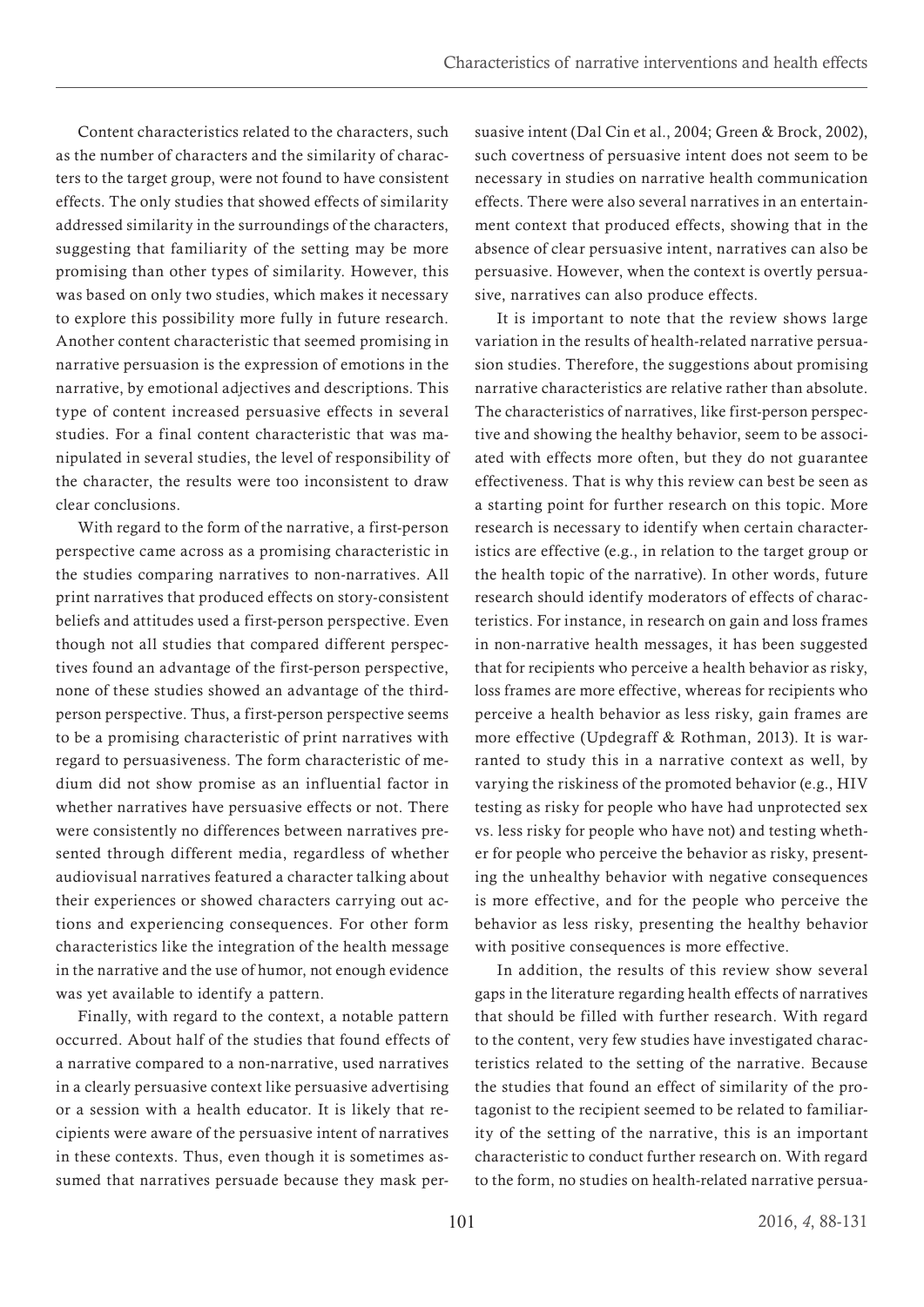sion have compared different orders of events (chronological vs. non-chronological), even though this can influence the emotions readers feel (Brewer & Liechtenstein, 1982) and thus may be hypothesized to produce effects. The lack of research on the effects of chronological vs. non-chronological presentation is a research gap that presents an interesting avenue for further research. In addition, only some studies have been conducted that address the way a health message is embedded in a narrative. In research on non-health-related narrative persuasion, it has been shown that it is important whether the persuasive message is integrated in the causal structure of the narrative or not (Dahlstrom, 2010; 2012), showing that it is relevant to study this for health narratives as well. With regard to the context, a presentation format with different levels of persuasive intent has not been addressed in health-related narrative persuasion studies. It is important to directly compare different contexts, for instance between a narrative in an advertising context and an entertainment context, so that it can be tested whether a perception of persuasive intent has effects on engagement, resistance, and ultimately persuasive effects.

The results regarding the frame of the narrative also provide interesting avenues for further research. In analyzing the narrative materials used, it became apparent that some of the versions did not present a pure gain or loss frame, but rather showed a transition of the character from unhealthy to healthy behavior. Such a combination of frames may be especially beneficial (see Bandura, 2001). To study this possibility, research should compare a pure gain frame only showing the healthy behavior and a pure loss frame only showing the unhealthy behavior to a transitional frame in which the character shows both types of behavior. In addition, analyzing the narratives used in the studies comparing narrative to control conditions showed that some narratives presented the healthy behavior without a focus on consequences. For instance, Dillard et al. (2010) used a testimonial about a person deciding to have a colonoscopy, but did not include information on the health outcome of whether colon cancer was detected early or not. Narratives that showed the unhealthy behavior did consistently focus on negative health outcomes of this behavior. These observed differences make it interesting to study whether showing the behavior or presenting consequences is more important for narrative persuasion. With regard to the form characteristic perspective, the results indicate that a third-person perspective seems less likely to produce effects than both a first and a second-person perspective. It would also be interesting to compare a first-person to a second-person perspective to test which of these forms is more promising. In addition, there is limited research on the role of perspective in narratives with multiple main characters. Prior research has shown that varying the perspective in a narrative in which there are two opposing main characters has an impact on narrative persuasion in the context of social issues (De Graaf, Hoeken, Sanders, & Beentjes, 2012).

The review that has been carried out in this study has several limitations. First, several factors that may have played a role were not analyzed. For instance, we did not address whether a study was published in a peer-reviewed journal or unpublished and found in outlets like a dissertation or conference paper. We made this choice to deal with the *file drawer problem* as well as we could, which means that studies that did not find an effect are less likely to be published. By including unpublished studies, we avoid drawing too positive conclusions (i.e., publication bias), but rather give a nuanced picture of effects. In addition, factors like whether the design of the study was experimental or quasi-experimental, or whether the measures were validated were not included. Even though these factors may be an indication of quality, they also limit the evidence base, which is why we chose to provide an overview of a wide range of studies. Another limitation is that moderated effects were not included in the review. Several studies found effects of a narrative for a particular group of participants, but not for another group. However, the moderators that were tested differed too much to provide a clarifying overview. This observation is in line with the choice to not include recipient and situation factors as explanatory factors in narrative effects in this review. For instance, the exclusion of studies with children of primary or secondary school age limits our conclusions to the college-aged and older groups that we have included. On the other hand, research with college samples may have limited generalizability to adult samples as well. Therefore, future research should test interactions between narrative characteristics and other factors, like the age of the participants to gain further insight into narrative effects.

A clear limitation is the fact that effect sizes were not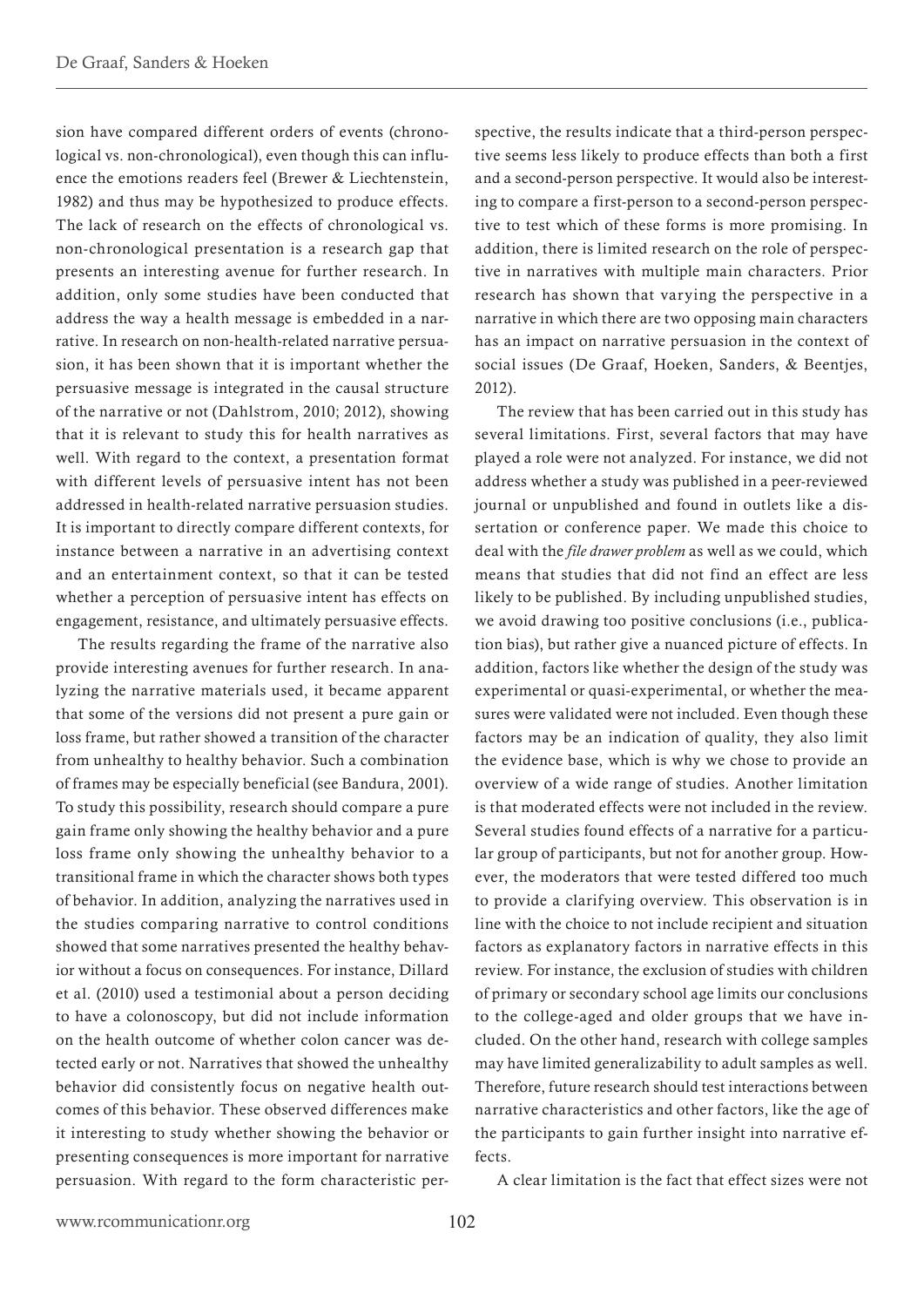<span id="page-15-0"></span>statistically compared as in a meta-analysis. The aim of this review was to give a complete overview of different types of studies on health-related narrative persuasion. Studies that compared narratives to control conditions cannot be combined with studies that compared different versions of a narrative in one meta-analysis. In addition, a considerable amount of studies did not include enough information for effect size calculation, which would have severely limited the number of studies we could include in our review. However, now that promising narrative characteristics have been identified on the basis of a large base of studies, an interesting next step is to carry out a meta-analysis testing the effects of these narrative characteristics. Finally, a review largely depends on the studies it includes. Another limitation that we encountered was that a considerable amount of studies did not include the results relevant for this review. Quite some studies compared different versions of a narrative and measured persuasive outcomes, but did not include tests of the direct effects on these variables, because indirect effects were the focus of the report. The lack of information on direct effects limited the usefulness of the studies for the review that analyzed direct effects to ensure comparability between studies. Therefore, it would be good practice to report direct effects of manipulations in an experiment in addition to indirect effects.

In conclusion, this review has shown a large amount of variation in the narratives that were used to convey a health message and the effects that were found in narrative persuasion research. Narratives as diverse as episodes of entertainment programs as well as print testimonials and stories told by a health educator in a face-to-face setting produced effects on beliefs, attitudes, intentions and even behavior of recipients. Within this diversity, certain patterns could be identified, suggesting that showing the healthy behavior and using a first-person perspective are promising narrative characteristics. In addition, the familiarity of the setting and the presentation format of the narrative are characteristics that should be investigated further. In this way, the diversity in characteristics and effects invites future research on health-related narrative persuasion. Hopefully, the present review supports a continued research effort on the role of narrative characteristics in health effects.

### References

References marked with \* were included in the review.

- \*Aldrich, R.S. (2009). *Message strategies for suicide prevention*. Unpublished dissertation, University of Kentucky, Lexington, KY.
- \*Andsager, J. L., Bemker, V., Choi, H. L., & Torwel, V. (2006). Perceived similarity of exemplar traits and behavior effects on message evaluation. *Communication Research*, *33*(1), 3-18. doi: 10.1177/0093650205283099
- \*Appel, M., & Richter, T. (2010). Transportation and need for affect in narrative persuasion: A mediated moderation model. *Media Psychology*, *13*(2), 101-135. doi: 10.1080/15213261003799847
- \*Asbeek Brusse, E., Smit, E. G., & Neijens, P. C. (2010, june). *Understanding the process of narrative persuasion in entertainment-education*. Paper presented at the annual meeting of the International Communication Association, Singapore.
- \*Bagdasarov (2009). *Developing and validating a measure of cognitive complexity: The role of cognitive complexity in processing of health messages*. Unpublished dissertation, The State University of New Jersey, New Brunswick, NJ.
- \*Bahk, C. M. (2001). Drench effects of media portrayal of fatal virus disease on health locus of control beliefs. *Health Communication*, *13*(2), 187-204. doi: 10.1207/s15327027hc1302\_4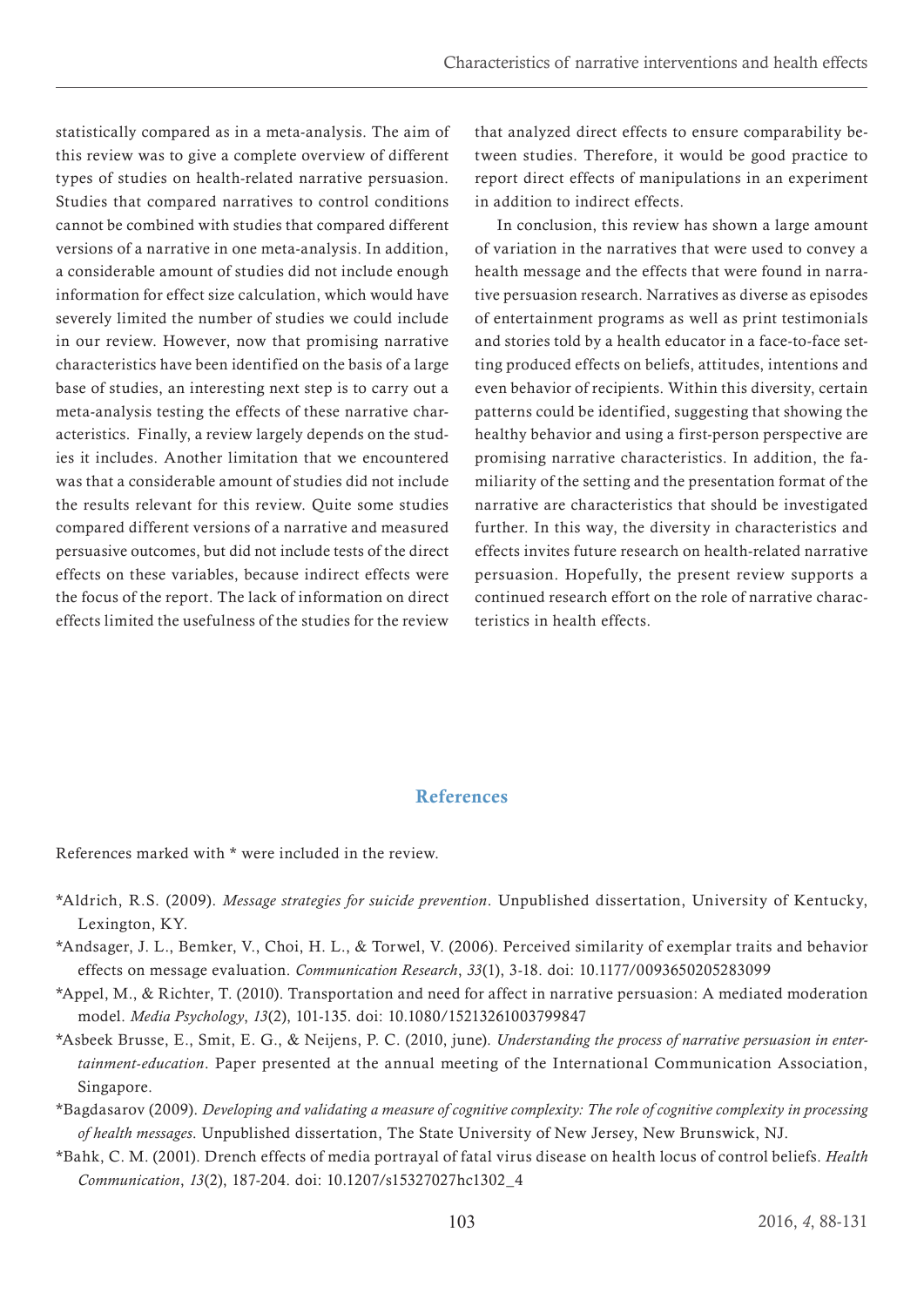Bal, M. (1997). Narratology: Introduction to the theory of narrative (2nd ed.). Toronto: University of Toronto Press. Bandura, A. (2001). Social cognitive theory of mass communication. *Media Psychology*, *3*(3), 265-299. doi:

- 10.1207/S1532785XMEP0303\_03
- \*Banerjee, S. C., & Greene, K. (2012a). 'I quit' versus 'I'm sorry I used': A preliminary investigation of variations in narrative ending and transportation. *Psychology & Health*, *27*(11), 1308-1322. doi: 10.1080/08870446.2012.675063
- \*Banerjee, S. C., & Greene, K. (2012b). Role of transportation in the persuasion process: Cognitive and affective responses to antidrug narratives. *Journal of Health Communication*, *17*(5), 564-581. doi: 10.1080/10810730.2011.635779
- \*Banerjee, S. C., & Greene, K. (2013). Examining narrative transportation to anti-alcohol narratives. *Journal of Substance Use*, *18*(3), 196-210. doi: 10.3109/14659891.2012.661020
- \*Barry, C. L., Brescoll, V. L., & Gollust, S. E. (2013). Framing childhood obesity: How individualizing the problem affects public support for prevention. *Political Psychology*, *34*(3), 327-349. doi: 10.3109/14659891.2012.661020
- \*Batson, C. D., Chang, J., Orr, R., & Rowland, J. (2002). Empathy, attitudes, and action: Can feeling for a member of a stigmatized group motivate one to help the group. *Personality and Social Psychology Bulletin*, *28*(12), 1656-1666. doi: 10.1177/014616702237647
- Berkley-Patton, J., Goggin, K., Liston, R., Bradley-Ewing, A., & Neville, S. (2009). Adapting effective narrative-based HIV-prevention interventions to increase minorities' engagement in HIV/AIDS services. *Health Communication*, *24*(3), 199-209. doi: 10.1080/10410230902804091
- \*Betsch, C., Renkewitz, F., & Haase, N. (2013). Effect of narrative reports about vaccine adverse events and biasawareness disclaimers on vaccine decisions: A simulation of an online patient social network. *Medical Decision Making*, *33*(1), 14–25. doi: 10.1177/0272989x12452342
- \*Betsch, C., Ulshöfer, C., Renkewitz, F., & Betsch, T. (2011). The influence of narrative v. statistical information on perceiving vaccination risks. *Medical Decision Making*, *31*(5), 742-753. doi: 10.1177/0272989x11400419
- Bilandzic, H., & Busselle, R. (2013). Narrative persuasion. In J. P. Dillard & L. Shen (Eds.), *The Sage handbook of persuasion: Developments in theory and practice* (2nd ed.) (pp. 200–219). Thousand Oaks, CA: Sage.
- \*Boiarsky, G., Rouner, D., & Long, M. (2013). Effects of responsibility attribution and message source on young adults' health attitudes and behaviors. *Journal of Health Communication*, *18*(7), 881-894. doi: 10.1080/10810730.2012.757389
- \*Boyson, A. R., Zimmerman, R. S., & Shoemaker, S. (2015). Exemplification of HAART and HIV/AIDS: A news experiment. *Health Communication*, *30*(9), 901-910. doi: 10.1080/10410236.2014.903222
- Braddock, K. H., & Dillard, J. P. (in press). Meta-analytic evidence for the persuasive effect of narratives on beliefs, attitudes, intentions, and behaviors. *Communication Monographs*.
- \*Braverman, J. (2008). Testimonials versus informational persuasive messages: The moderating effect of delivery mode and personal involvement. *Communication Research*, *35*(5), 666-694. doi: 10.1177/0093650208321785
- \*Brechman, J. (2010). *Narrative "flow": A model of narrative processing and its impact on information processing, knowledge acquisition and persuasion*. Unpublished dissertation, University of Pennsylvania, Philadelphia, PA.
- Brewer, W. F., & Lichtenstein, E. H. (1982). Stories are to entertain: A structural-affect theory of stories. *Journal of Pragmatics*, *6*(5), 473-486. doi: 10.1016/0378-2166(82)90021-2
- Bruner, J. S. (1986). *Actual minds, possible worlds*. Cambridge, MA: Harvard University Press.
- \*Busselle, R. W., Quintero Johnson, J. M., Yang, C., & Bilandzic, H. (2012, may). *Perceived realism and engagement as predictors of enjoyment and persuasion: The case of a medical drama program about mental illness*. Paper presented at the annual meeting of the International Communication Association, Phoenix, AZ.
- \*Caputo, N. M., & Rouner, D. (2011). Narrative processing of entertainment media and mental illness stigma. *Health Communication*, *26*(7), 595-604. doi: 10.1080/10410236.2011.560787
- \*Carpenter, J. (2013). *Forewarning, defensive strategies and narrative persuasion*. Unpublished dissertation, University of North Carolina, Chapel Hill, NC.
- \*Chang, C. (2008). Increasing mental health literacy via narrative advertising. *Journal of Health Communication*, *13*(1), 37-55. doi:10.1080/10810730701807027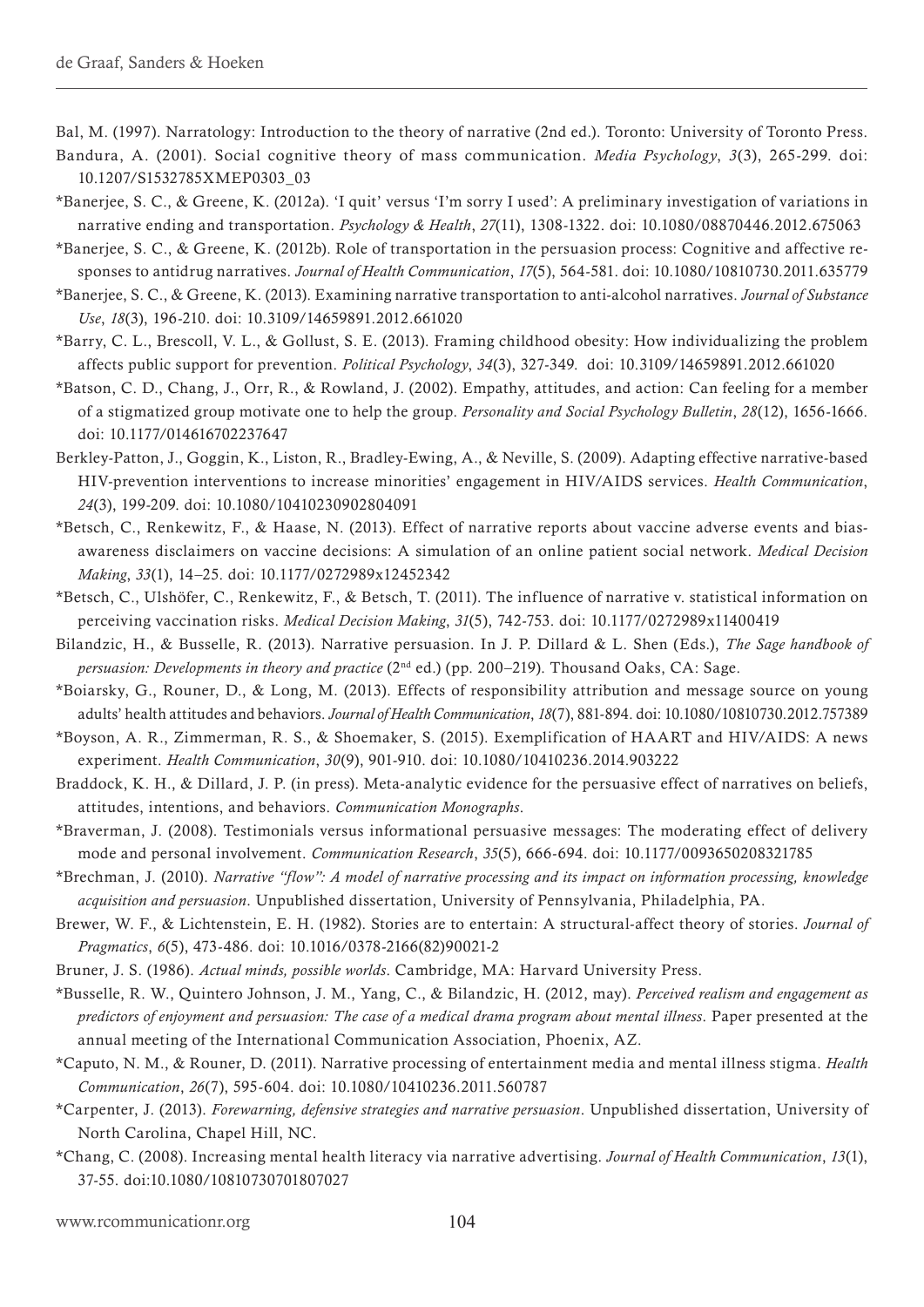- \*Chung, A. H., & Slater, M. D. (2013). Reducing stigma and out-group distinctions through perspective-taking in narratives. J*ournal of Communication*, *63*(5), 894-911. doi: 10.1111/jcom.12050
- \*Cohen, E. L. (2010). The role of message frame, perceived risk, and ambivalence in individuals' decisions to become organ donors. *Health Communication*, *25*(8), 758-769. doi: 10.1080/10410236.2010.521923
- \*Cohen, E. L. (2012). *Exploring subtext processing in narrative persuasion: The role of eudaimonic entertainment use motivation and a supplemental conclusion scene*. Unpublished dissertation, Georgia State University, Atlanta, GA.
- \*Coleman, R., Thorson, E., & Wilkins, L. (2011). Testing the effect of framing and sourcing in health news stories. J*ournal of Health Communication*, *16*(9), 941-954. doi: 10.1080/10810730.2011.561918
- \*Costabile, K. A., & Terman, A. W. (2013). Effects of film music on psychological transportation and narrative persuasion. *Basic and Applied Social Psychology*, *35*(3), 316-324. doi: 10.1080/01973533.2013.785398
- \*Cox, D., & Cox, A. D. (2001). Communicating the consequences of early detection: the role of evidence and framing. *Journal of Marketing*, *65*, 91-103. doi: /10.1509/jmkg.65.3.91.18336
- Dahlstrom, M. F. (2010). The role of causality in information acceptance in narratives: An example from science communication. *Communication Research*, *37*(6), 857-875. doi: 10.1177/0093650210362683
- Dahlstrom, M. F. (2012). The persuasive influence of narrative causality: Psychological mechanism, strength in overcoming resistance, and persistence over time. *Media Psychology*, *15*(3), 303-326. doi: 10.1080/15213269.2012.702604
- \*Dal Cin, S., Gibson, B., Zanna, M. P., Shumate, R., & Fong, G. T. (2007). Smoking in movies, implicit associations of smoking with the self, and intentions to smoke. *Psychological Science*, *18*(7), 559-563. doi: 10.1111/j.1467-9280.2007.01939.x
- Dal Cin, S., Zanna, M. P., & Fong, G. T. (2004). Narrative persuasion and overcoming resistance. In E. S. Knowles (Ed.), *Resistance and persuasion* (pp. 175-191). Mahwah, NJ: Erlbaum.
- \*De Graaf, A. (2014). The effectiveness of adaptation of the protagonist in narrative impact: Similarity influences health beliefs through self-referencing. *Human Communication Research*, *40*(1), 73-90. doi: 10.1111/hcre.12015
- De Graaf, A., Hoeken, H., Sanders, J., & Beentjes, H. (2009). The role of dimensions of narrative engagement in narrative persuasion. *Communications*, *34*(4), 385-405. doi: 10.1515/comm.2009.024
- De Graaf, A., Hoeken, H., Sanders, J., & Beentjes, J. W. (2012). Identification as a mechanism of narrative persuasion. *Communication Research*, *39*(6), 802-823. doi: 10.1177/0093650211408594
- \*De Wit, J. B., Das, E., & Vet, R. (2008). What works best: objective statistics or a personal testimonial? An assessment of the persuasive effects of different types of message evidence on risk perception. *Health Psychology*, *27*(1), 110-115. doi: 10.1037/0278-6133.27.1.110
- \*Diekman, A. B., McDonald, M., & Gardner, W. L. (2000). Love means never having to be careful: The relationship between reading romance novels and safe sex behavior. *Psychology of Women Quarterly*, *24*, 179-188. doi: 10.1111/j.1471-6402.2000.tb00199.x
- \*Dillard, A. J., & Main, J. L. (2013). Using a health message with a testimonial to motivate colon cancer screening associations with perceived identification and vividness. *Health Education & Behavior*, *40*(6), 673-682. doi: 10.1177/1090198112473111
- \*Dillard, A. J., Fagerlin, A., Dal Cin, S., Zikmund-Fisher, B. J., & Ubel, P. A. (2010). Narratives that address affective forecasting errors reduce perceived barriers to colorectal cancer screening. *Social Science & Medicine*, *71*(1), 45-52. doi: 10.1016/j.socscimed.2010.02.038
- Downs, J. S., Murray, P. J., de Bruin, W., Penrose, J., Palmgren, C., & Fischhoff, B. (2004). Interactive video behavioral intervention to reduce adolescent females' STD risk: A randomized controlled trial. *Social Science & Medicine*, *59*(8), 1561–1572. doi: 10.1016/j.socscimed.2004.01.032
- \*Dunlop, S. M., Kashima, Y., & Wakefield, M. (2010). Predictors and consequences of conversations about health promoting media messages. *Communication Monographs*, *77*(4), 518-539. doi: 10.1080/03637751.2010.502537
- \*Dunlop, S. M., Wakefield, M., & Kashima, Y. (2010). Pathways to persuasion: Cognitive and experiential responses to health-promoting mass media messages. *Communication Research*, *37*(1), 133-164. doi: 10.1177/0093650209351912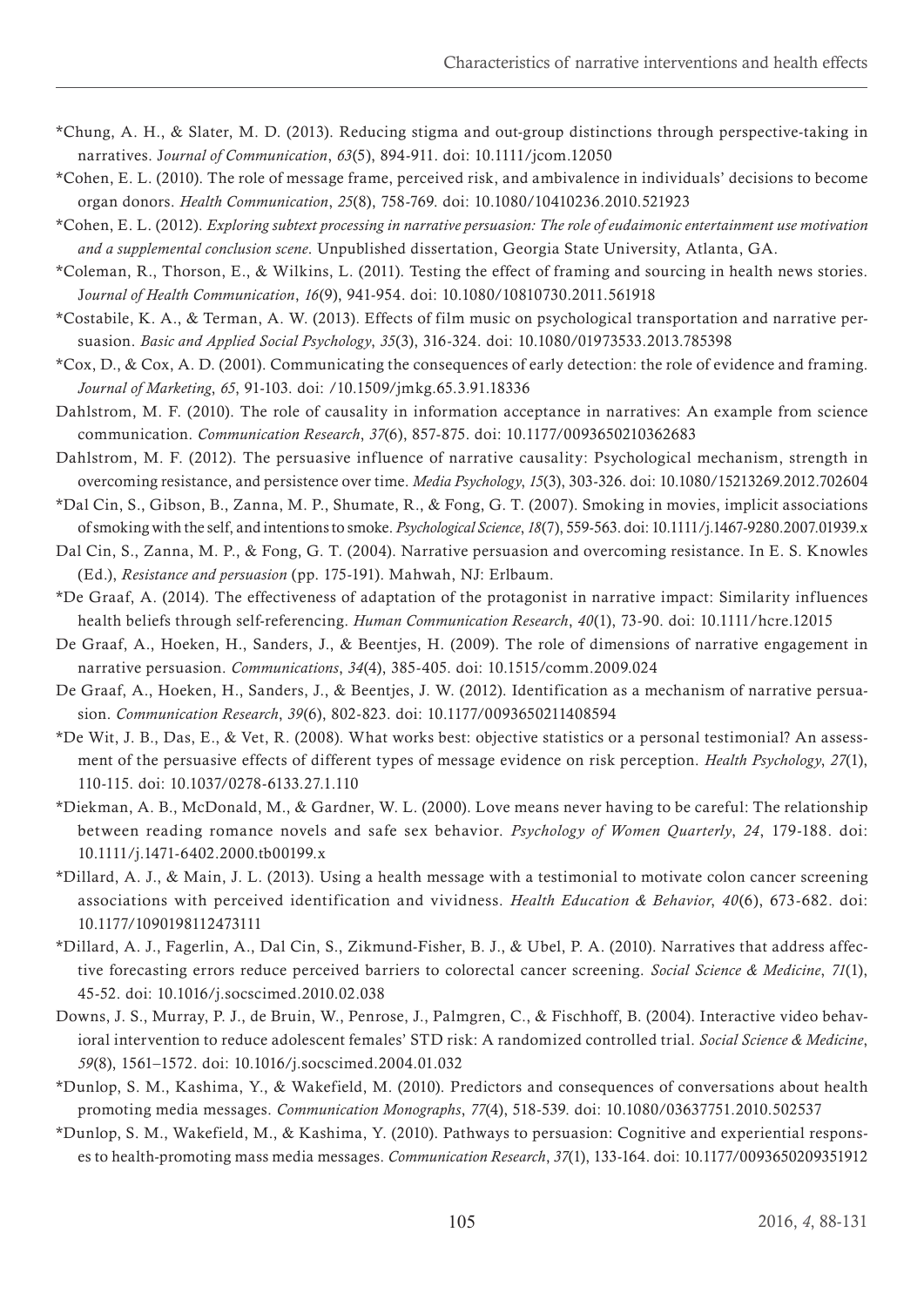- \*Fagerlin, A., Wang, C., & Ubel, P. A. (2005). Reducing the influence of anecdotal reasoning on people's health care decisions: Is a picture worth a thousand statistics? *Medical Decision Making*, *25*(4), 398-405. doi: 10.1177/0272989x05278931
- \* Falzon, C., Radel, R., Cantor, A., & d'Arripe-Longueville, F. (2015). Understanding narrative effects in physical activity promotion: The influence of breast cancer survivor testimony on exercise beliefs, self-efficacy, and intention in breast cancer patients. *Supportive Care in Cancer*, *23*(3), 761-768. doi: 10.1007/s00520-014-2422-x
- \*Farrar, K. M. (2006). Sexual intercourse on television: Do safe sex messages matter? *Journal of Broadcasting & Electronic Media*, *50*(4), 635-650. doi: 10.1207/s15506878jobem5004\_4
- \*Feeley, T. H., Marshall, H. M., & Reinhart, A. M. (2006). Reactions to narrative and statistical written messages promoting organ donation. *Communication Reports*, *19*(2), 89-100. doi: 10.1080/08934210600918758
- Frank, L. B., Murphy, S. T., Chatterjee, J. S., Moran, M. B., & Baezconde-Garbanati, L. (2015). Telling stories, saving lives: Creating narrative health messages. *Health Communication*, *30*(2), 154-163. doi: 10.1080/10410236.2014.974126
- \*Frisby, C. M. (2006). A matter of life and death: Effects of emotional message strategies on African American women's attitudes about preventative breast cancer screenings. *Journal of Black Studies*, *37*(1), 103-126. doi: 10.1177/0021934705277499
- \*Gardner, E. (2010). *Ease the resistance: The role of narrative and other-referencing in attenuating psychological reactance to persuasive diabetes messages*. Unpublished dissertation, University of Missouri-Columbia, Colombia, MO.
- \*Gray, J. B., & Harrington, N. G. (2011). Narrative and framing: A test of an integrated message strategy in the exercise context. *Journal of Health Communication*, *16*(3), 264-281. doi: 10.1080/10810730.2010.529490
- Green, M. C. (2004). Transportation into narrative worlds: The role of prior knowledge and perceived realism. *Discourse Processes*, *38*(2), 247-266. doi: 10.1207/s15326950dp3802\_5
- Green, M. C. (2006). Narratives and cancer communication. *Journal of Communication*, *56*(s1), S163-183. doi: 10.1111/j.1460-2466.2006.00288.x
- Green, M. C. (2008). Research challenges in narrative persuasion. *Information Design Journal*, *16*(1), 47-52. doi: 10.1075/idj.16.1.07gre
- Green, M. C., & Brock, T. C. (2000). The role of transportation in the persuasiveness of public narratives. J*ournal of Personality and Social Psychology*, *79*(5), 701-721. doi: 10.1037//0022-3514.79.5.701
- Green, M. C., & Brock, T. C. (2002). In the mind's eye: Transportation-imagery model of narrative persuasion. In T. C. Brock, J. J. Strange & M. C. Green (Eds.), *Narrative impact: Social and cognitive foundations* (pp. 315-341). Mahwah, NJ: Erlbaum.
- \*Green, M. C., & Donahue, J. K. (2011). Persistence of belief change in the face of deception: The effect of factual stories revealed to be false. *Media Psychology*, *14*(3), 312-331. doi: 10.1080/15213269.2011.598050
- \*Greene, K., & Brinn, L. S. (2003). Messages influencing college women's tanning bed use: statistical versus narrative evidence format and a self-assessment to increase perceived susceptibility. *Journal of Health Communication*, *8*(5), 443-461. doi: 10.1080/713852118
- \*Greene, K., Campo, S. & Banerjee, S. C. (2010). Comparing normative, anecdotal, and statistical risk evidence to discourage tanning bed use. *Communication Quarterly*, *58*(2), 111-132. doi: 10.1080/01463371003773366
- \*Hammond, D., Thrasher, J., Reid, J. L., Driezen, P., Boudreau, C., & Santillán, E. A. (2012). Perceived effectiveness of pictorial health warnings among Mexican youth and adults: A population-level intervention with potential to reduce tobacco-related inequities. *Cancer Causes & Control*, *23*(1), 57-67. doi: 10.1007/s10552-012-9902-4
- \*Hecht, M. L., Graham, J. W., & Elek, E. (2006). The drug resistance strategies intervention: Program effects on substance use. *Health Communication*, *20*(3), 267-276. doi: 10.1207/s15327027hc2003\_6
- Herman, D. (2009). *Basic elements of narrative*. Chichester, UK: Wiley.
- \*Hernandez, M. Y., & Organista, K. C. (2013). Entertainment-education? A fotonovela? A new strategy to improve depression literacy and help-seeking behaviors in at-risk immigrant Latinas. *American Journal of Community Psychology*, *52*(3-4), 224-235. doi: 10.1007/s10464-013-9587-1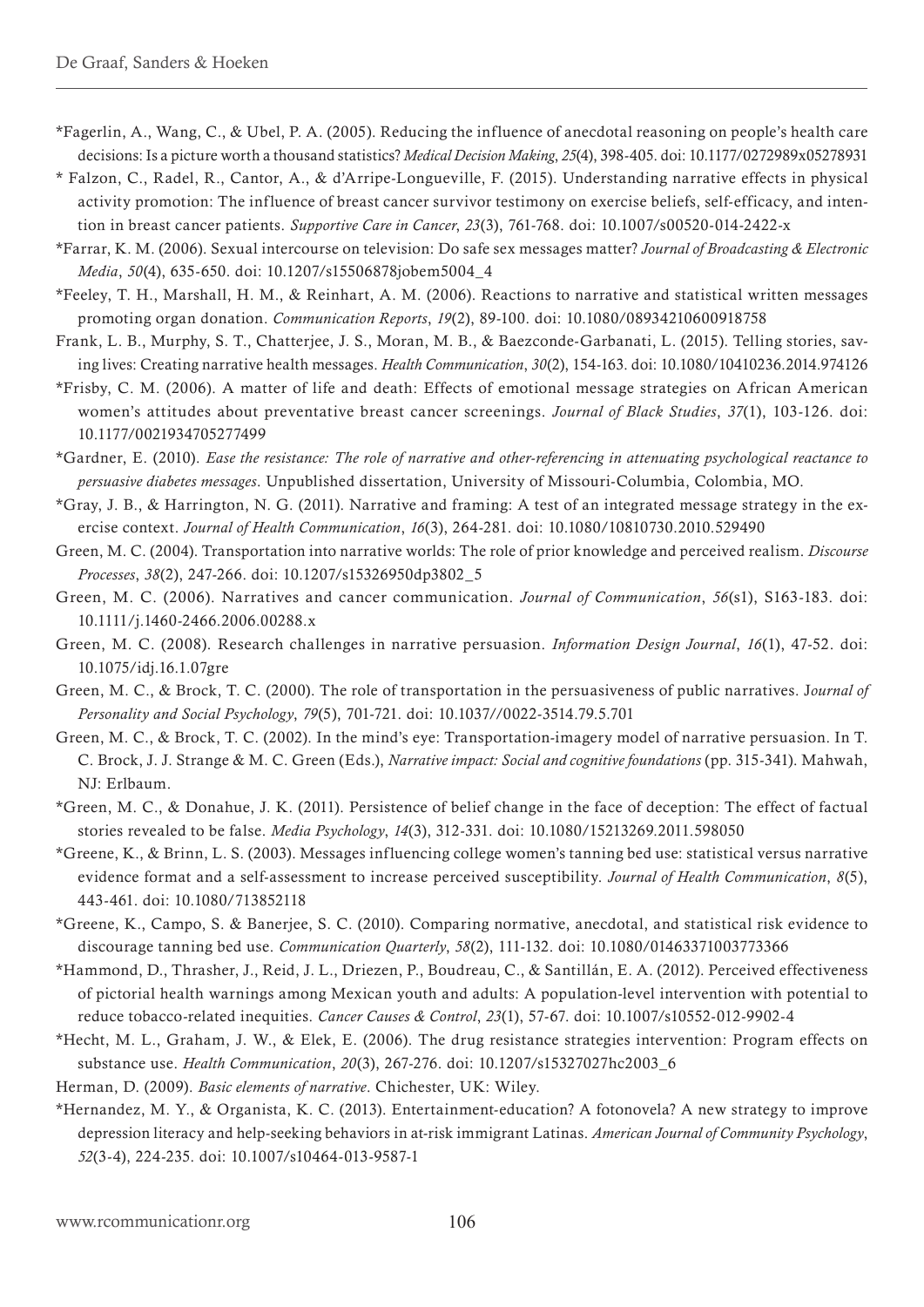- \*Hoeken, H., & Geurts, D. (2005). The influence of exemplars in fear appeals on the perception of self-efficacy and message acceptance. *Information Design Journal+ Document Design*, *13*(3), 238-248. doi: 10.1075/idjdd.13.3.09hoe
- \*Hoeken, H., & Sinkeldam, J. (2014). The role of identification and perception of just outcome in evoking emotions in narrative persuasion. *Journal of Communication*, *64*(5), 935-955. doi: org/10.1111/jcom.12114
- \*Hopfer, S. (2009). *Culture-centric narratives as health message design strategy: Developing an HPV vaccine intervention for college-aged women*. Unpublished dissertation, The Pennsylvania State University, State College, PA.
- \*Houska, J. A. (2010). *The influence of perspective and gender on the processing of narratives*. Unpublished dissertation, University of Nevada, Las Vegas, NV.
- Houston, T. K., Cherrington, A., Coley, H. L., Robinson, K. M., Trobaugh, J. A., Williams, J. H., ... & Allison, J. J. (2011). The art and science of patient storytelling—harnessing narrative communication for behavioral interventions: The ACCE project. *Journal of Health Communication*, *16*(7), 686-697. doi: 10.1080/10810730.2011.551997
- \*Hull, S. J. (2010). *Risky business: An examination of the relationship between message frame, risk perceptions and intentions to seek HIV-antibody testing*. Unpublished dissertation, University of Pennsylvania, Philadelphia, PA.
- \* Igartua, J. J., Cheng, L., & Lopes, O. (2003). To think or not to think: Two pathways towards persuasion by short films on AIDS prevention. *Journal of Health Communication*, *8*(6), 513-528. doi: 10.1080/716100420
- \* Igartua, J. J., & Vega, J. (2014). Processes and mechanisms of narrative persuasion in entertainment-education interventions through audiovisual fiction: the role of identification with characters. In P*roceedings of the Second International Conference on Technological Ecosystems for Enhancing Multiculturality* (pp. 311-316).
- \*Janicke, S., & Raney, A. (2012, may). *Exploring transportation, narrative persuasion, and enjoyment: effects on global attitudes and story-specific beliefs about organ donation*. Paper presented at the annual meeting of the International Communication Association, Phoenix, AZ.
- \*Jansen, C., Croonen, M., & de Stadler, L. (2005). 'Take John, for instance': Effects of exemplars in public information documents on HIV/AIDS in South Africa. *Information Design Journal+ Document Design*, *13*(3), 194-210. doi: 10.1075/idjdd.13.3.04jan
- \*Janssen, E., van Osch, L., de Vries, H., & Lechner, L. (2013). The influence of narrative risk communication on feelings of cancer risk. *British Journal of Health Psychology*, *18*(2), 407-419. doi: 10.1111/j.2044-8287.2012.02098.x
- \*Jensen, J. D., Bernat, J. K., Wilson, K. M., & Goonewardene, J. (2011). The delay hypothesis: The manifestation of media effects over time. *Human Communication Research*, *37*(4), 509-528. doi: 10.1111/j.1468-2958.2011.01415.x
- \*Jones, R., Hoover, D. R., & Lacroix, L. J. (2013). A randomized controlled trial of soap opera videos streamed to smartphones to reduce risk of sexually transmitted human immunodeficiency virus (HIV) in young urban African American women. *Nursing Outlook*, *61*(4), 205-215. doi: 10.1016/j.outlook.2013.03.006
- \*Jung Oh, H., & LaRose, R. (2015). Tell me a story about healthy snacking and I will follow: Comparing the effectiveness of self-generated versus message-aided implementation intentions on promoting healthy snacking habits among college students. *Health Communication*, *30*(10), 962-974. doi: 10.1080/10410236.2014.910289
- \*Keer, M., van den Putte, B., de Wit, J. & Neijens, P. (2013). The effects of integrating instrumental and affective arguments in rhetorical and testimonial health messages. *Journal of Health Communication*, *18*(9), 1148-1161. doi: 10.1080/10810730.2013.768730
- \*Kim, H. K., Bartolo, D., & Niederdeppe, J. (2011). Exploring attributions and emotional reactions in processing narratives about obesity. *Journal of Health & Mass Communication*, *3*(1-4), 170-178.
- \*Kim, H. S., Bigman, C. A., Leader, A. E., Lerman, C. & Cappella, J. N. (2012). Narrative health communication and behavior change: The influence of exemplars in the news on intention to quit smoking. *Journal of Communication*, *62*(3), 473-492. doi: 10.1111/j.1460-2466.2012.01644.x
- \*Kim, K., Lee, M., & Macias, W. (2014). An alcohol message beneath the surface of ER: How implicit memory influences viewers' health attitudes and intentions using Entertainment-Education. *Journal of Health Communication*, *19*(8), 876-892. doi: 10.1080/10810730.2013.837556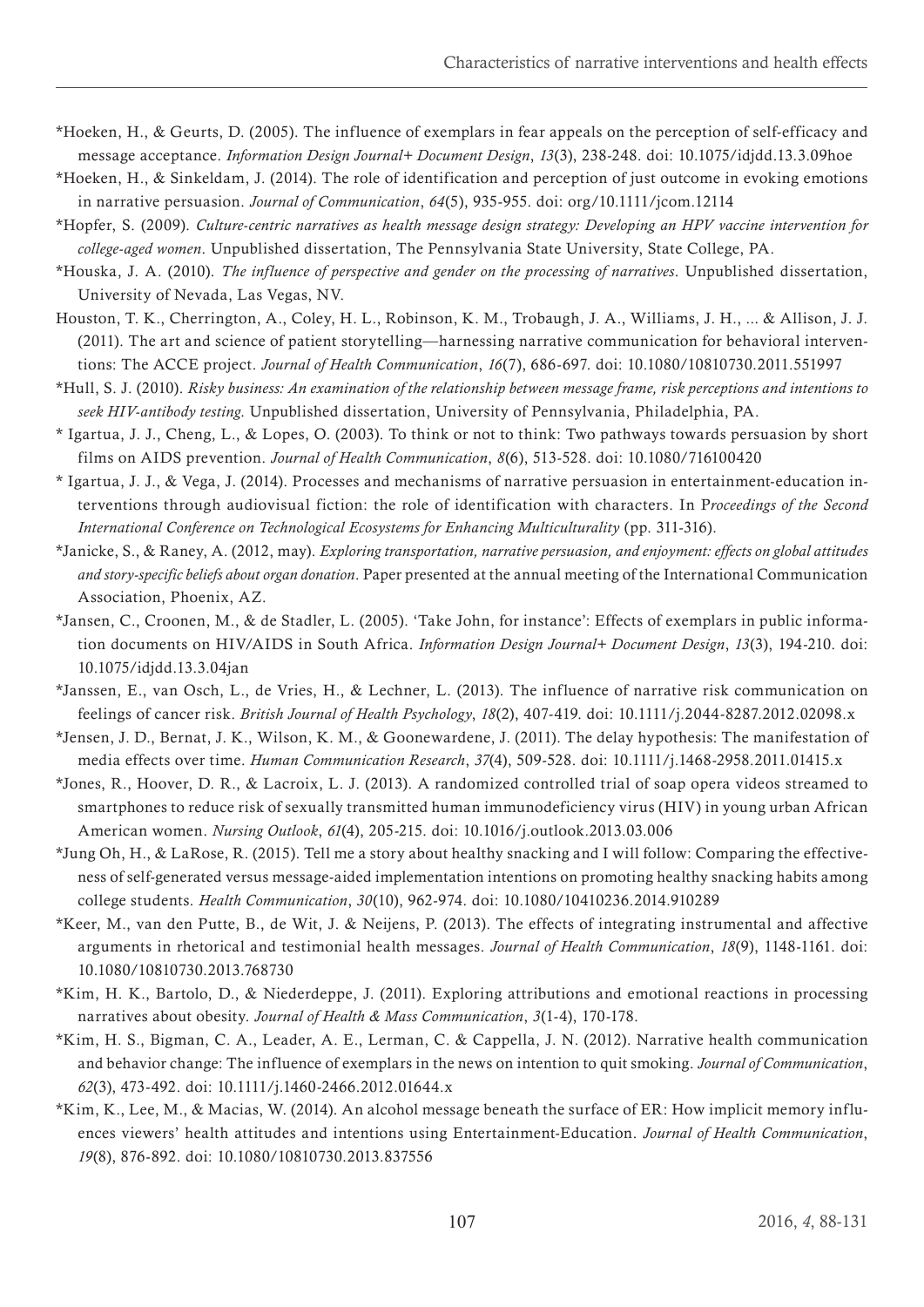- \* Knobloch-Westerwick, S., & Sarge, M. A. (2015). Impacts of exemplification and efficacy as characteristics of an online weight-loss message on selective exposure and subsequent weight-loss behavior. *Communication Research*, *42*(4), 547-568. doi: 10.1177/0093650213478440
- \*Knobloch, S., Zillmann, D., Gibson, R., & Karrh, J. A. (2002). Effects of salient news items on information acquisition and issue perception. *Zeitschrift für Medienpsychologie*, *14*(1), 14-22. doi: 10.1026//1617-6383.14.1.14
- \*Koordeman, R., Anschutz, D. J., van Baaren, R. B., & Engels, R. C. (2011). Effects of alcohol portrayals in movies on actual alcohol consumption: An observational experimental study. *Addiction*, *106*(3), 547-554. doi: 10.1111/j.1360-0443.2010.03224.x
- \*Kreuter, M. W., Buskirk, T. D., Holmes, K., Clark, E. M., Robinson, L., Si, X., ... & Mathews, K. (2008). What makes cancer survivor stories work? An empirical study among African American women. *Journal of Cancer Survivorship*, *2*(1), 33-44.
- Kreuter, M. W., Green, M. C., Cappella, J. N., Slater, M. D., Wise, M. E., Storey, D., ... & Woolley, S. (2007). Narrative communication in cancer prevention and control: A framework to guide research and application. *Annals of Behavioral Medicine*, *33*(3), 221-235. doi: 10.1007/BF02879904
- \*Lapinski, M. K., & Nwulu, P. (2008). Can a short film impact HIV-related risk and stigma perceptions? Results from an experiment in Abuja, Nigeria. *Health Communication*, *23*, 403-412. doi: 10.1080/10410230802342093
- \*Larkey, L. K., & Gonzalez, J. (2007). Storytelling for promoting colorectal cancer prevention and early detection among Latinos. *Patient Education and Counseling*, *67*, 272–278. doi:10.1016/j.pec.2007.04.003
- \*Larkey, L. K., Lopez, A. M., Minnal, A., & Gonzalez, J. (2009). Storytelling for promoting colorectal cancer screening among underserved Latina women: A randomized pilot study. *Cancer Control*, *16*(1), 79-87.
- \*Lee, M. J., & Bichard, S. L. (2006). Effective message design targeting college students for the prevention of bingedrinking: Basing design on rebellious risk-taking tendency. *Health Communication*, *20*(3), 299-308. doi: 10.1207/s15327027hc2003\_9
- \*Lemal, M., & Van den Bulck, J. (2010). Testing the effectiveness of a skin cancer narrative in promoting positive health behavior: A pilot study. *Preventive Medicine*, *51*(2), 178-181. doi: 10.1016/j.ypmed.2010.04.019
- \*Limon, M. S., & Kazoleas, D. C. (2004). A comparison of exemplar and statistical evidence in reducing counterarguments and responses to a message. *Communication Research Reports*, *21*(3), 291-298. doi: 10.1080/08824090409359991
- \*Lochbuehler, K., Kleinjan, M., & Engels, R. C. (2013). Does the exposure to smoking cues in movies affect adolescents' immediate smoking behavior? *Addictive Behaviors*, *38*(5), 2203-2206. doi: 10.1016/j.addbeh.2013.01.022
- \*Lochbuehler, K., Peters, M., Scholte, R. H., & Engels, R. C. (2010). Effects of smoking cues in movies on immediate smoking behavior. *Nicotine & Tobacco Research*, *12*(9), 913-918. doi: 10.1093/ntr/ntq115
- \*Love, G. D., Mouttapa, M., & Tanjasiri, S. P. (2009). Everybody's talking: using entertainment-education video to reduce barriers to discussion of cervical cancer screening among Thai women. *Health Education Research*, *24*(5), 829-838. doi: 10.1093/her/cyp019
- \*Love, G.D., & Tanjasiri, S.P. (2012). Using entertainment-education to promote cervical cancer screening in Thai women. *Journal of Cancer Education*, *27*, 585-590. doi: 10.1007/s13187-012-0369-5
- \*Lu, A. S. (2013). An experimental test of the persuasive effect of source similarity in narrative and nonnarrative health blogs. *Journal of Medical Internet Research*, *15*(7). doi: 10.2196/jmir.2386
- \*Luna Nevarez, C. (2013). *Toward an understanding of multimodal narratives in marketing: A comparative analysis of videonarratives, graphic narratives and text-only narratives*. Unpublished dissertation, New Mexico State University, Las Cruces, NM.
- \*Massi Lindsay, L. L., & Ah Yun, K. (2005). The relationship between narrative content variation, affective and cognitive reactions and a person's willingness to sign an organ donor card. *Communication Research Reports*, *22*(4), 253-263. doi: 10.1080/00036810500317441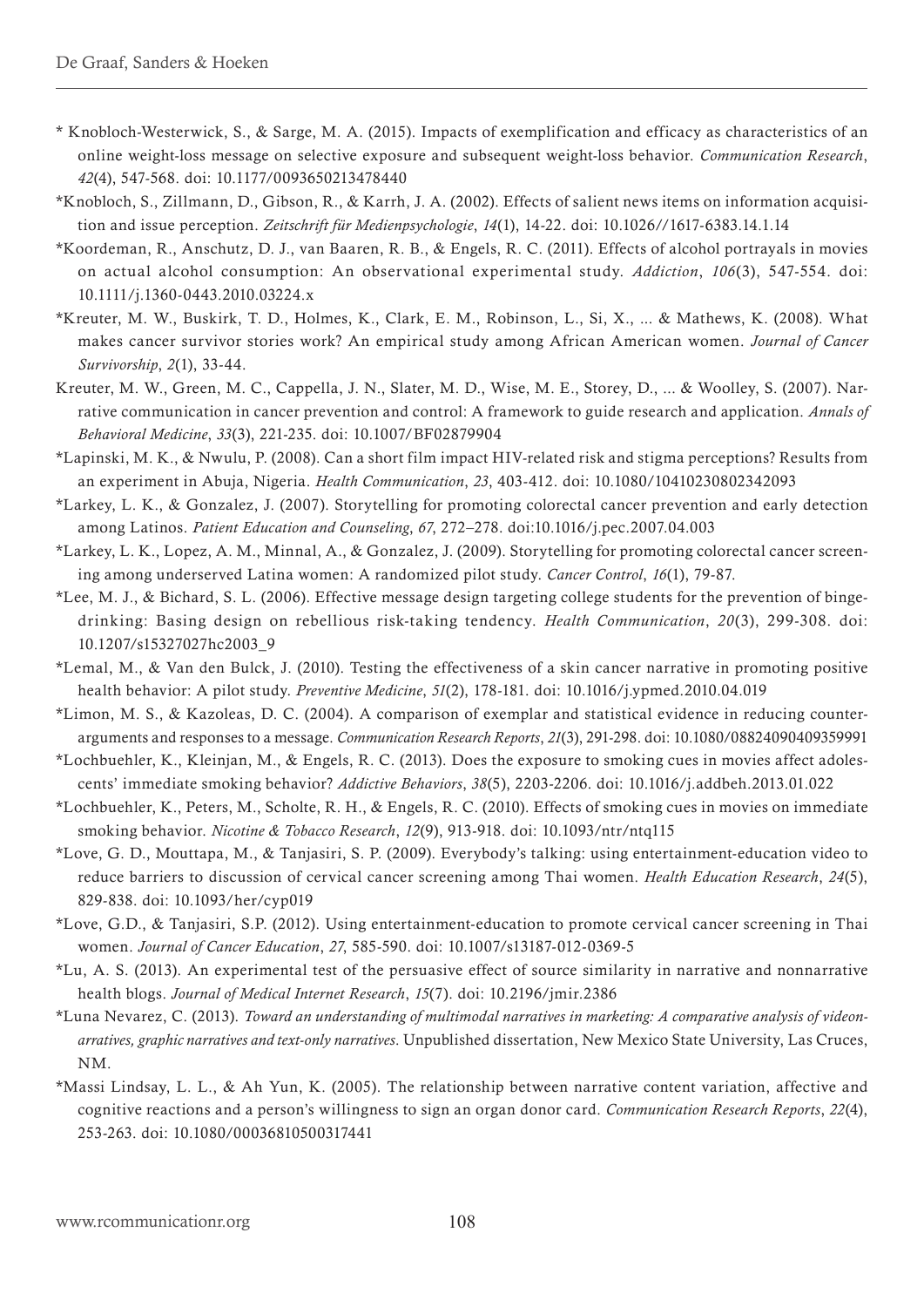- \*Mazor, K. M., Baril, J., Dugan, E., Spencer, F., Burgwinkle, P., & Gurwitz, J. H. (2007). Patient education about anticoagulant medication: Is narrative evidence or statistical evidence more effective? *Patient Education and Counseling*, *69*(1), 145-157. doi: 10.1016/j.pec.2007.08.010
- \*McCaul, K. D., Johnson, R. J., & Rothman, A. J. (2002). The effects of framing and action instructions on whether older adults obtain flu shots. *Health Psychology*, *21*(6), 624. doi: /10.1037//0278-6133.21.6.624
- McDonald, D. G. (2014). Narrative research in communication: Key principles and issues. *Review of Communication Research*, *2*(1), 115-132. doi: 10.12840/issn.2255-4165.2014.02.01.005
- \*McKeever, R. (2015). Vicarious experience: Experimentally testing the effects of empathy for media characters with severe depression and the intervening role of perceived similarity, *Health Communication*, *30*(11), 1122-1134. doi: 10.1080/10410236.2014.921969
- \*McKinley, C. (2010). *Examining dimensions of character involvement as contributing factors in television viewers' binge drinking perceptions*. Unpublished dissertation, University of Arizona, Tuscon, AZ.
- \*McQueen, A., Kreuter, M. W., Kalesan, B., & Alcaraz, K. I. (2011). Understanding narrative effects: The impact of breast cancer survivor stories on message processing, attitudes, and beliefs among African American women. *Health Psychology*, *30*(6), 674-682. doi: 10.1037/a0025395
- \*Meadows III, C.W. (2012). *The effects of narrative elements and individual attributes on transportation in health communications*. Unpublished dissertation, The University of Alabama, Tuscaloosa, AL.
- \*Moran, M. B., Murphy, S. T., Frank, L., & Baezconde-Garbanati, L. (2013). The ability of narrative communication to address health-related social norms. *International Review of Social Research*, *3*(2), 131-149. doi: irsr-2013-0014
- \*Morgan, S. E., King, A. J., Smith, J. R., & Ivic, R. (2010). A kernel of truth? The impact of television storylines exploiting myths about organ donation on the public's willingness to donate. *Journal of Communication*, *60*(4), 778- 796. doi: 10.1111/j.1460-2466.2010.01523.x
- \*Morman, M. T. (2000). The influence of fear appeals, message design and masculinity on men's motivation to perform the testicular self examination. *Journal of Applied Communication Research*, *28*(2), 91-116. doi: 10.1080/00909880009365558
- \*Moyer-Gusé, E., & Nabi, R. L. (2010). Explaining the effects of narrative in an entertainment television program: Overcoming resistance to persuasion. *Human Communication Research*, *36*(1), 26-52. doi: 10.1111/j.1468-2958.2009.01367.x
- \*Moyer-Gusé, E., & Nabi, R. L. (2011). Comparing the effects of entertainment and educational television programming on risky sexual behavior. *Health Communication*, *26*(5), 416-426. doi: 10.1080/10410236.2011.552481
- \*Moyer-Gusé, E., Chung, A. H., & Jain, P. (2011). Identification with characters and discussion of taboo topics after exposure to an entertainment narrative about sexual health. *Journal of Communication*, *61*(3), 387-406. doi: 10.1111/j.1460-2466.2011.01551.x
- \*Moyer-Gusé, E., Jain, P., & Chung, A. H. (2012). Reinforcement or reactance? Examining the effect of an explicit persuasive appeal following an entertainment-education narrative. *Journal of Communication*, *62*(6), 1010-1027. doi: 10.1111/j.1460-2466.2012.01680.x
- \*Moyer-Gusé, E., Mahood, C., & Brookes, S. (2011). Entertainment-education in the context of humor: Effects on safer sex intentions and risk perceptions. *Health Communication*, *26*(8), 765-774. doi: 10.1080/10410236.2011.566832
- \*Murphy, S., Frank, L.B., Chatterjee, J.S., & Baezconde-Garbanati, L. (2013). Narrative versus nonnarrative: The role of identification, transportation, and emotion in reducing health disparities. *Journal of Communication*, *63*(1), 116-137. doi: 10.1111/jcom.12007
- \*Nan, X., & Madden, K. (2012). HPV vaccine information in the blogosphere: How positive and negative blogs influence vaccine-related risk perceptions, attitudes, and behavioral intentions. *Journal of Health Communication*, *27*(8), 829-836. doi: 10.1080/10410236.2012.661348
- \* Nan, X., Dahlstrom, M. F., Richards, A., & Rangarajan, S. (2015). Influence of evidence type and narrative type on HPV risk perception and intention to obtain the HPV vaccine. *Health Communication*, *30*(3), 301-308. doi: 10.1080/10410236.2014.888629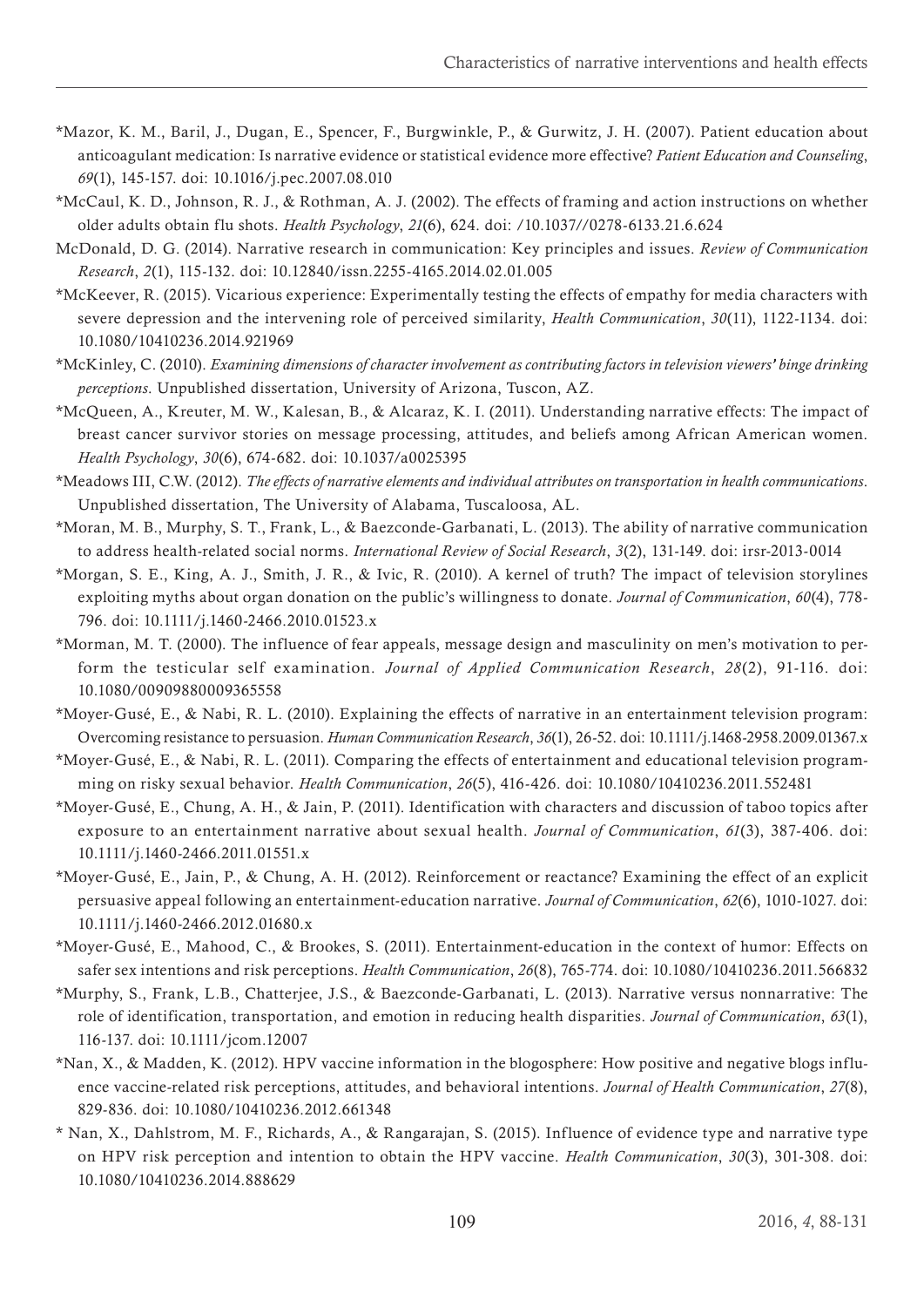- \*Neubaum, G., & Krämer, N. C. (2015). Let's blog about health! Exploring the persuasiveness of a personal HIV blog compared to an institutional HIV website. *Health Communication*, *30*(9), 872-883. doi: 10.1080/10410236.2013.856742
- \*Niederdeppe, J., Kim, H. K., Lundell, H., Fazili, F., & Frazier, B. (2012). Beyond counterarguing: Simple elaboration, complex integration, and counterelaboration in response to variations in narrative focus and sidedness. *Journal of Communication*, *62*(5), 758-777. doi: 10.1111/j.1460-2466.2012.01671.x
- \*Niederdeppe, J., Shapiro, M. A., & Porticella, N. (2011). Attributions of responsibility for obesity: Narrative communication reduces reactive counterarguing among liberals. *Human Communication Research*, *37*(3), 295-323. doi: 10.1111/j.1468-2958.2011.01409
- \*Niederdeppe, J., Shapiro, M. A., Kim, H. K., Bartolo, D., & Porticella, N. (2014). Narrative persuasion, causality, complex integration, and support for obesity policy. *Health Communication*, *29* (5), 431-444. doi: 10.1080/10410236.2012.761805
- \*Nyhan, B., Reifler, J., Richey, S., & Freed, G.L. (2014). Effective messages in vaccine promotion: A randomized trial. *Pediatrics*, *133*(4), e835-842. doi: 10.1542/peds.2013-2365
- \*O'Mally, A. K., & Worrell, T. R. (2014). Statistics or stories, black or white? Examining influences of African American organ donation. *Howard Journal of Communications*, *25*(1), 98-114. doi: 10.1080/10646175.2014.864209
- \*Peter, C., Rossmann, C., & Keyling, T. (2014). Exemplification 2.0. *Journal of Media Psychology: Theories, Methods, and Applications*, *26*(1), 19-28. doi: 10.1027/1864-1105/a000103
- \*Prati, G., Pietrantoni, L., & Zani, B. (2012). Influenza vaccination: The persuasiveness of messages among people aged 65 years and older. *Health Communication*, *27*(5), 413-420. doi: 10.1080/10410236.2011.606523
- \*Quick, B. L., Scott, A. M., & Ledbetter, A. M. (2011). A close examination of trait reactance and issue involvement as moderators of psychological reactance theory. *Journal of Health Communication*, *16*(6), 660-679. doi: 10.1080/10810730.2011.551989
- \*Quick, B., & Quintero Johnson, J. (2009). *An examination of character similarity and message elaboration on psychological reactance within an entertainment education (EE) context*. Paper presented at the annual meeting of the National Communication Association, Chicago, IL.
- \*Quintero Johnson, J., Harrison, J.M., Quick, K., & Brian, L. (2013). Understanding the effectiveness of the entertainment-education strategy: An investigation of how audience involvement, message processing, and message design influence health information recall. *Journal of Health Communication*, *18*, 160-178. doi: 10.1080/10810730.2012.688244
- \*Quintiliani, L. M., & Carbone, E. T. (2005). Impact of diet-related cancer prevention messages written with cognitive and affective arguments on message characteristics, stage of change, and self-efficacy. *Journal of Nutrition Education and Behavior*, *37*(1), 12-19. doi: 10.1016/s1499-4046(06)60254-6
- \*Reinhart, A. M., & Anker, A. E. (2012). An exploration of transportation and psychological reactance in organ donation PSAs. *Communication Research Reports*, *29*(4), 274-284. doi: 10.1080/08824096.2012.704601
- Rimmon-Kenan, S. (2002). *Narrative fiction: Contemporary poetics* (2nd ed.). New York, NY: Routledge.
- \*Ritterfeld, U., & Jin, S. A. (2006). Addressing media stigma for people experiencing mental illness using an entertainment-education strategy. *Journal of Health Psychology*, *11*(2), 247-267. doi: 10.1177/1359105306061185
- \*Sarge, M. A., & Knobloch-Westerwick, S. (2013). Impacts of efficacy and exemplification in an online message about weight loss on weight management self-efficacy, satisfaction, and personal importance. *Journal of Health Communication*, *18*(7), 827-844. doi: 10.1080/10810730.2012.757392
- \*Shafer, A. (2011). *"16 and pregnant": Examining the role of transportation and persuasive intent in the effects of an entertainmenteducation narrative*. Unpublished dissertation, University of North Carolina, Chapel Hill, NC.
- Shaffer, V. A., & Zikmund-Fisher, B. J. (2013). All stories are not alike: A purpose-, content-, and valence-based taxonomy of patient narratives in decision aids. *Medical Decision Making*, *33*(1), 4-13. doi: 10.1177/0272989X12463266
- \*Shaffer, V. A., Hulsey, L., & Zikmund-Fisher, B. J. (2013a). The effects of process-focused versus experience-focused narratives in a breast cancer treatment decision task. *Patient Education and Counseling*, *93*(2), 255-264. doi: 10.1016/j.pec.2013.07.013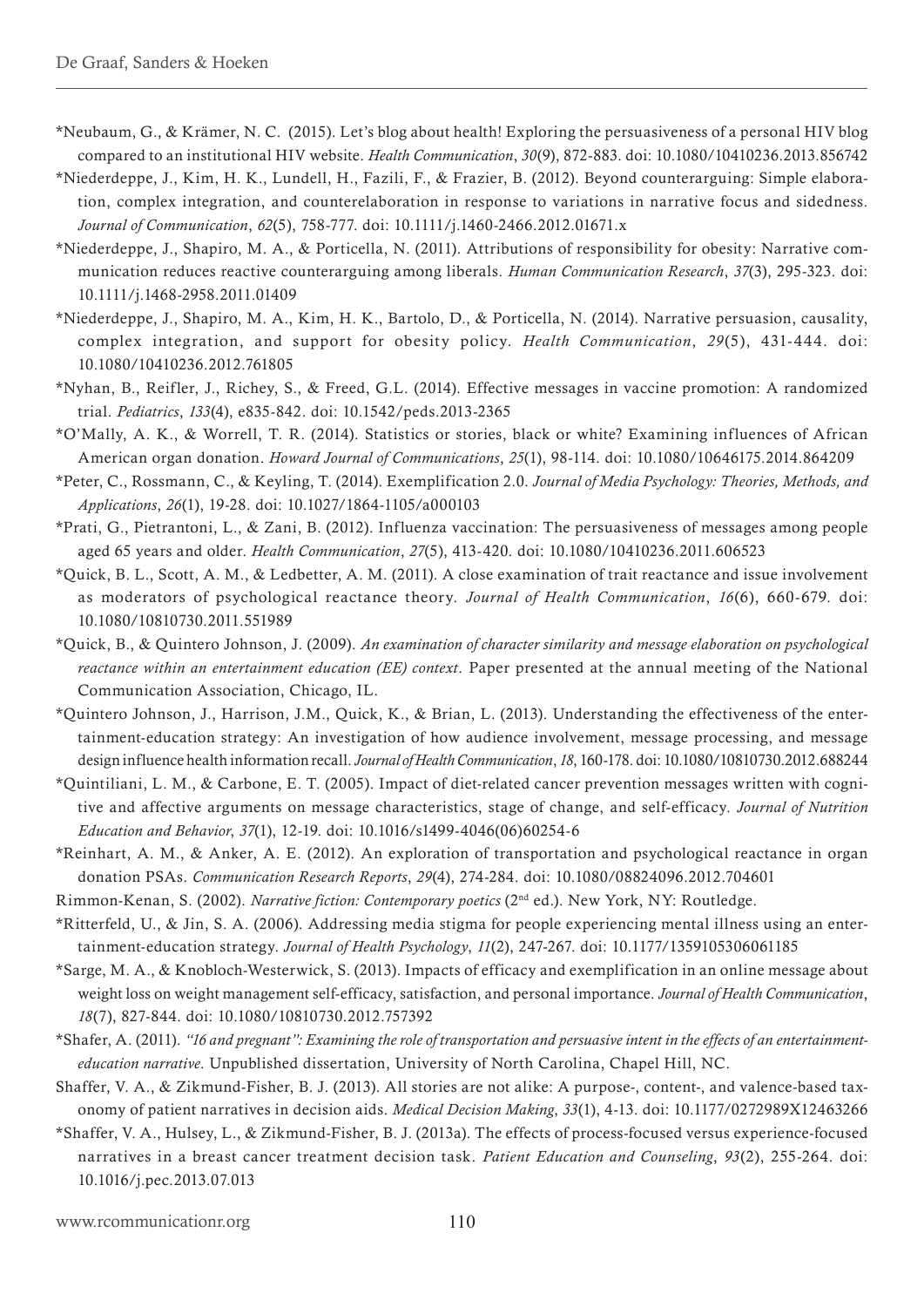- \*Shaffer, V. A., Owens, J., & Zikmund-Fisher, B. J. (2013b). The effect of patient narratives on information search in a web-based breast cancer decision aid: An eye-tracking study. *Journal of Medical Internet Research*, *15*(12), 273-285. doi: 10.2196/jmir.2784
- \*Shaffer, V. A., Templin, S., & Hulsey, L. (2013c). The effect of narrative information in a publicly available patient decision aid for early stage breast cancer. *Health Communication*, *29*(1), 64-73. doi: 10.1080/10410236.2012.717341
- Shen, F., & Han, J. (2014). Effectiveness of entertainment education in communicating health information: a systematic review. *Asian Journal of Communication*, *24*(6), 605-616. doi: 10.1080/01292986.2014.927895
- Shen, F., Sheer, V. C., & Li, R. (2015). Impact of narratives on persuasion in health communication: A meta-analysis. J*ournal of Advertising*, *44*(2), 105-113.
- \*Simons, J. P., & Green, M. C. (2013). Distracted by details: Narrative influence following conflicting stories. *Media Psychology*, *16*(2), 221-243. doi: 10.1080/15213269.2013.784694
- \*Slater, M. D., Buller, D. B., Waters, E., Archibeque, M., & LeBlanc, M. (2003). A test of conversational and testimonial messages versus didactic presentations of nutrition information. *Journal of Nutrition Education and Behavior*, *35*(5), 255-259. doi: 10.1016/s1499-4046(06)60056-0
- Slater, M. D., & Rouner, D. (2002). Entertainment—Education and elaboration likelihood: Understanding the processing of narrative persuasion. *Communication Theory*, *12*(2), 173-191. doi: 10.1093/ct/12.2.173
- \*So, J., & Nabi, R. (2013). Reduction of perceived social distance as an explanation for media's influence on personal risk perceptions: A test of the risk convergence model. *Human Communication Research*, *39*(3), 317-338. doi: 10.1111/hcre.12005
- \*Stavrositu, C. D., & Kim, J. (2015). All blogs are not created equal: The role of narrative formats and user-generated comments in health prevention. *Health Communication*, *30*(5), 485-495. doi: 10.1080/10410236.2013.867296
- \*Stitt, C. R. (2008). *Differences in theoretical constructs of processing health information in narrative entertainment television messages*. Unpublished dissertation, University of Arizona, Tuscon, AZ.
- \* Stitt, C. R., & Nabi, R. (2005, may). *The persuasive impact of narratives: A comparison across message types and modalities*. Paper presented at the annual meeting of the International Communication Association, New York, NY.
- Strasburger, V. C., Wilson, B. J., & Jordan, A. B. (2014). *Children, adolescents, and the media* (3rd ed.). Newbury Park, CA: Sage.
- \*Thompson, R., & Haddock, G. (2012). Sometimes stories sell: When are narrative appeals most likely to work? *European Journal of Social Psychology*, *42*(1), 92-102. doi: 10.1002/ejsp.850
- Thompson, T., & Kreuter, M. W. (2014). Using written narratives in public health practice: A creative writing perspective. *Preventing Chronic Disease*, *11*, 1-7. doi: 10.5888/pcd11.130402
- \*Thrasher, J. F., Arillo-Santillán, E., Villalobos, V., Pérez-Hernández, R., Hammond, D., Carter, J., ... & Regalado-Piñeda, J. (2012). Can pictorial warning labels on cigarette packages address smoking-related health disparities? Field experiments in Mexico to assess pictorial warning label content. *Cancer Causes & Control*, *23*(1), 69-80. doi: 10.1007/s10552-012-9899-8
- Tukachinsky, R., & Tokunaga, R. S. (2013). The effects of engagement with entertainment. *Communication Yearbook*, *37*, 287- 322.
- \*Ubel, P. A., Jepson, C., & Baron, J. (2001). The inclusion of patient testimonials in decision aids effects on treatment choices. *Medical Decision Making*, *21*(1), 60-68. doi: 10.1177/0272989x0102100108
- Updegraff, J. A., & Rothman, A. J. (2013). Health message framing: Moderators, mediators, and mysteries. *Social and Personality Psychology Compass*, *7*(9), 668-679. doi: 10.1111/spc3.12056
- Van Laer, T., De Ruyter, K., Visconti, L. M., & Wetzels, M. (2014). The extended transportation-imagery model: A meta-analysis of the antecedents and consequences of consumers' narrative transportation. *Journal of Consumer Research*, *40*(5), 797-817. doi: 10.1086/673383
- \*Volkman, J. E., & Parrott, R. L. (2012). Expressing emotions as evidence in osteoporosis narratives: effects on message processing and intentions. *Human Communication Research*, *38*(4), 429-458. doi: 10.1111/j.1468-2958.2012.01433.x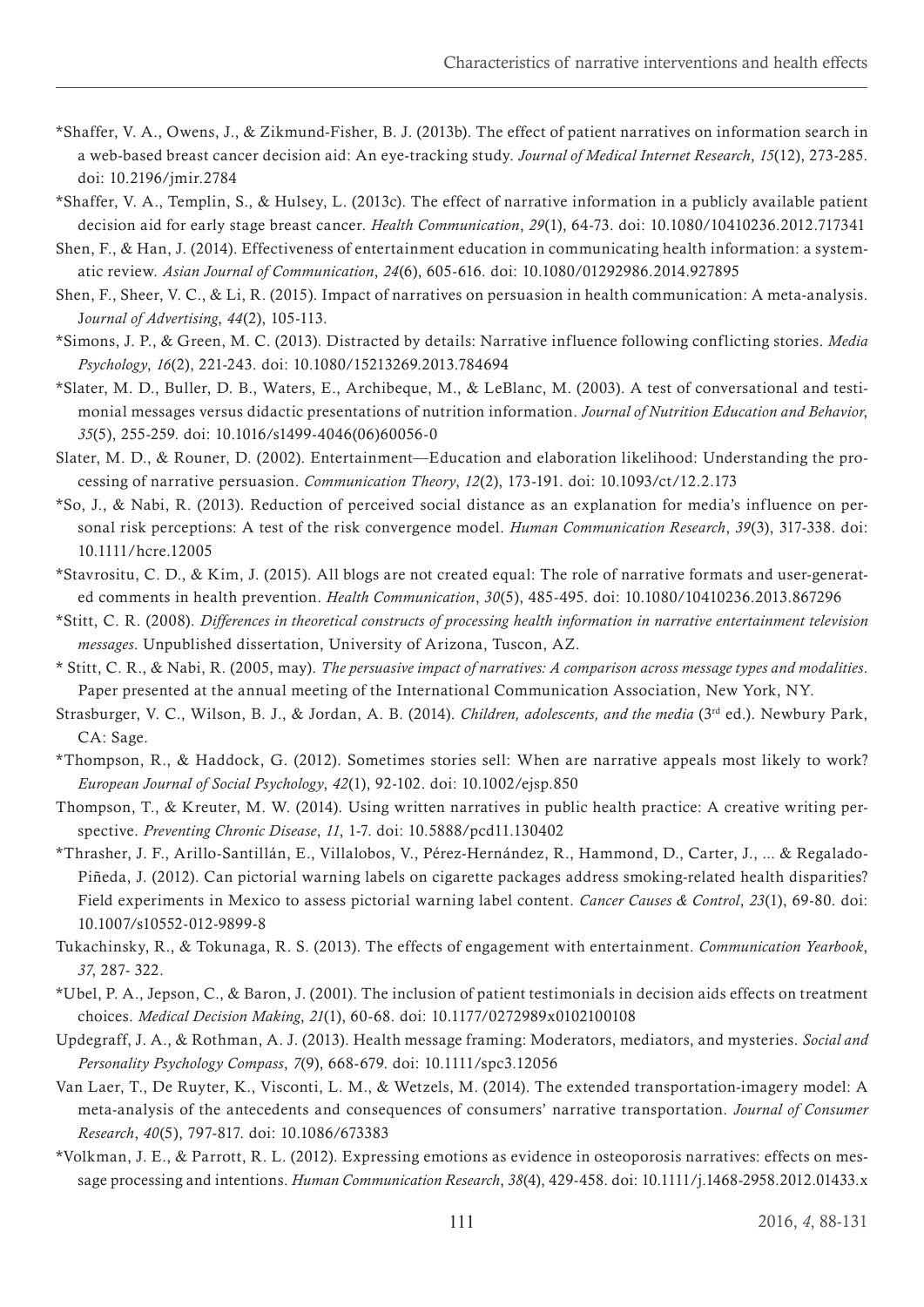- \*Wang, W. (2010). *An investigation of online health support groups: Effects of narrative exposure and social support on the experience of sympathy, self-disclosure and cognitive changes*. Unpublished dissertation, Pennsylvania State University, State College, PA.
- \*Wang, Z., Walther, J. B., Pingree, S., & Hawkins, R. P. (2008). Health information, credibility, homophily, and influence via the Internet: Web sites versus discussion groups. *Health Communication*, *23*(4), 358-368. doi: 10.1080/10410230802229738
- \*Weber, K., Dillow, M. R., & Rocca, K. A. (2011). Developing and testing the anti-drinking and driving PSA. *Communication Quarterly*, *59*(4), 415-427. doi: 10.1080/01463373.2011.597285
- \*Weber, K., Martin, M. M., & Corrigan, M. (2006). Creating persuasive messages advocating organ donation. *Communication Quarterly*, *54*(1), 67-87. doi: 10.1080/01463370500270413
- \*Westerman, D., Spence, P. R., & Lin, X. (2015). Telepresence and exemplification in health messages: The relationships among spatial and social presence and exemplars and exemplification effects. *Communication Reports*, *28*(2), 92-102. doi: 10.1080/08934215.2014.971838
- \*Williams, J. H., Green, M. C., Kohler, C., Allison, J. J., & Houston, T. K. (2011). Stories to communicate risks about tobacco: Development of a brief scale to measure transportation into a video story–The ACCE Project. *Health Education Journal*, *70*(2), 184-191. doi: 10.1177/0017896910373171
- \*Wilson, K., Mills, E. J., Norman, G., & Tomlinson, G. (2005). Changing attitudes towards polio vaccination: A randomized trial of an evidence-based presentation versus a presentation from a polio survivor. *Vaccine*, *23*, 3010- 3015. doi: 10.1016/j.vaccine.2004.12.002
- \* Winterbottom, A. E., Bekker, H. L., Conner, M., & Mooney, A. F. (2012). Patient stories about their dialysis experience biases others' choices regardless of doctor's advice: An experimental study. *Nephrology Dialysis Transplantation*, *27*(1), 325-331. doi: 10.1093/ndt/gfr266
- \*Wirtz, J. G., & Kulpavaropas, S. (2014). The effects of narrative and message framing on engagement and eating intention among a sample of adult Hispanics. *Journal of Nutrition Education and Behavior*, *46*(5), 396-400. doi: 10.1016/j.jneb.2013.12.005
- \*Wise, M., Han, J. Y., Shaw, B., McTavish, F., & Gustafson, D. H. (2008). Effects of using online narrative and didactic information on healthcare participation for breast cancer patients. *Patient Education and Counseling*, *70*(3), 348-356. doi: 10.1016/j.pec.2007.11.009
- \*Yoo, J. H., Kreuter, M. W., Lai, C., & Fu, Q. (2014). Understanding narrative effects: The role of discrete negative emotions on message processing and attitudes among low-income African American women. *Health Communication*, *29*(5), 494-504. doi: 10.1080/1
- \*Yu, N., Ahern, L. A., Connolly-Ahern, C. & Shen, F. (2010). Communicating the risks of fetal alcohol spectrum disorder: Effects of message framing and exemplification. *Health Communication*, *25*(8), 692-699. doi: 10.1080/10410236.2010.521910
- Zebregs, S., van den Putte, B., Neijens, P., & de Graaf, A. (2015). The differential impact of statistical and narrative evidence on beliefs, attitude, and intention: A meta-analysis. *Health communication*, *30*(3), 282-289. doi: 10.1080/10410236.2013.842528
- \*Zhao, D. (2014). *Examining the Impact of Exposure to a Bipolar Disorder Storyline Using the Entertainment Overcoming Resistance Model*. Unpublished dissertation, Florida State University, Tallahassee, FL.
- Zwarun, L., & Hall, A. (2012). Narrative persuasion, transportation, and the role of need for cognition in online viewing of fantastical films. *Media Psychology*, *15*(3), 327-355. doi: 10.1080/15213269.2012.700592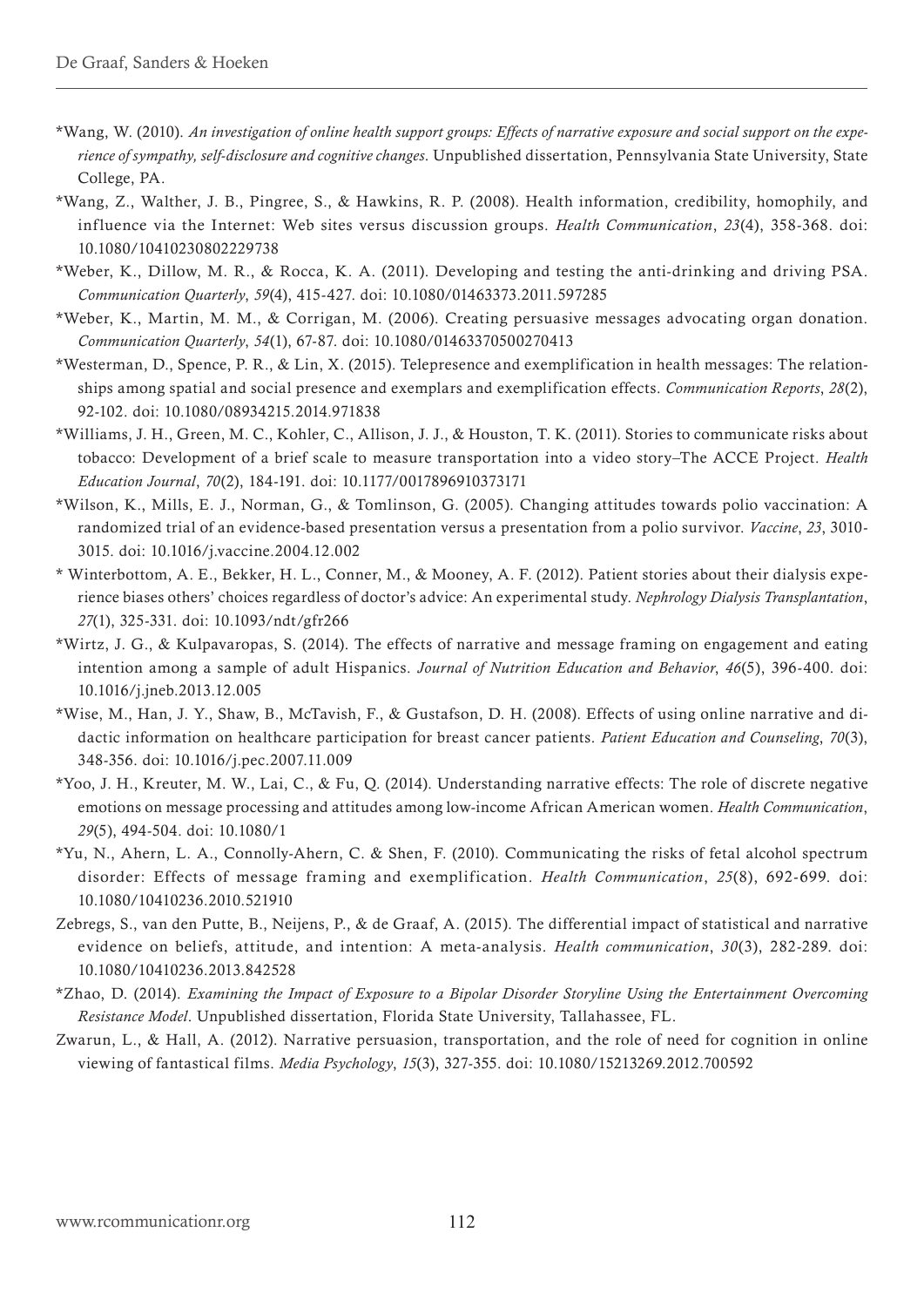# Tables

# <span id="page-25-0"></span>Table 1. Levels of narrative characteristics with examples ([back to text](#page-6-2))

|         | Narrative-specific     | Non-specific        |
|---------|------------------------|---------------------|
| Content | Character similarity   | Valence             |
|         | Familiarity of setting |                     |
| Form    | Perspective            | Medium              |
|         | Order of events        |                     |
| Context |                        | Presentation format |

Table 2. Overview of studies that have compared a narrative to a control condition (without additional manipulations) by topic, sample, conditions that are compared, and direct effects on persuasion and engagement. ([back to text](#page-6-1))

<span id="page-25-2"></span><span id="page-25-1"></span>

|                      | Topic           | Sample                | Conditions                                      | <b>Effects persuasion</b>  | <b>Effects engagement</b> |
|----------------------|-----------------|-----------------------|-------------------------------------------------|----------------------------|---------------------------|
| Asbeek Brusse, Smit, | Hearing damage  | 179 undergraduate     | Narrative: Internet soap in which protagonist   | Attitude tow. protection:  |                           |
| & Neijens, 2010      | by loud music   | students in the Neth- | has hearing damage from loud music              | Narrative > Control        |                           |
|                      |                 | erlands               | Control: No message                             | Intention tow. protection: |                           |
|                      |                 |                       |                                                 | Narrative > Control        |                           |
| Bagdasarov, 2009     | Alcohol use and | 562 undergraduate     | Narrative: Texts in which protagonist gets      | Attitude change:           |                           |
|                      | lack of sleep   | students in US        | injured from alcohol use or lack of sleep       | Narrative = Control        |                           |
|                      |                 |                       | Control: Statistical text                       | Intention change:          |                           |
|                      |                 |                       |                                                 | Narrative = Control        |                           |
| Bahk, 2001           | Deadly virus    | 132 undergraduate     | Narrative: Edited version of film 'Outbreak' in | Story-consistent beliefs:  |                           |
|                      |                 | students in US        | which deadly virus spreads                      | Narrative > Control        |                           |
|                      |                 |                       | Control: No message                             |                            |                           |
| Chang, 2008          | Depression      | 264 undergraduate     | Narrative: Print advertisement with a story     | Willingness to seek help:  | Immersion:                |
|                      |                 | students in Taiwan    | about a day in the life of a student with       | Narrative > Control        | Narrative > Control       |
|                      |                 |                       | depression                                      |                            | Sympathy:                 |
|                      |                 |                       | Control: Print advertisement with arguments     |                            | Narrative > Control       |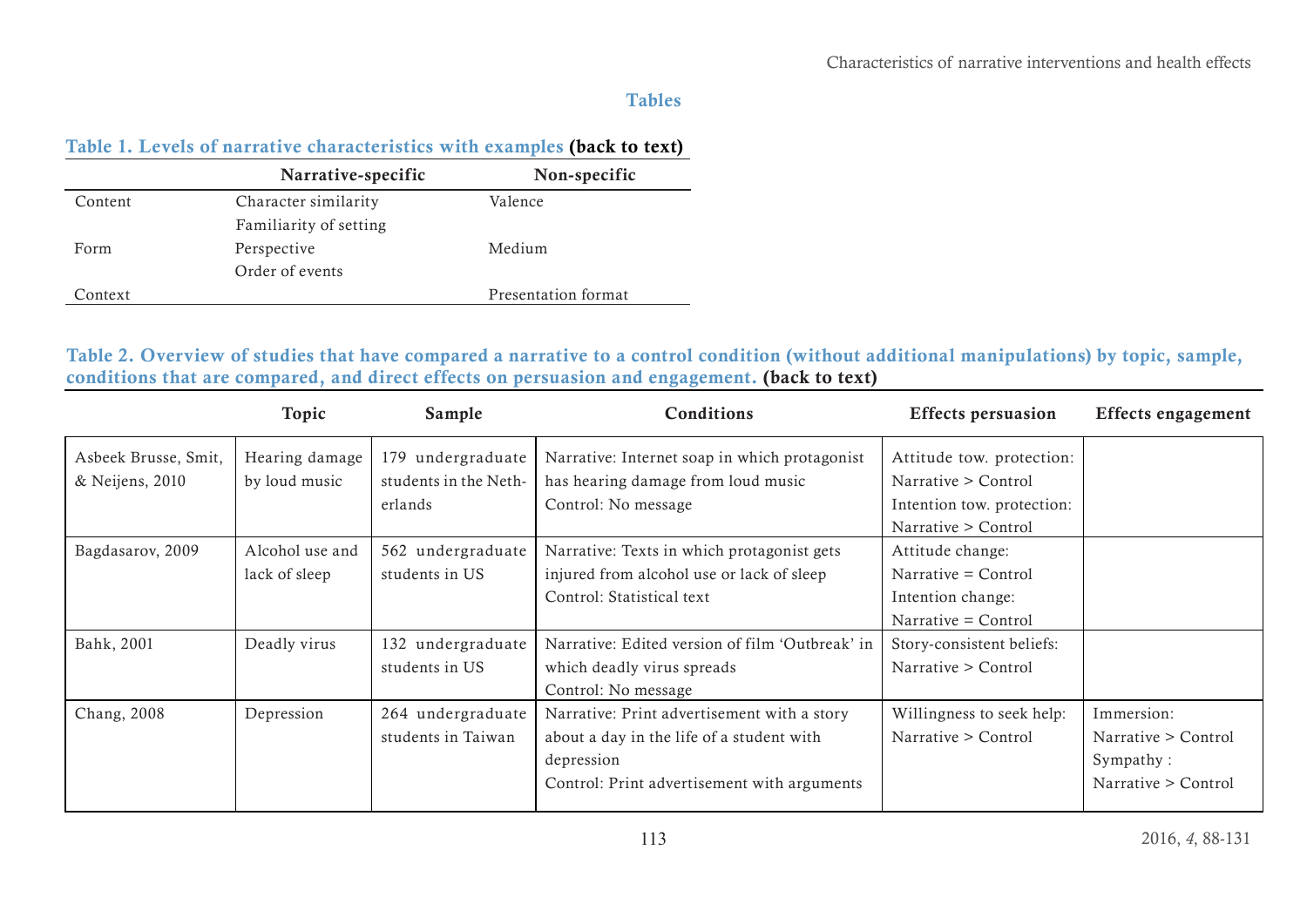De Graaf, Sanders & Hoeken

| De Wit, Das, & Vet,<br>2008                                                     | Vaccination for<br>hepatitis B                                             | 118 men who have sex<br>with men in the Neth-<br>erlands                                                          | Narrative: Health warning with narrative<br>evidence about a man who does not get<br>vaccinated and contracts hepatitis B<br>Control: Health warning without evidence                                | Risk perception:<br>Narrative > Control<br>Intention:<br>Narrative = Control                    |                                                                                        |
|---------------------------------------------------------------------------------|----------------------------------------------------------------------------|-------------------------------------------------------------------------------------------------------------------|------------------------------------------------------------------------------------------------------------------------------------------------------------------------------------------------------|-------------------------------------------------------------------------------------------------|----------------------------------------------------------------------------------------|
| Dillard et al., 2010                                                            | 1533 people aged 49-<br>Colon cancer<br>60 in US<br>screening              |                                                                                                                   | Narrative: Testimonial of a person who<br>decides to have a colonoscopy, which was<br>embedded in an information booklet on colon<br>cancer<br>Control: Information booklet without testimo-<br>nial | Risk perception:<br>Narrative > Control<br>Interest in colonoscopy:<br>Narrative > Control      |                                                                                        |
| Dunlop, Kashima, &<br>Wakefield, 2010                                           | Vaccination for<br><b>HPV</b>                                              | 104 female students<br>in Australia                                                                               | Narrative: Radio ad in which a woman tells<br>about her experience with cervical cancer<br>Control: Radio ad with advocacy                                                                           | Attitude tow. vaccine:<br>Narrative = Control<br>Intention to vaccinate:<br>Narrative = Control |                                                                                        |
| Dunlop, Wakefield, &<br>Kashima, 2010,<br>Study 1                               | Smoking cessa-<br>tion                                                     | 121 adult smokers in<br>Australia                                                                                 | Narrative: Video stills with voice-over telling<br>about a woman who fails to quit smoking and<br>suffers severe consequences<br>Control: Voice-over presents advocacy                               | Intention to quit:<br>Narrative = Control                                                       | Transportation:<br>Narrative = Control<br>Emotional responding:<br>Narrative = Control |
| Dunlop, Wakefield,<br>& Kashima, 2010,<br>Study 2                               | Skin cancer<br>110 undergraduate<br>students in<br>prevention<br>Australia |                                                                                                                   | Narrative: Print ad copy about a woman who<br>had a melanoma removed and the<br>consequences<br>Control: Print ad copy presenting advocacy                                                           | Perceived risk:<br>Narrative = Control<br>Intention to protect:<br>Narrative = Control          | Transportation:<br>Narrative > Control<br>Emotional responding:<br>Narrative = Control |
| 158 women with<br>Falzon et al., 2015<br>Exercise<br>breast cancer in<br>France |                                                                            | Narrative: Testimonial of a breast cancer<br>survivor who feels better because of exercise<br>Control: No message | Self-efficacy:<br>Narrative > Control<br>Exercise intention:<br>Narrative > Control                                                                                                                  |                                                                                                 |                                                                                        |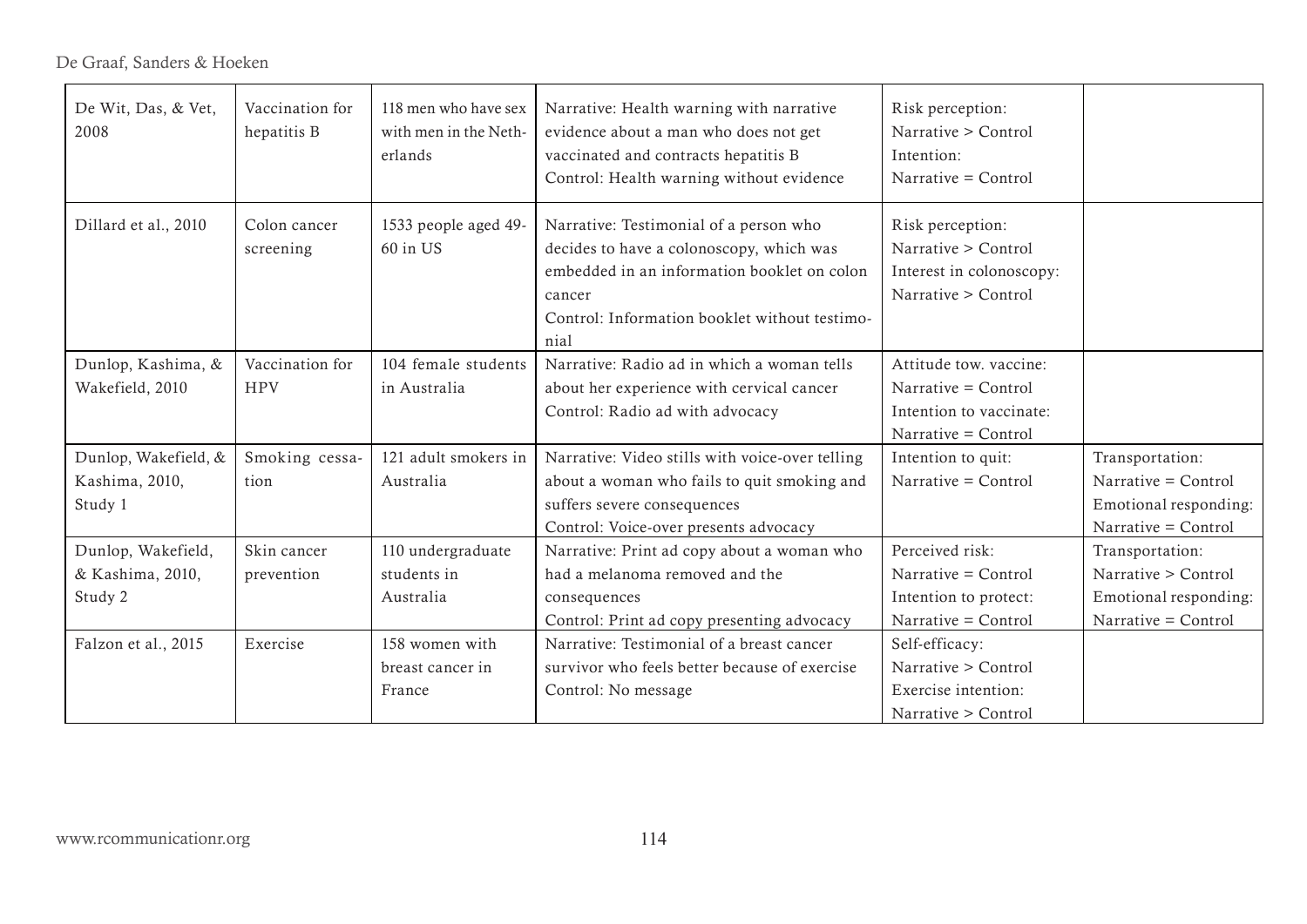| Feeley, Marshall, &<br>Reinhart, 2006 | Organ donation                            | 412 undergraduate<br>students in US | Narrative: Text in which persons who have<br>signed an organ donor card die and save<br>several others<br>Control: Statistical text                                                                                       | Attitude towards organ<br>donation:<br>Narrative = Control                                        |                                        |
|---------------------------------------|-------------------------------------------|-------------------------------------|---------------------------------------------------------------------------------------------------------------------------------------------------------------------------------------------------------------------------|---------------------------------------------------------------------------------------------------|----------------------------------------|
| Greene & Brinn,<br>2003               | Use of tanning<br>beds and skin<br>cancer | 141 undergraduate<br>students in US | Narrative: Text in which protagonist regularly<br>tans and develops skin cancer<br>Control: No message                                                                                                                    | Less intention to tan:<br>Narrative > Control<br>Less tanning behavior:<br>Narrative = Control    |                                        |
| Greene, Campo, &<br>Banerjee, 2010    | Use of tanning<br>beds and skin<br>cancer | 744 undergraduate<br>students in US | Narrative: Text in which protagonist regularly<br>tans and develops skin cancer<br>Control: No message                                                                                                                    | Story-consistent beliefs:<br>Narrative = Control<br>Less intention to tan:<br>Narrative = Control |                                        |
| Hernandez &<br>Organista, 2013        | Depression                                | 142 Latina women in<br><b>US</b>    | Narrative: Fotonovela in which a middle aged<br>Latina mother shows symptoms and seeks<br>treatment<br>Control: Discussion of family communication<br>and intergenerational relationships                                 | Efficacy to identify:<br>Narrative > Control<br>Intent to seek treatment:<br>Narrative > Control  |                                        |
| Jones, Hoover, &<br>Lacroix, 2013     | HIV risk reduc-<br>tion                   | 238 high-risk young<br>women in US  | Narrative: Internet soap streamed to smart-<br>phones in which characters model smart<br>choices<br>Control: Text messages sent to smartphones                                                                            | Safe sex behavior:<br>Narrative = Control                                                         |                                        |
| Jung Oh & La Rose,<br>2015            | Healthy snack-<br>ing                     | 128 undergraduate<br>students in US | Narrative: Print testimonials in which college<br>students describe how they snack healthily<br>preceded by instruction to form implementa-<br>tion intention<br>Control: instruction to form implementation<br>intention | More healthy snacking:<br>Narrative = Control<br>Less unhealthy snacking:<br>Narrative > Control  | Mental imagery:<br>Narrative > Control |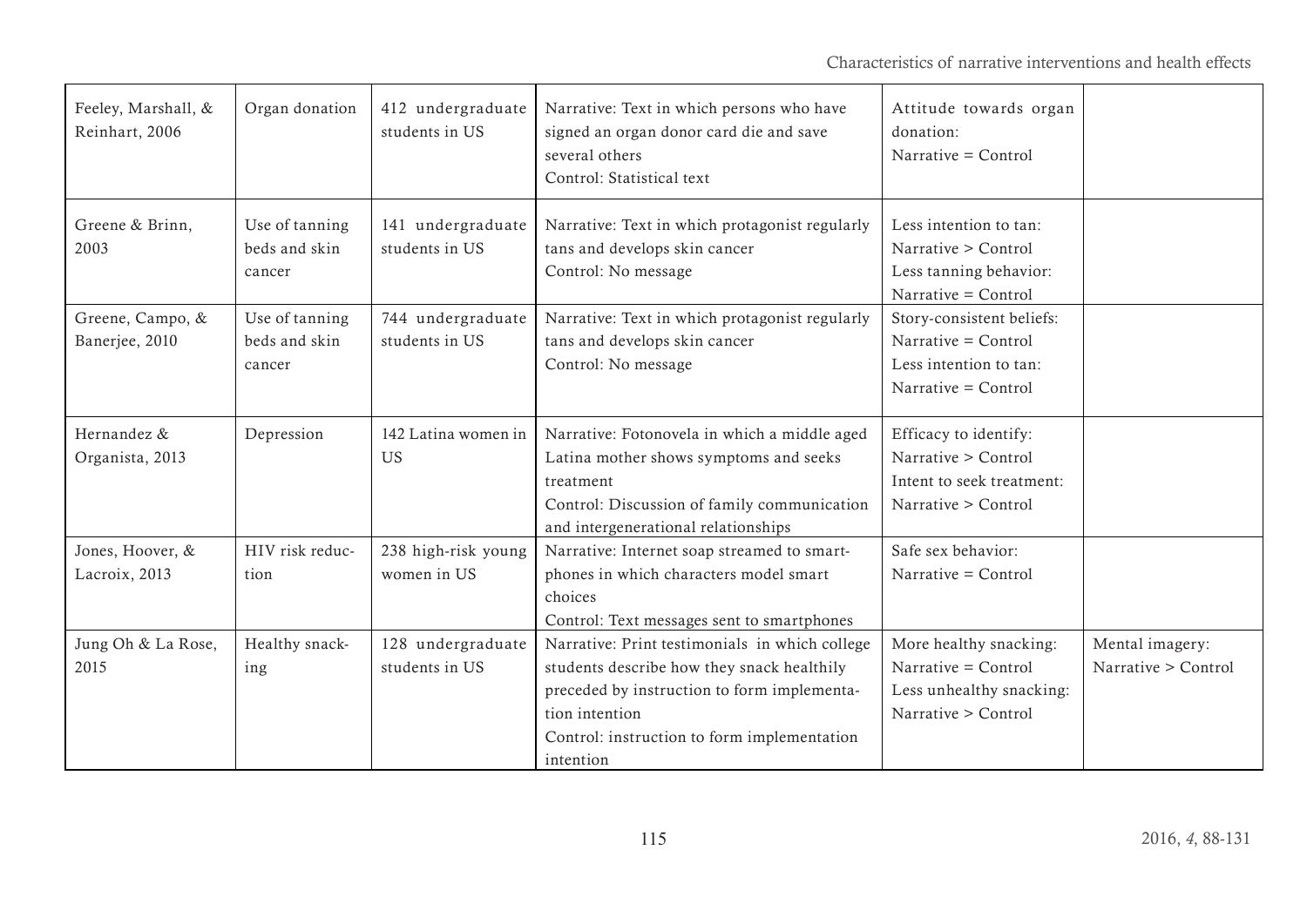| Lapinsky & Nwulu,<br>HIV testing<br>2008                  |                                                                                                              | 100 people in Nigeria | Narrative: Film in which protagonist con-<br>tracts HIV and suffers social consequences<br>Control: No Message                                     | Risk perception:<br>Narrative = Control<br>Intention to get HIV test:<br>Narrative = $Control$                                                              |                                                                                                 |  |
|-----------------------------------------------------------|--------------------------------------------------------------------------------------------------------------|-----------------------|----------------------------------------------------------------------------------------------------------------------------------------------------|-------------------------------------------------------------------------------------------------------------------------------------------------------------|-------------------------------------------------------------------------------------------------|--|
|                                                           | Larkey & Gonzales,<br>Colorectal<br>2007<br>cancer preven-<br>tion and screen-<br>ing                        |                       | 64 Latinos in US                                                                                                                                   | Narrative: Script told to participant by a<br>health educator about a woman whose father<br>gets tested<br>Control: Participant fills out numeric risk tool | Intention to eat healthy:<br>Narrative > Control<br>Intention to screen:<br>Narrative = Control |  |
|                                                           | Colorectal<br>Larkey, Lopez,<br>Minnal, & Gonzales,<br>US<br>cancer preven-<br>2009<br>tion and<br>screening |                       | 78 Latina women in                                                                                                                                 | Narrative: Script told to participant by a<br>health educator about a woman whose father<br>gets tested<br>Control: Participant fills out numeric risk tool | Perceived risk:<br>Narrative = Control<br>Intention to screen:<br>Narrative > Control           |  |
|                                                           | Lemal & Van den<br>Bulck, 2010                                                                               | Skin cancer           | 230 undergraduate<br>students in Belgium                                                                                                           | Narrative: Text about a 21 year old student who<br>had been diagnosed with skin cancer<br>Control: No Message                                               | Skin checking behavior:<br>Narrative > Control                                                  |  |
|                                                           | Limon & Kazoleas,<br>2004                                                                                    | Tanning               | 141 undergraduate<br>students in US                                                                                                                | Narrative: Public service announcement (televi-<br>sion advertisement) in which woman tells how<br>she is dying of skin cancer<br>Control: No message       | Story-consistent attitude:<br>Narrative > Control                                               |  |
| Love, Mouttapa, &<br>Pap testing<br>Tanjasiri, 2009<br>US |                                                                                                              | 498 Thai women in     | Narrative: Film in which a woman is urged to<br>get a pap test after experiencing abdominal<br>pain<br>Control: informational handout on pap tests | Attitude tow. communicat-<br>ing about pap tests:<br>Narrative > Control                                                                                    |                                                                                                 |  |
|                                                           | 498 Thai women in<br>Love & Tanjasiri,<br>Pap testing<br>2012<br>US<br>pain                                  |                       | Narrative: Film in which a woman is urged to<br>get a pap test after experiencing abdominal<br>Control: informational handout on pap tests         | Attitude towards pap test-<br>ing:<br>Narrative = Control                                                                                                   |                                                                                                 |  |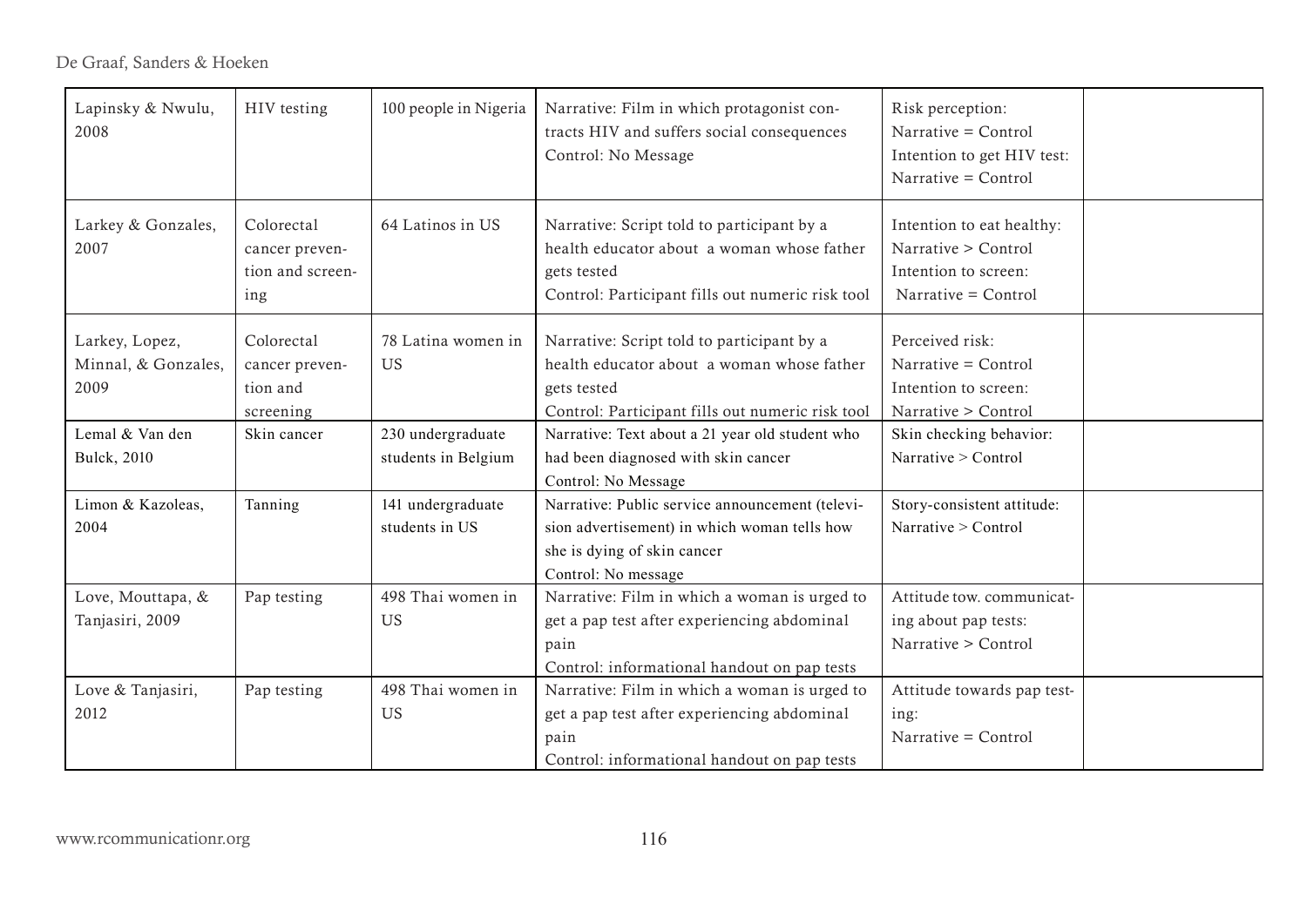| Mazor et al., 2007                                                      | Anticoagulant<br>medication<br>adherence | 317 patients receiv-<br>ing anti-coagulant<br>medication in US | Narrative: Video of doctor-patient conversa-<br>tion in which doctor uses examples of other<br>patients' experiences<br>Control: No message | Story-consistent beliefs:<br>Narrative > Control<br>Mediation adherence:<br>Narrative $=$ control   |                                                                                        |
|-------------------------------------------------------------------------|------------------------------------------|----------------------------------------------------------------|---------------------------------------------------------------------------------------------------------------------------------------------|-----------------------------------------------------------------------------------------------------|----------------------------------------------------------------------------------------|
| McQueen et al., 2011<br>Breast cancer<br>screening                      |                                          | 489 African Ameri-<br>can women of 40<br>and older in US       | Narrative: Video of multiple breast cancer<br>survivors telling about their experiences<br>Control: Informational video                     | Perceived risk:<br>Narrative = Control                                                              | Narrative engagement:<br>Narrative > Control<br>Identification:<br>Narrative > Control |
| Moran, Murphy,<br>Pap testing<br>Frank, & Baezconde-<br>Garbanati, 2013 |                                          | 843 women in US                                                | Narrative: Film of several women in a family<br>who discuss pap testing and get tested<br>Control: Informational video                      | Intention to get pap test:<br>Narrative = Control                                                   | Identification:<br>Narrative > Control                                                 |
| Moyer-Gusé & Nabi,<br>2010                                              | Unplanned teen<br>pregnancy              | 367 undergraduate<br>students in US                            | Narrative: Edited episode of The OC in which<br>teens struggle with unplanned pregnancy<br>Control: Non-narrative news feature              | Safe sex intention:<br>Narrative = Control                                                          | Transportation:<br>Narrative = Control<br>Identification:<br>Narrative > Control       |
| Murphy et al., 2013<br>Pap testing                                      |                                          | 758 women in US                                                | Narrative: Film of several women in a family<br>who discuss pap testing and get tested<br>Control: Informational video                      | Attitude tow. pap test:<br>Narrative > Control<br>Intention to get pap test:<br>Narrative = Control | Transportation:<br>Not reported<br>Identification:<br>Not reported                     |
| Neubaum & Krämer,<br>2015                                               | HIV prevention                           | 261 people in<br>Germany                                       | Narrative: Blog of person living with HIV<br>Control: Informational website                                                                 | Attitude tow condom use:<br>Narrative > Control<br>Intention to use condoms:<br>Narrative = Control | Attention:<br>Narrative > Control                                                      |
| Niederdeppe,<br>Shapiro, &<br>Porticella, 2011                          | Obesity                                  | 500 adults in<br>shopping mall in US                           | Narrative: Text about young adult who faces<br>challenges in losing weight and does not<br>succeed<br>Control: Summary of evidence          | Societal cause beliefs:<br>Narrative = Control<br>Intention to exercise:<br>Narrative = Control     |                                                                                        |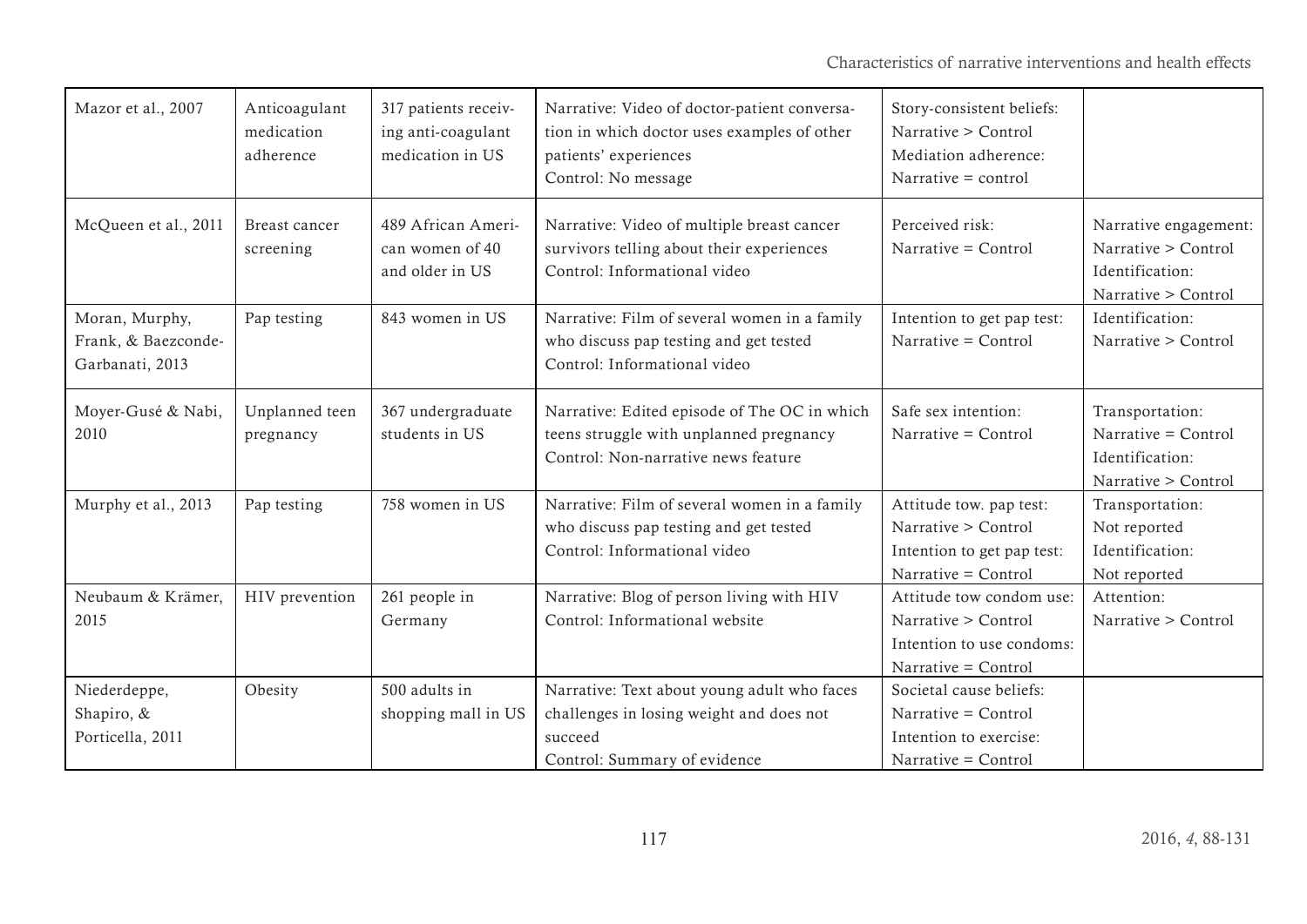| Nyhan et al., 2014                                        | Measles vacci-<br>nation                                                                          | 1759 parents of<br>children no older<br>than 17 in US | Narrative: Text about infant who almost dies<br>because of measles<br>Control: No message                                                                         | Story-consistent beliefs:<br>Narrative < Control<br>Intent to vaccinate:<br>Narrative = Control |                                        |
|-----------------------------------------------------------|---------------------------------------------------------------------------------------------------|-------------------------------------------------------|-------------------------------------------------------------------------------------------------------------------------------------------------------------------|-------------------------------------------------------------------------------------------------|----------------------------------------|
| Prati, Pietrantoni, &<br>Zani, 2012                       | Influenza<br>311 people of 65 and<br>vaccination<br>older in Italy                                |                                                       | Narrative: Print testimonials of four persons<br>aged 65+ about their experience with influ-<br>enza<br>Control: No message                                       | Risk perception:<br>Narrative > Control<br>Vaccination intent:<br>Narrative = Control           |                                        |
| Shaffer, Templin, &<br>Hulsey, 2013c                      | 200 women not<br>Breast cancer<br>diagnosed with<br>treatment<br>breast cancer in US<br>decisions |                                                       | Narrative: Video decision aid that included<br>stories of 12 breast cancer survivors<br>Control: Video decision aid without the stories                           | Treatment preference:<br>Narrative = $Control$                                                  |                                        |
| Slater, Buller,<br>Waters, Archibeque,<br>& LeBlanc, 2003 | Healthy eating                                                                                    | 31 adults in US                                       | Narrative: Text in which a couple starts eating<br>more healthily<br>Control: Didactic message                                                                    | Efficacy beliefs:<br>Narrative = Control                                                        |                                        |
| Stavrositu & Kim,<br>2015                                 | Skin cancer<br>181 people in US<br>prevention                                                     |                                                       | Narrative: Blog in which person shares story<br>of having been diagnosed with skin cancer<br>(symptoms, treatment) Control: Non-narrative<br>blog, mostly factual | Risk perception:<br>Not reported<br>Intention to protect:<br>Not reported                       | Transportation:<br>Narrative > Control |
| Thompsom &<br>Haddock, 2012,<br>study 1                   | Cervical cancer                                                                                   | 94 undergraduate stu-<br>dents in UK                  | Narrative: Magazine article about a girl who<br>dies from cervical cancer<br>Control: Rhetorical appeal, factual informa-<br>tion                                 | Attitude tow. screening:<br>Not reported                                                        |                                        |
| Thompsom &<br>Haddock, 2012,<br>study 2                   | Organ donation                                                                                    | 60 undergraduate stu-<br>dents in UK                  | Narrative: Text about woman who needs and<br>then gets a lung transplant because of cystic<br>fibrosis<br>Control: Rhetorical appeal, factual informa-            | Attitude tow. organ dona-<br>tion:<br>Not reported                                              |                                        |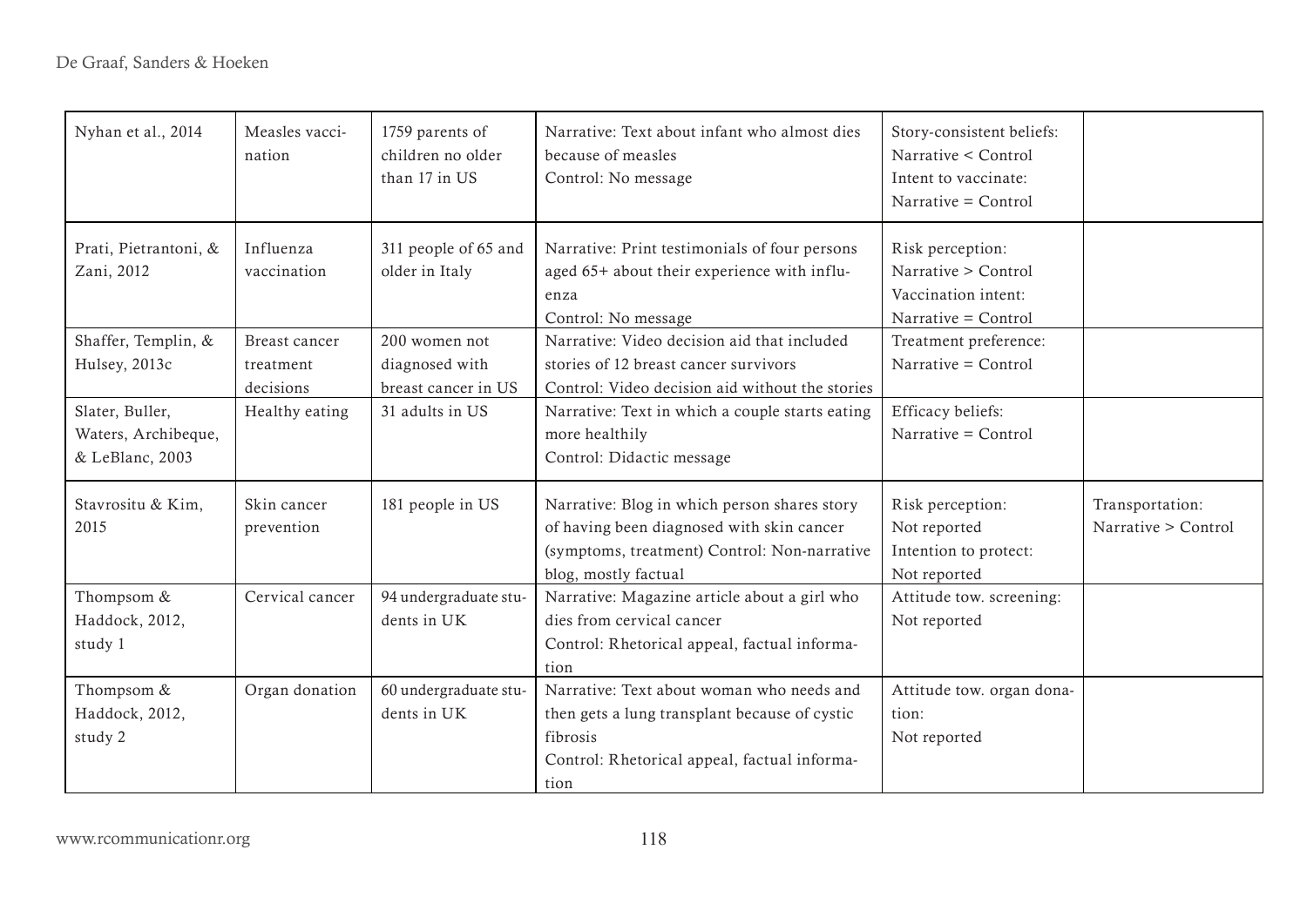| Thrasher et al., 2012                                   | Smoking cessa-<br>tion | 500 adults in Mexico                                       | Narrative: Cigarette label warning with<br>testimonial of person suffering from adverse<br>health effect<br>Control: Cigarette label warning with didactic<br>information                          | Perceived effectiveness:<br>Narrative < Control                                                    |                                                                                    |
|---------------------------------------------------------|------------------------|------------------------------------------------------------|----------------------------------------------------------------------------------------------------------------------------------------------------------------------------------------------------|----------------------------------------------------------------------------------------------------|------------------------------------------------------------------------------------|
| Wang, 2010                                              | Stress reduction       | 254 undergraduate<br>students in UK                        | Narrative: Webpage with personal story of<br>student who is stressed gets sick<br>Control: Webpage with arguments about<br>benefits of sleep                                                       | Attitude towards sleep:<br>Narrative = Control<br>Intention to sleep:<br>Narrative = Control       | Transportation:<br>Narrative $=$ Control<br>Identification:<br>Narrative = Control |
| Westerman, Spence,<br>& Lin, 2015                       | Bed bugs               | 654 people who speak<br>English                            | Narrative: News article with a first-person<br>account of a bed-bug outbreak<br>Control: Same news article without the<br>first-person account                                                     | Story-consistent beliefs:<br>Not reported<br>Intention to protect:<br>Not reported                 | Spatial presence:<br>Narrative > Control                                           |
| Williams, Green,<br>Kohler, Allison, &<br>Houston, 2011 | Smoking cessa-<br>tion | 163 African Ameri-<br>can smokers in a hos-<br>pital in US | Narrative: Video in which African American<br>smokers tell about their experience with<br>quitting<br>Control: Video with non-narrative mini-lec-<br>tures about non-tobacco-related health issues | Intention to quit:<br>Not reported                                                                 | Engagement:<br>Narrative > Control<br>Attention:<br>Narrative = Control            |
| Wilson, Mills,<br>Norman, &<br>Tomlinson, 2005          | Polio vaccina-<br>tion | 71 medical students<br>in US                               | Narrative: Oral presentation of polio survivor<br>talking about living with the disease<br>Control: Didactic presentation about polio                                                              | Story-consistent beliefs:<br>Narrative = Control<br>Intention to recommend:<br>Narrative = Control |                                                                                    |

*Note:* Only direct effects are included. When a result is 'not reported', the variable was measured in the study, but the difference between the conditions on this variable was not included in the report, nor the significance test given. ([Table 2. Back to text](#page-6-1))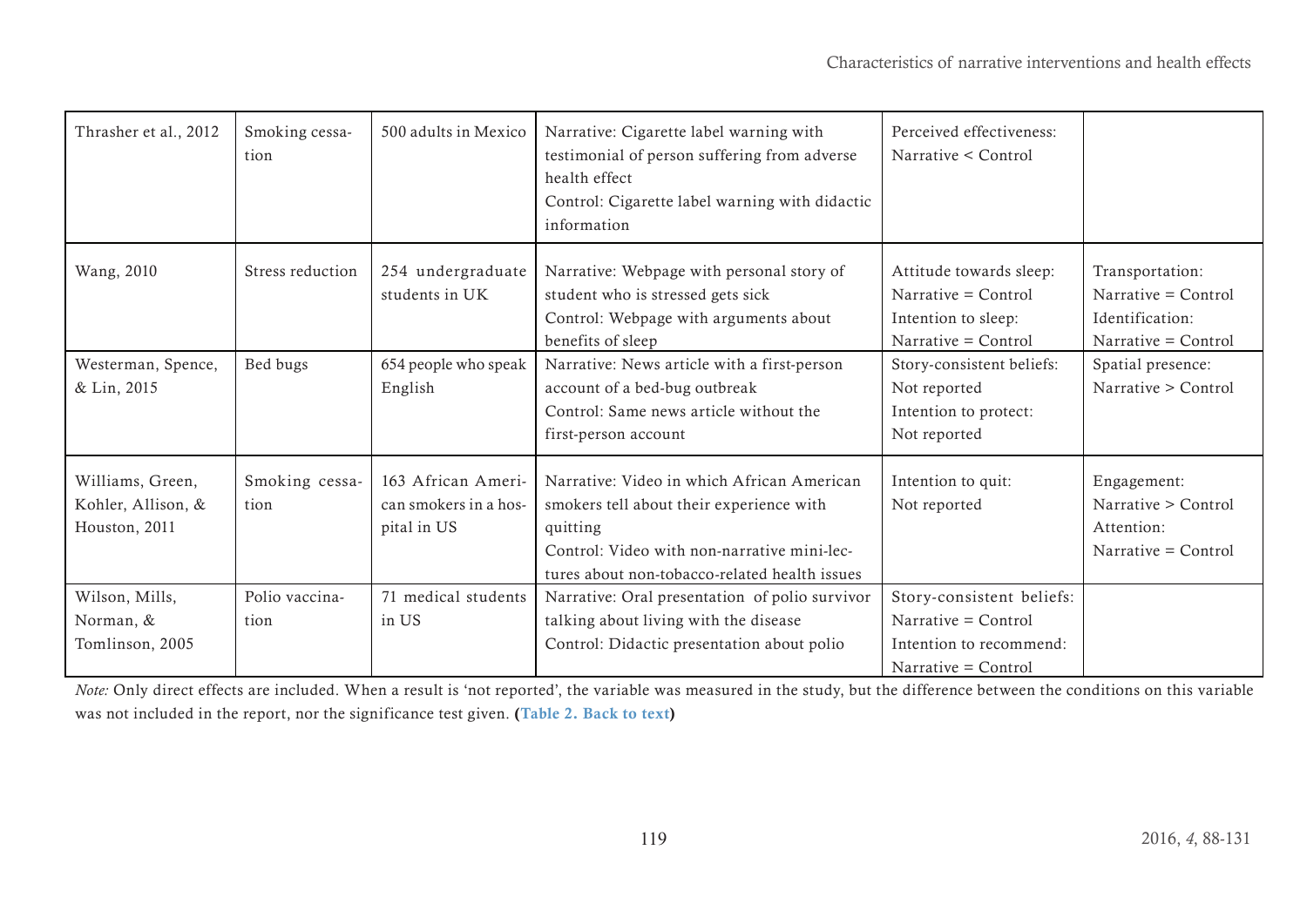<span id="page-32-0"></span>

|                       | Topic           | Sample              | Manipulation                                    | <b>Effects persuasion</b>  | <b>Effects engagement</b> |
|-----------------------|-----------------|---------------------|-------------------------------------------------|----------------------------|---------------------------|
| Andsager et al., 2006 | Sun exposure    | 196 undergraduate   | Similar: protagonist is on the beach with       | Perceived message          |                           |
|                       |                 | students in US      | friends and drinks alcoholDissimilar: protago-  | effectiveness:             |                           |
|                       |                 |                     | nist is on the beach alone and does not drink   | Not reported               |                           |
|                       |                 |                     | alcohol                                         |                            |                           |
| Banerjee & Greene,    | Cocaine use     | 500 undergraduate   | Similar: protagonist gender matches partici-    | Expectancies of cocaine:   | Transportation:           |
| 2012a                 |                 | students in UK      | pant gender                                     | Not reported               | $Similar = Dissimilar$    |
|                       |                 |                     | Dissimilar: protagonist gender does not match   | Cocaine use intention:     |                           |
|                       |                 |                     | participant gender                              | Not reported               |                           |
| De Graaf, 2014        | Colon cancer    | 220 undergraduate   | Similar: protagonist's living situation matches | Perceived risk:            | Transportation:           |
|                       |                 | students in the     | participant's living situation                  | Similar > Dissimilar       | $Similar = Dissimilar$    |
|                       |                 | Netherlands         | Dissimilar: protagonist's living situation does | Perceived severity:        | Identification:           |
|                       |                 |                     | not match participant's living situation        | $Similar = Dissimilar$     | $Similar = Dissimilar$    |
| Dillard & Main, 2013  | Colonoscopy     | 1297 individuals of | Similar: protagonist's risk perceptions and     | Intention to get colonos-  | Identification:           |
|                       |                 | 49-60 who had not   | health locus of control match those of partici- | copy:                      | $Similar = Dissimilar$    |
|                       |                 | been screened       | pant                                            | $Similar = Dissimilar$     |                           |
|                       |                 | before in US        | Dissimilar: protagonist's risk perceptions and  |                            |                           |
|                       |                 |                     | health locus of control do not match those of   |                            |                           |
|                       |                 |                     | participant                                     |                            |                           |
| Knobloch et al., 2002 | Fictitious skin | 240 undergraduate   | Similar: location in which characters live      | Personal threat (risk):    |                           |
|                       | disease         | students in US      | matches participants' location                  | Similar > Dissimilar       |                           |
|                       |                 |                     | Dissimilar: location in which characters live   |                            |                           |
|                       |                 |                     | does not match participants' location           |                            |                           |
| Lee & Bichard, 2006   | Binge drink-    | 82 undergraduate    | Similar: content of story is matched to gender  | Intention to change drink- |                           |
|                       | ing             | students in US      | of participant (gender-consistent)              | ing behavior:              |                           |
|                       |                 |                     | Dissimilar: content of story is not matched to  | Similar < Dissimilar       |                           |
|                       |                 |                     | gender of participant (gender inconsistent)     |                            |                           |

|  |  |  |  |                                                                                                      | Table 3. Overview of studies that have compared a narrative with a similar character to a narrative with a dissimilar character by topic, |
|--|--|--|--|------------------------------------------------------------------------------------------------------|-------------------------------------------------------------------------------------------------------------------------------------------|
|  |  |  |  | sample, conditions that are compared, and direct effects on persuasion and engagement (back to text) |                                                                                                                                           |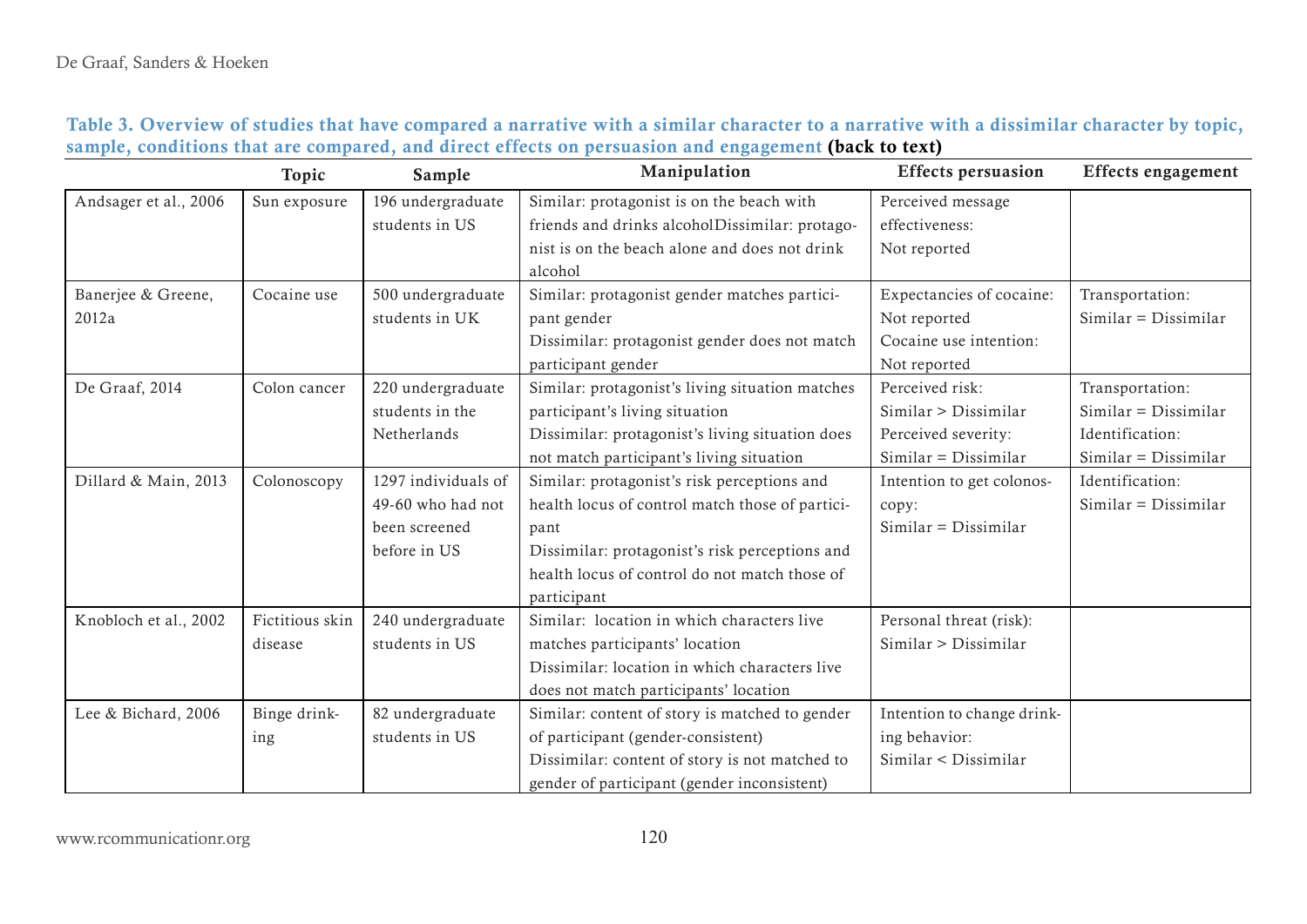| Lu, 2013           | Exercise by<br>running | 150 undergraduate<br>students in US | Similar related to health: protagonist matched<br>to participant on factors related to running<br>(HSsim)<br>Similar unrelated to health: protagonist<br>matched to participant on factors unrelated to<br>running (NSim)<br>Dissimilar: protagonist not matched to partici-<br>pant | Intention to run:<br>$HSim = NSim = Dissim$ | Transportation:<br>$HSim = NSim = Dissim$<br>Identification:<br>Not reported |
|--------------------|------------------------|-------------------------------------|--------------------------------------------------------------------------------------------------------------------------------------------------------------------------------------------------------------------------------------------------------------------------------------|---------------------------------------------|------------------------------------------------------------------------------|
| McKeever, 2015     | Depression             | 80 undergraduate                    | Similar: protagonist is identified as a student                                                                                                                                                                                                                                      | Intention to help:                          | Empathic concern:                                                            |
|                    |                        | students in US                      | from the same university as the participants                                                                                                                                                                                                                                         | Not reported                                | Similar > Dissimilar                                                         |
|                    |                        |                                     | Dissimilar: protagonist is not identified as a                                                                                                                                                                                                                                       |                                             |                                                                              |
|                    |                        |                                     | student from the same university as the                                                                                                                                                                                                                                              |                                             |                                                                              |
|                    |                        |                                     | participants                                                                                                                                                                                                                                                                         |                                             |                                                                              |
| McKinley, 2010     | Binge drink-           | 314 undergraduate                   | Similar: protagonist is described as a college                                                                                                                                                                                                                                       | Perceived personal risk:                    | Identification:                                                              |
|                    | ing                    | students in US                      | student                                                                                                                                                                                                                                                                              | Similar < Dissimilar                        | $Similar = Dissimilar$                                                       |
|                    |                        |                                     | Dissimilar: protagonist is described as an                                                                                                                                                                                                                                           | Binge drinking attitude:                    |                                                                              |
|                    |                        |                                     | orphan                                                                                                                                                                                                                                                                               | $Similar = Dissimilar$                      |                                                                              |
| O'Mally & Worrell, | Organ dona-            | 140 African Ameri-                  | Similar: narrator of story is African American                                                                                                                                                                                                                                       | Intention to sign organ                     | Identification:                                                              |
| 2014               | tion                   | cans                                | Dissimilar: narrator of story is Caucasian                                                                                                                                                                                                                                           | donation card:                              | $Similar = Dissimilar$                                                       |
|                    |                        |                                     |                                                                                                                                                                                                                                                                                      | $Similar = Dissimilar$                      |                                                                              |
| Quick & Quintero-  | HPV (unpro-            | 314 undergraduate                   | Similar: protagonist is recent graduate from                                                                                                                                                                                                                                         | Motivation to perform                       |                                                                              |
| Johnson, 2009      | tected sex)            | students in US                      | the same university as participants and refers                                                                                                                                                                                                                                       | recommended behavior:                       |                                                                              |
|                    | and binge              |                                     | to campus events                                                                                                                                                                                                                                                                     | $Similar = Dissimilar$                      |                                                                              |
|                    | drinking               |                                     | Dissimilar: protagonist is working profession-                                                                                                                                                                                                                                       |                                             |                                                                              |
|                    |                        |                                     | a1                                                                                                                                                                                                                                                                                   |                                             |                                                                              |

*Note:* Only direct effects are included. When a result is 'not reported', the variable was measured in the study, but the difference between the conditions on this variable was not included in the report, nor the significance test given.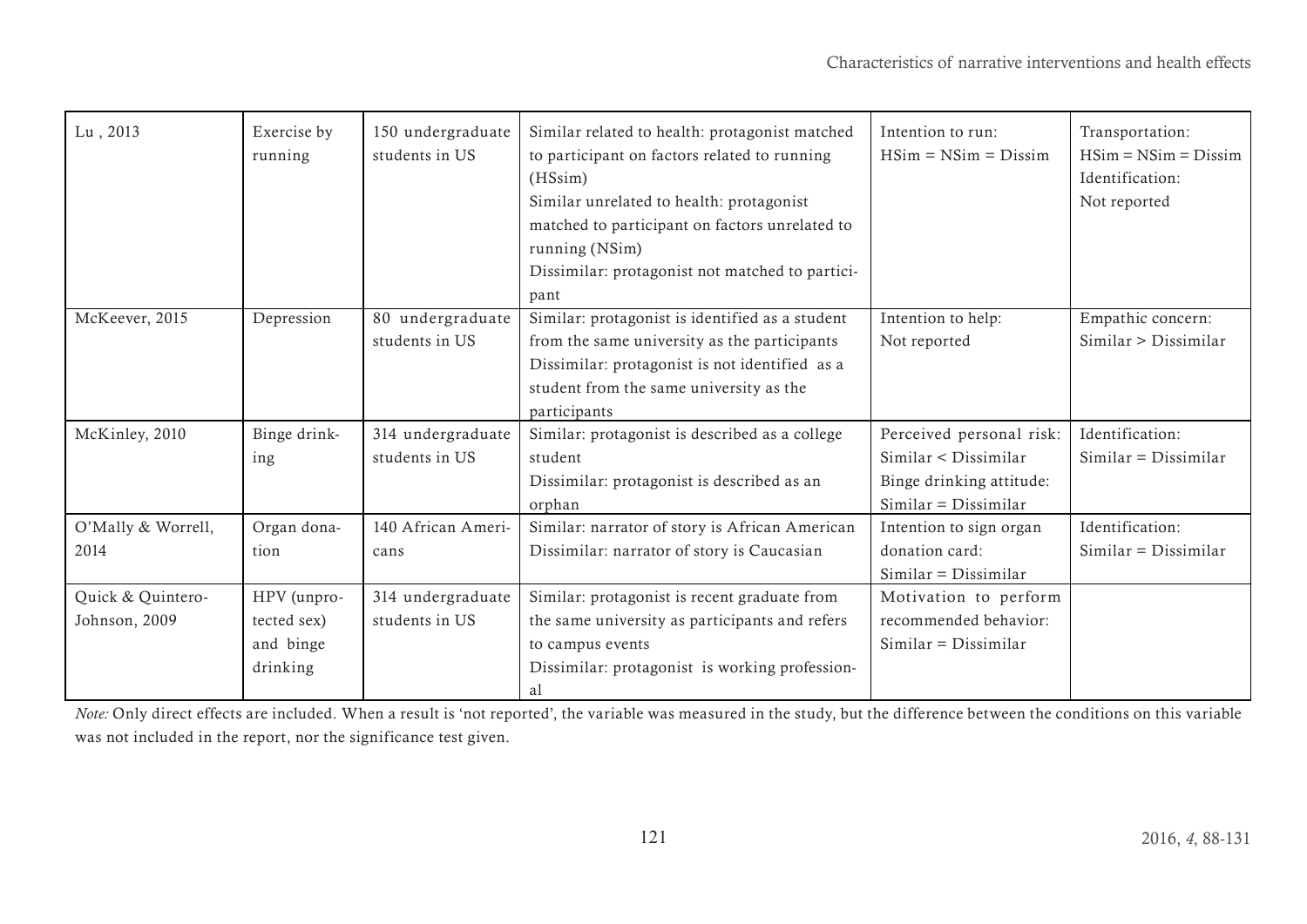<span id="page-34-0"></span>

|                    | Topic       | Sample                 | Manipulation                               | <b>Effects persuasion</b>  | Effects engagement          |
|--------------------|-------------|------------------------|--------------------------------------------|----------------------------|-----------------------------|
| Aldrich, 2009      | Suicide     | 367 undergraduate stu- | Gain: protagonist intervenes when friends  | Intention to intervene:    | Transportation:             |
|                    |             | dents in US            | shows signs of suicide and friend lives    | $Gain = Loss$              | Gain = Loss Identification: |
|                    |             |                        | Loss: protagonist does not intervene and   |                            | $Gain = Loss$               |
|                    |             |                        | friend commits suicide                     |                            |                             |
| Banerjee & Greene, | Cocaine use | 500 undergraduate stu- | Gain: protagonist uses cocaine, but stops  | Cocaine use intention:     | Transportation:             |
| 2012a              |             | dents in UK            | and reaps benefits                         | Not reported               | Gain $>$ Loss               |
|                    |             |                        | Loss: protagonist uses cocaine and         | Expectancies:              |                             |
|                    |             |                        | experiences negative consequences          | Not reported               |                             |
| Cohen, 2010        | Organ       | 181 undergraduate stu- | Gain: if patient receives new lungs, he    | Intention to sign an organ |                             |
|                    | donation    | dents in US            | will live                                  | donor card:                |                             |
|                    |             |                        | Loss: if patient does not receive new      | $Gain = Loss$              |                             |
|                    |             |                        | lungs, he will die                         |                            |                             |
| Cox & Cox, 2001    | Mammogra-   | 174 women over 50 in   | Gain: tumor is detected early by having    | Attitude towards mam-      |                             |
|                    | phy         | <b>US</b>              | annual mammogram and protagonist           | mography:                  |                             |
|                    |             |                        | lives                                      | Gain < Loss                |                             |
|                    |             |                        | Loss: tumor is detected late by not having |                            |                             |
|                    |             |                        | an annual mammogram and protagonist        |                            |                             |
|                    |             |                        | may die                                    |                            |                             |
| Gray &             | Exercise    | 345 undergraduate stu- | Gain: protagonists started working out     | Attitude tow. exercise:    |                             |
| Harrington, 2011   |             | dents in US            | regularly and felt great                   | $Gain = Loss$              |                             |
|                    |             |                        | Loss: protagonists failed to work out      | Intention to exercise:     |                             |
|                    |             |                        | regularly and felt bad                     | Gain > Loss                |                             |

|                                                                                              |  | Table 4. Overview of studies that have compared a narrative with a gain frame to a narrative with a loss frame by topic, sample, |
|----------------------------------------------------------------------------------------------|--|----------------------------------------------------------------------------------------------------------------------------------|
| conditions that are compared, and direct effects on persuasion and engagement (back to text) |  |                                                                                                                                  |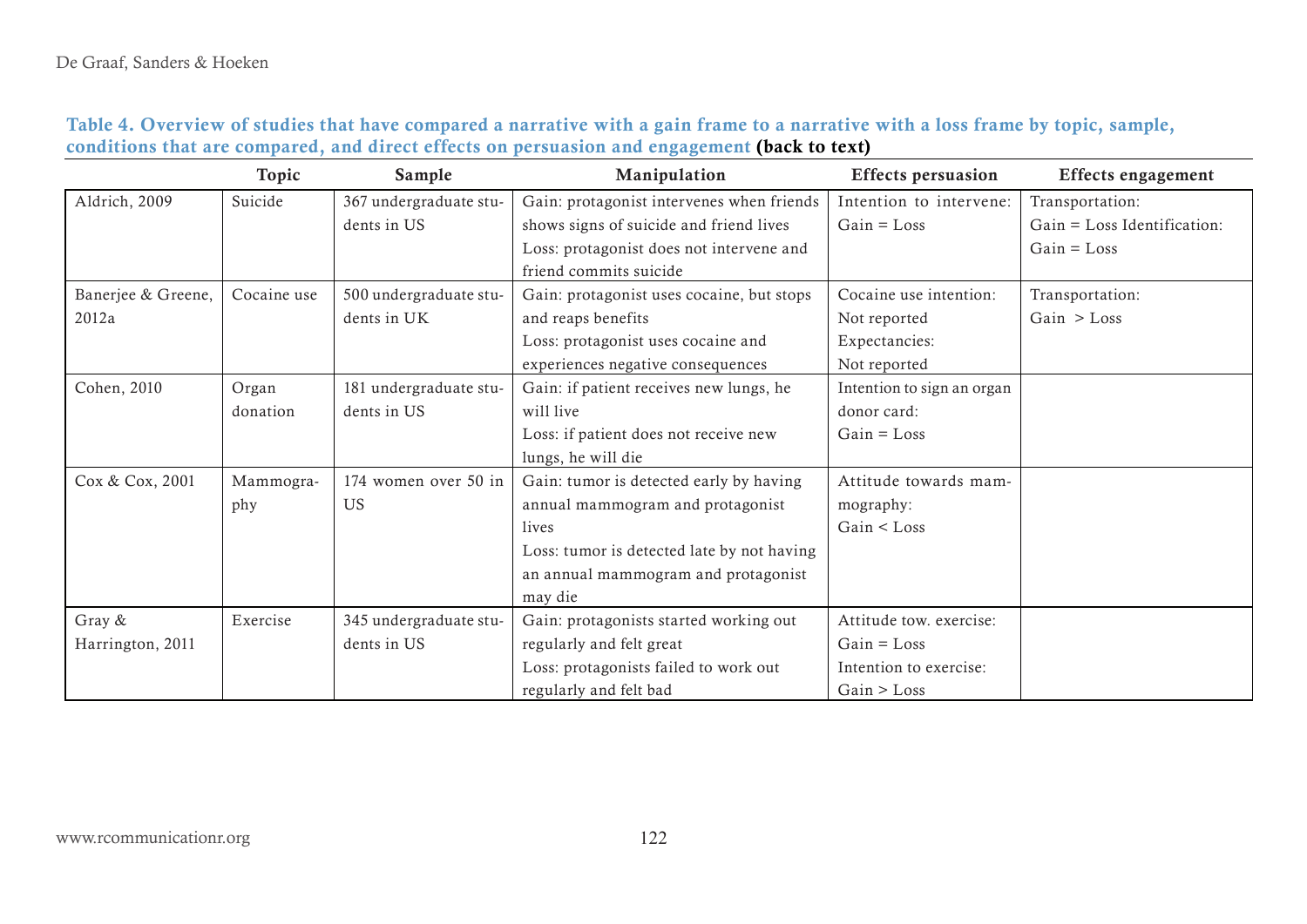| Hoeken & Geurts,   | Internet      | 149 undergraduate stu-   | Gain: protagonist uses internet too much,  | Perceived susceptibility:  |  |
|--------------------|---------------|--------------------------|--------------------------------------------|----------------------------|--|
| 2005               | addiction     | dents in the Netherlands | but succeeds in reducing and stays in      | Gain > Loss                |  |
|                    |               |                          | college                                    | Intention to reduce:       |  |
|                    |               |                          | Loss: protagonist uses internet too much,  | Gain > Loss                |  |
|                    |               |                          | but fails in reducing and drops out of     |                            |  |
|                    |               |                          | college                                    |                            |  |
| Hull, 2010         | HIV testing   | 1052 women between       | Gain: protagonist finds out early she has  | Intention to get HIV-test: |  |
|                    |               | 18-25 in US              | HIV by test and can thus stay healthy      | $Gain = Loss$              |  |
|                    |               |                          | longer                                     |                            |  |
|                    |               |                          | Loss: protagonist finds out late she has   |                            |  |
|                    |               |                          | HIV by test and wishes she would have      |                            |  |
|                    |               |                          | found out sooner to stay healthier longer  |                            |  |
| McCaul, Johnson,   | Flu vaccina-  | 6522 inhabitants of      | Gain: protagonist got a flu shot last year | Vaccination rate:          |  |
| & Rothman, 2002    | tion          | counties in North        | and stayed healthy, so gets one this year  | $Gain = Loss$              |  |
|                    |               | Dakota, US               | again                                      |                            |  |
|                    |               |                          | Loss: protagonist did not get a flu shot   |                            |  |
|                    |               |                          | last year and caught the flu, so gets one  |                            |  |
|                    |               |                          | this year                                  |                            |  |
| Wirtz &            | Healthy       | 72 Hispanic adults in    | Gain: protagonist thinks about the good    | Intention to eat healthy:  |  |
| Kulpavaropas, 2014 | eating and    | <b>US</b>                | things associated with a normal weight     | Gain < Loss                |  |
|                    | physical      |                          | Loss: protagonist thinks about the bad     | Intention to be active:    |  |
|                    | activity      |                          | things associated with obesity             | Gain < Loss                |  |
| Yu, Ahern,         | Fetal alcohol | 213 female undergradu-   | Gain: child is born without FASD be-       | Perceived severity:        |  |
| Connolly-Ahern, &  | spectrum      | ate students             | cause mother stopped drinking alcohol      | Gain < Loss                |  |
| Shen, 2010         | disorder      |                          | while pregnant                             | Intention to prevent:      |  |
|                    | (FASD)        |                          | Loss: child is born with FASD because      | $Gain = Loss$              |  |
|                    |               |                          | mother drank alcohol while pregnant        |                            |  |

*Note:* Only direct effects are included. When a result is 'not reported', the variable was measured in the study, but the difference between the conditions on this variable was not included in the report, nor the significance test given.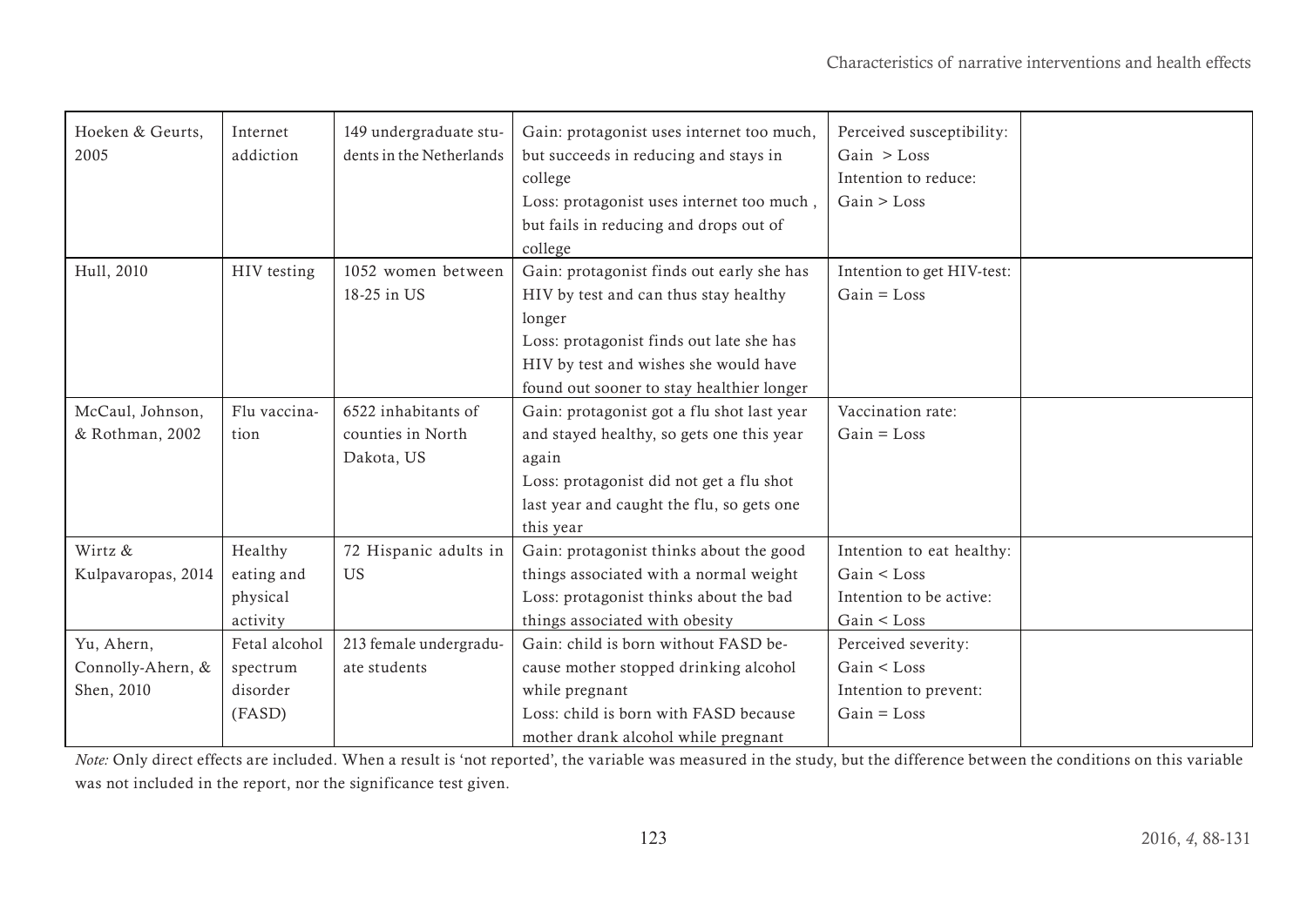# Table 5. Overview of studies that have compared a narrative with high emotional content to a narrative with low emotional content by topic, sample, conditions that are compared, and direct effects on persuasion and engagement ([back to text](#page-10-1))

<span id="page-36-0"></span>

|                     | Topic           | Sample              | Manipulation                                   | <b>Effects persuasion</b> | <b>Effects engagement</b> |
|---------------------|-----------------|---------------------|------------------------------------------------|---------------------------|---------------------------|
| Appel & Richter,    | Organ dona-     | 133 adults recruit- | High emotional: Protagonist gets hit by a car  | Organ donation beliefs:   | Transportation:           |
| 2010                | tion            | ed online in        | and dies right after having decided to become  | $High = Low$              | Not reported              |
|                     |                 | Austria             | organ donor                                    |                           |                           |
|                     |                 |                     | Low emotional: Protagonist thinks about        |                           |                           |
|                     |                 |                     | getting hit by a car and decides to become     |                           |                           |
|                     |                 |                     | organ donor                                    |                           |                           |
| Banerjee & Greene,  | Alcohol         | 501 undergraduate   | High emotional: Protagonist experiences        | Attitude:                 | Transportation:           |
| 2013                |                 | student in UK       | emotional consequences of alcohol use          | Not reported              | $High = Low$              |
|                     |                 |                     | Low emotional: Protagonist experiences         | Intention:                |                           |
|                     |                 |                     | physical consequences of alcohol use           | Not reported              |                           |
| Betsch, Ulshöfer,   | Vaccination for | 313 undergraduate   | High emotional: Narratives with high ex-       | Perceived risk:           |                           |
| Renkewitz, & Betsch | child           | students in         | pressed emotions by features such as emotion-  | High > Low                |                           |
| 2011                |                 | Germany             | al adjectives, emoticons, emotional experience | Intention to vaccinate:   |                           |
|                     |                 |                     | descriptions                                   | Not reported              |                           |
|                     |                 |                     | Low emotional: Narratives with low expressed   |                           |                           |
|                     |                 |                     | emotions                                       |                           |                           |
| Frisby, 2006        | Breast cancer   | 59 African Ameri-   | High emotional: Narratives that describe the   | Willingness to screen:    |                           |
|                     | screening       | can women in US     | emotional benefits of screening (longer)       | High > Low                |                           |
|                     |                 |                     | Low emotional: Narratives that describe more   |                           |                           |
|                     |                 |                     | general benefits (shorter)                     |                           |                           |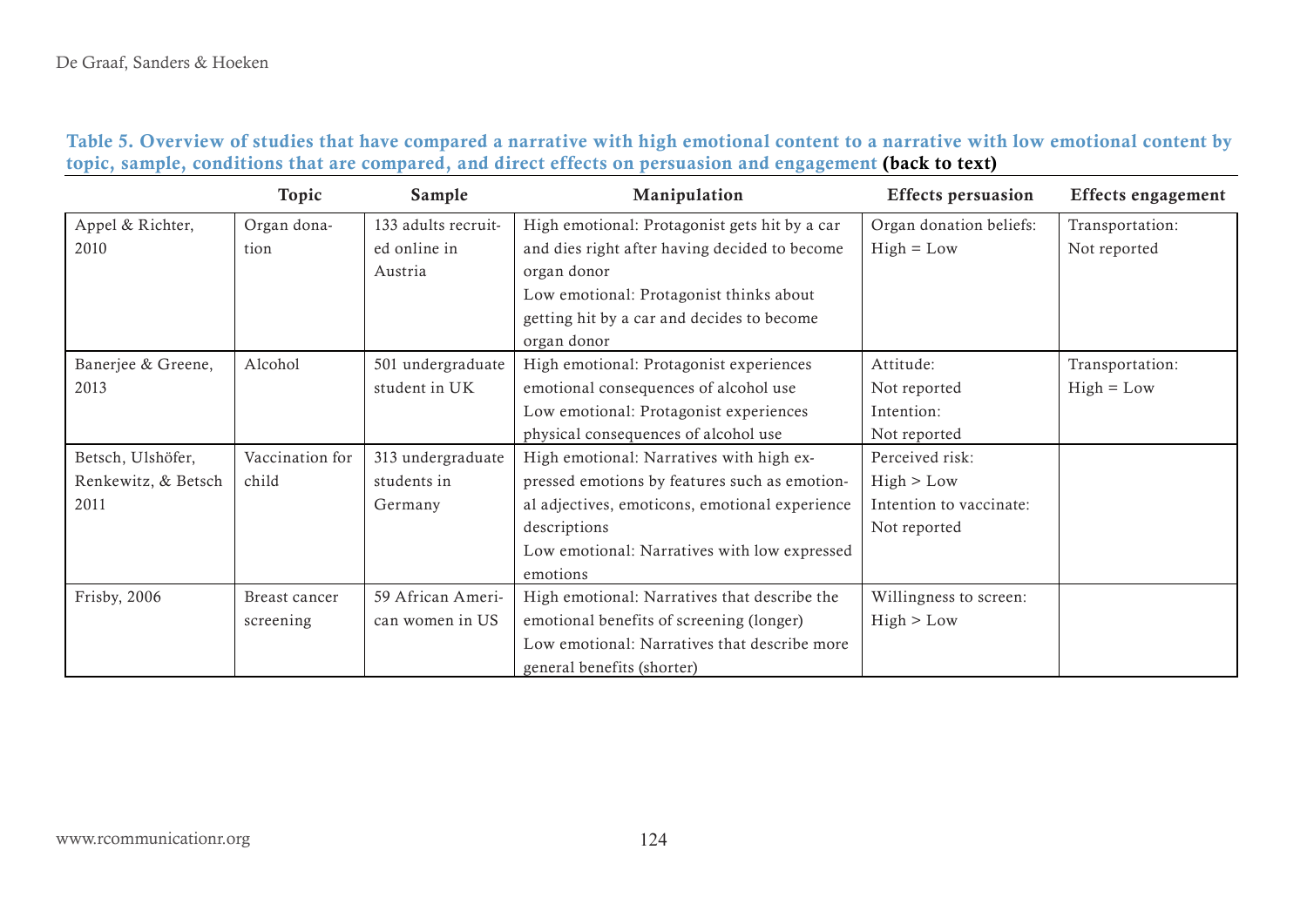| Keer et al., 2013   | Binge drinking | 81 undergraduate<br>students in the<br>Netherlands | High emotional: Narrative that describe the<br>positive affective consequences of drinking<br>moderate alcohol<br>Low emotional: Narrative that describe the<br>positive physical consequences of drinking<br>moderate alcohol | Intention to drink moder-<br>ately:<br>High > Low | Transportation:<br>High > Low |
|---------------------|----------------|----------------------------------------------------|--------------------------------------------------------------------------------------------------------------------------------------------------------------------------------------------------------------------------------|---------------------------------------------------|-------------------------------|
| So & Nabi, 2013     | Sexually       | 500 undergradu-                                    | High emotional: Storylines in which charac-                                                                                                                                                                                    | Perceived risk for STD:                           | Transportation:               |
|                     | transmitted    | ate students in US                                 | ters get STD (actual risk)                                                                                                                                                                                                     | $High = Low$                                      | $High = Low$                  |
|                     | disease (STD)  |                                                    | Low emotional: Storylines in which characters                                                                                                                                                                                  | Intention to test for STD:                        | Identification:               |
|                     |                |                                                    | think they have STD but do not (threatened                                                                                                                                                                                     | Not reported                                      | $High = Low$                  |
|                     |                |                                                    | risk)                                                                                                                                                                                                                          |                                                   |                               |
| Volkman & Parrott,  | Osteoporosis   | 307 undergradu-                                    | Positive emotional: Narratives that express                                                                                                                                                                                    | Behavioral intention:                             | Transportation:               |
| 2012                |                | ate students in US                                 | positive emotions by adjectives, descriptions                                                                                                                                                                                  | Positive=Negative=Low                             | Not reported                  |
|                     |                |                                                    | Negative emotional: Narratives that express                                                                                                                                                                                    |                                                   | Hope:                         |
|                     |                |                                                    | negative emotions by adjectives, descriptions                                                                                                                                                                                  |                                                   | $Low = Pos > Neg$             |
|                     |                |                                                    | Low emotional: Narratives that express no                                                                                                                                                                                      |                                                   | Fear:                         |
|                     |                |                                                    | emotions by adjectives, descriptions                                                                                                                                                                                           |                                                   | $Pos < Neg = Low$             |
| Wang, Walther,      | Cancer         | 97 adults recruited                                | High emotional: Narrative about coping with                                                                                                                                                                                    | Intention to act on advice:                       |                               |
| Pingree, & Hawkins, |                | online in US                                       | feelings of inadequacy when family member                                                                                                                                                                                      | Not reported                                      |                               |
| 2008                |                |                                                    | had late stage cancer                                                                                                                                                                                                          |                                                   |                               |
|                     |                |                                                    | Low emotional: Narrative about dealing with                                                                                                                                                                                    |                                                   |                               |
|                     |                |                                                    | nausea from chemotherapy                                                                                                                                                                                                       |                                                   |                               |

*Note:* Only direct effects are included. When a result is 'not reported', the variable was measured in the study, but the difference between the conditions on this variable was not included in the report, nor the significance test given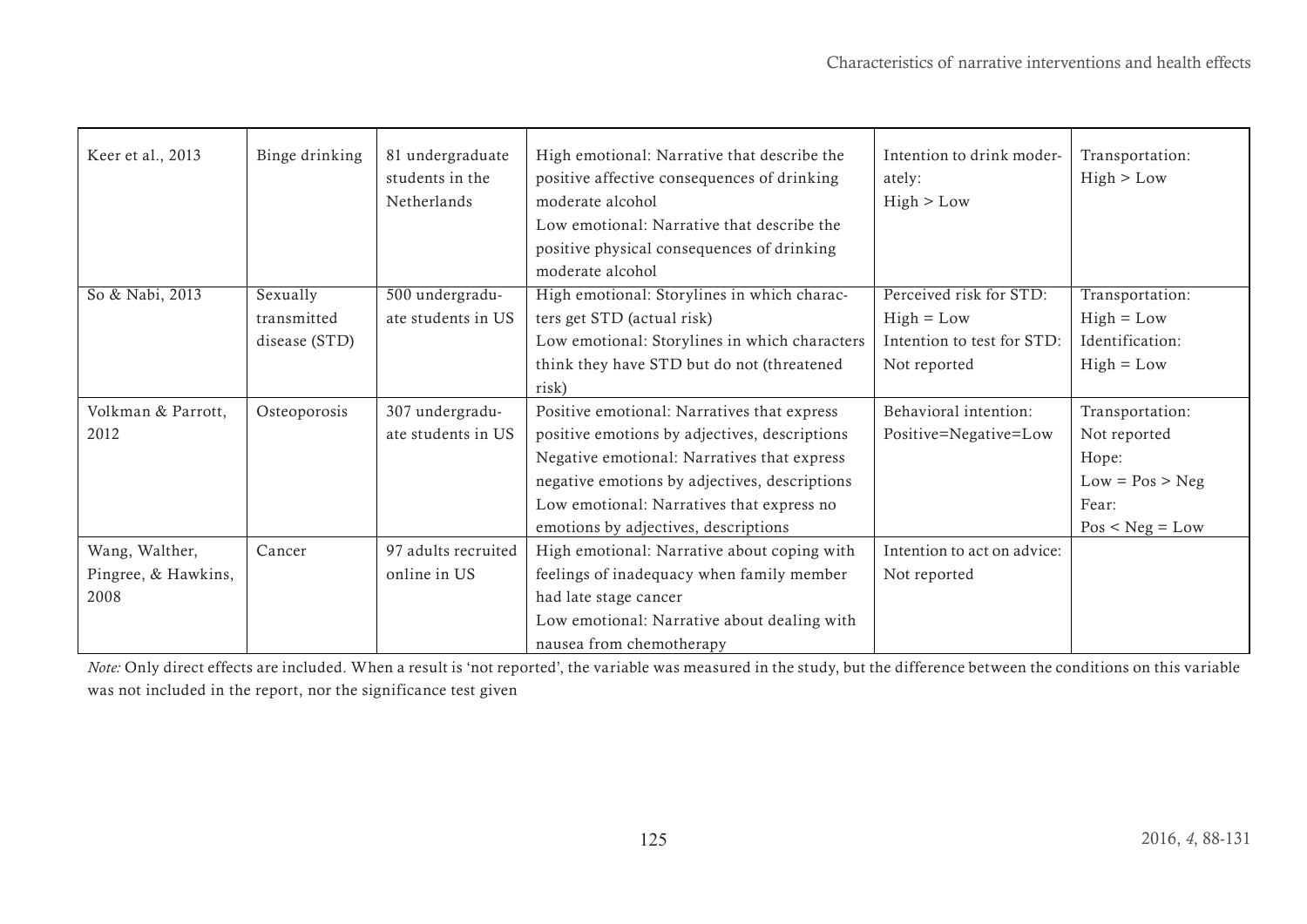<span id="page-38-0"></span>

|                    | Topic      | Sample             | Manipulation                                           | <b>Effects</b> persuasion | <b>Effects</b> engagement |
|--------------------|------------|--------------------|--------------------------------------------------------|---------------------------|---------------------------|
| Barry, Brescoll, & | Childhood  | 500 non-student    | High responsibility: the exemplar in a news article is | Attitude tow. childhood   |                           |
| Gollust, 2013      | obesity    | adults in US       | obese because of poor eating and exercise habits       | obesity policies:         |                           |
|                    |            |                    | Low responsibility: the exemplar in a news article is  | $High = Low$              |                           |
|                    |            |                    | obese because of marketing by food industry            |                           |                           |
| Boiarsky, Rouner,  | Skin       | 207 undergradu-    | High responsibility: the protagonist in a personal     | Individual cause belief:  |                           |
| & Long, 2013       | cancer and | ate students in US | health story blamed herself                            | High > Low                |                           |
|                    | <b>HPV</b> |                    | Low responsibility: the protagonist in a personal      | Societal cause belief:    |                           |
|                    |            |                    | story blamed social institutions like the government   | $High = Low$              |                           |
|                    |            |                    |                                                        | Intention to act:         |                           |
|                    |            |                    |                                                        | $High = Low$              |                           |
| Hoeken &           | Organ      | 115 adults in the  | High responsibility: Character that needs a donor      | Attitude towards donor    | Identification:           |
| Sinkeldam, 2014,   | donation   | Netherlands        | heart got heart disease by excessive drinking          | registration:             | High < Low                |
| study 2            |            |                    | Low responsibility: Character that needs a donor       | $High = Low$              | Attentional focus:        |
|                    |            |                    | heart got heart disease by genetic defect              |                           | High < Low                |
| Jansen, Croonen, & | HIV/AIDS   | 212 undergradu-    | High responsibility: Exemplar in information bro-      | Individual cause belief:  | Evoked pity:              |
| De Stadler, 2005   |            | ate students in    | chure got HIV because he slept around                  | $High = Low$              | High < Low                |
|                    |            | South-Africa       | Low responsibility: Exemplar in information bro-       | Attitude towards support: |                           |
|                    |            |                    | chure got HIV because his wife had an affair           | High < Low                |                           |
| Kim, Bartolo, &    | Obesity    | 113 undergradu-    | High responsibility: Protagonist has lost weight       | Individual cause belief:  |                           |
| Niederdeppe, 2011  |            | ate students in US | because of her own efforts at eating healthy           | $High = Low$              |                           |
|                    |            |                    | Low responsibility: Protagonist has lost weight        | Societal cause belief:    |                           |
|                    |            |                    | without any effort or behavior change                  | $High = Low$              |                           |

# Table 6. Overview of studies that have compared a narrative with high character responsibility to a narrative with low character responsibility by topic, sample, conditions that are compared, and direct effects on persuasion and engagement ([back to text](#page-10-2))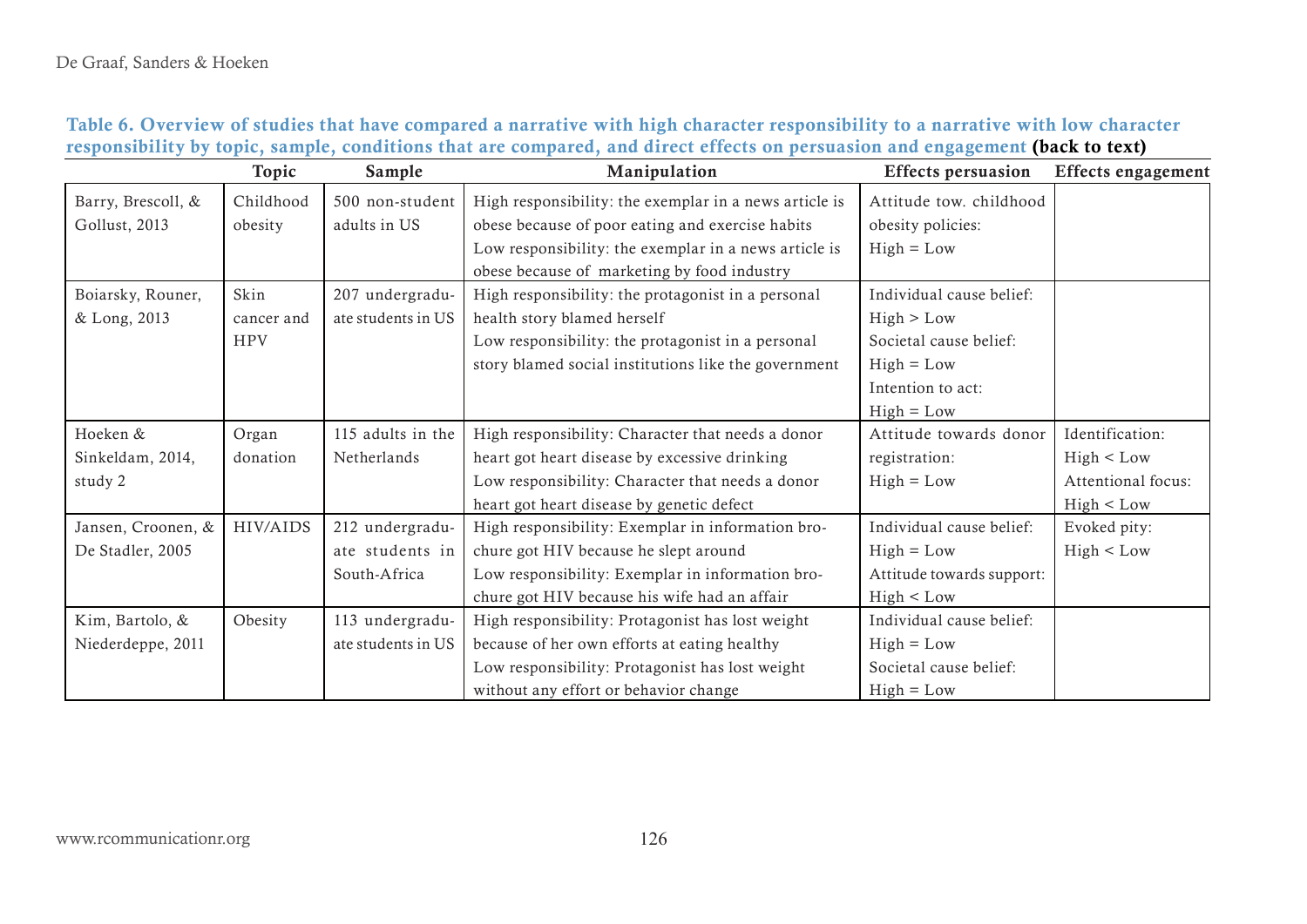| Niederdeppe et al.,<br>2012 | Obesity | 245 mostly stu-<br>dents in US | High responsibility: Protagonist holds herself respon-<br>sible for her health and is helped by community<br>changes (2-sided)<br>Low responsibility: Protagonist holds community<br>responsible for her health and neighbourhood chang-<br>es have made her more healthy (1-sided) | Individual cause belief:<br>$High = Low$<br>Societal cause belief:<br>High < Low<br>Obesity policy support:<br>$High = Low$   | Empathy:<br>$High = Low$ |
|-----------------------------|---------|--------------------------------|-------------------------------------------------------------------------------------------------------------------------------------------------------------------------------------------------------------------------------------------------------------------------------------|-------------------------------------------------------------------------------------------------------------------------------|--------------------------|
| Niederdeppe et al.,<br>2014 | Obesity | 485 adults in US               | High responsibility: Protagonist has strong sense of<br>personal responsibility for losing weight but also<br>describes challenges in environment<br>Low responsibility: Protagonist does not have sense<br>of personal responsibility but focuses on challenges<br>in environment  | Individual cause belief:<br>$High = Low$<br>Societal cause belief:<br>$High = Low$<br>Obesity policy support:<br>$High = Low$ | Empathy:<br>High > Low   |

*Note:* Only direct effects are included. When a result is 'not reported', the variable was measured in the study, but the difference between the conditions on this variable was not included in the report, nor the significance test given.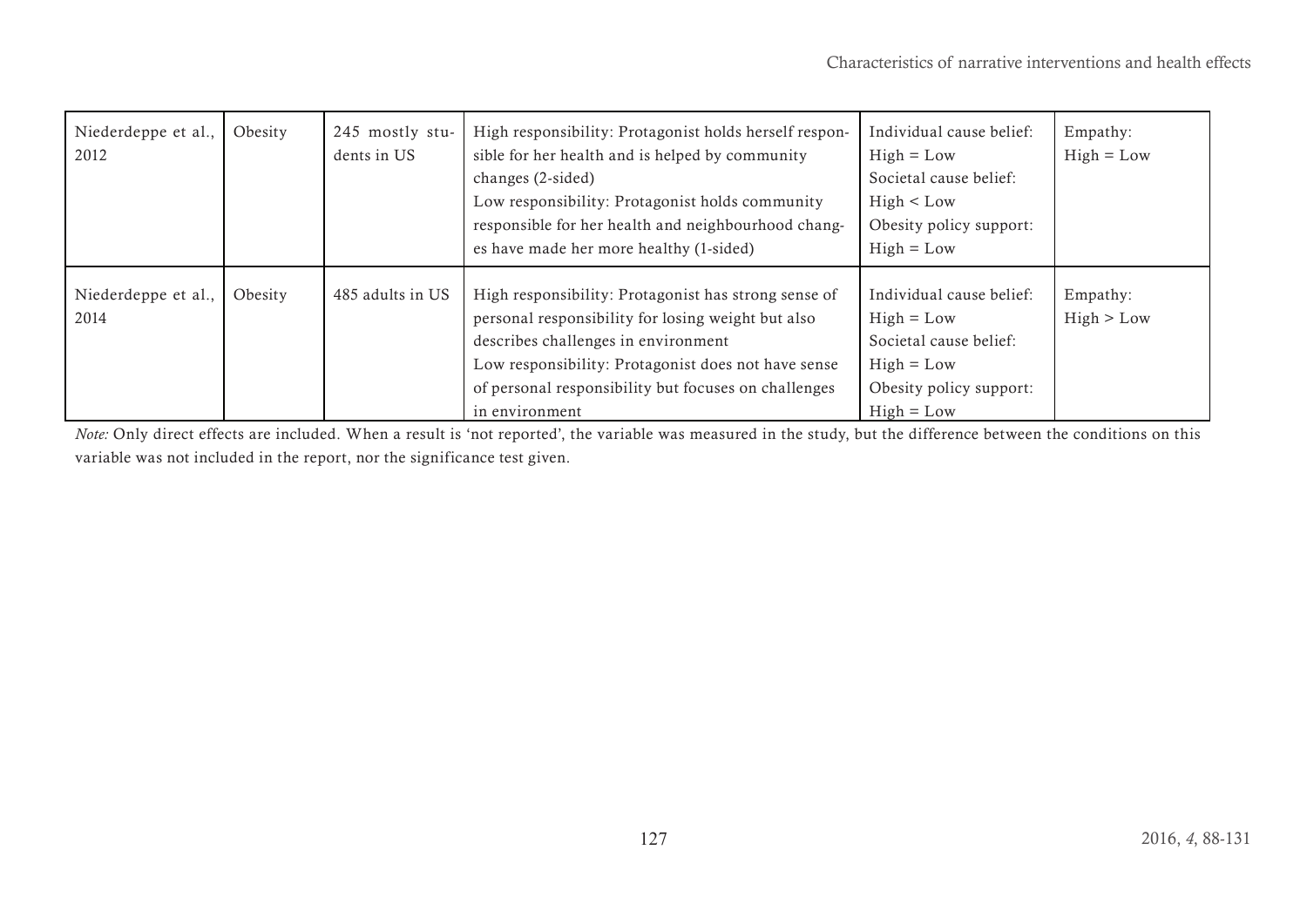|                           | Topic           | Sample                | Manipulation                                    |                   | <b>Effects persuasion Effects engagement</b> |
|---------------------------|-----------------|-----------------------|-------------------------------------------------|-------------------|----------------------------------------------|
| Braverman, 2008,          | Weight loss by  | 240 adults recruited  | Print: Text in which the protagonist loses      | Perceived persua- |                                              |
| study 1                   | drinking water  | online in US          | weight by drinking more water                   | siveness:         |                                              |
|                           |                 |                       | Audio: Audio-recorded version of above text     | $Print = Audio$   |                                              |
| Braverman, 2008,          | Binge drinking  | 118 undergraduate     | Print: Text in which the protagonist starts     | Perceived persua- | Transportation:                              |
| study 2                   |                 | students recruited    | drinking less and feels better                  | siveness:         | $Print = audio$                              |
|                           |                 | online in US          | Audio: Audio-recorded version of above text     | $Print = Audio$   |                                              |
| Braverman, 2008,          | Weight loss by  | 158 adults recruited  | Print: Text in which the protagonist loses      | Perceived persua- | Transportation:                              |
| study 3                   | drinking water  | online in US          | weight by drinking more water                   | siveness:         | Not reported                                 |
|                           |                 |                       | Audio: Audio-recorded version of above text     | $Print = Audio$   |                                              |
| Luna Nevarez, 2013        | Diabetes        | 236 undergraduate     | Video: Film in which a teen is diagnosed with   | Risk perception:  | Transportation:                              |
|                           |                 | students in US        | type 2 diabetes and decides to adopt healthier  | $Video = Print$   | $Video = Print$                              |
|                           |                 |                       | lifestyle                                       | Intention:        |                                              |
|                           |                 |                       | Print: Text-only version of above narrative     | $Video = Print$   |                                              |
| Shaffer, Owens, &         | Breast cancer   | 56 women who were     | Video: Videotaped interviews with breast        | Treatment prefer- |                                              |
| Zikmund-Fisher, 2013b     |                 | not diagnosed with    | cancer patients about their experiences         | ence:             |                                              |
|                           |                 | breast cancer         | Print: Transcribed versions of above narratives | Not reported      |                                              |
| Stitt & Nabi, 2005        | Drinking and    | 197 adults around     | Video: Film in which a survivor looks back at   | Story-consistent  |                                              |
|                           | driving         | college campus in US  | a fatal car accident because of drunk driving   | beliefs:          | Transportation:                              |
|                           |                 |                       | Print: Text based on a transcription of the     | $Video = Print$   | $Video = Print$                              |
|                           |                 |                       | video                                           |                   |                                              |
| Winterbottom et al., 2012 | Kidney dialysis | 784 students and      | Video: Videotaped scripts of patients who are   | Treatment choice: |                                              |
|                           |                 | staff of universities | on dialysis                                     | $Video = Print$   |                                              |
|                           |                 | in UK                 | Print: Text versions of above narrative         |                   |                                              |

<span id="page-40-0"></span>*Note:* Only direct effects are included. When a result is 'not reported', the variable was measured in the study, but the difference between the conditions on this variable was not included in the report, nor the significance test given.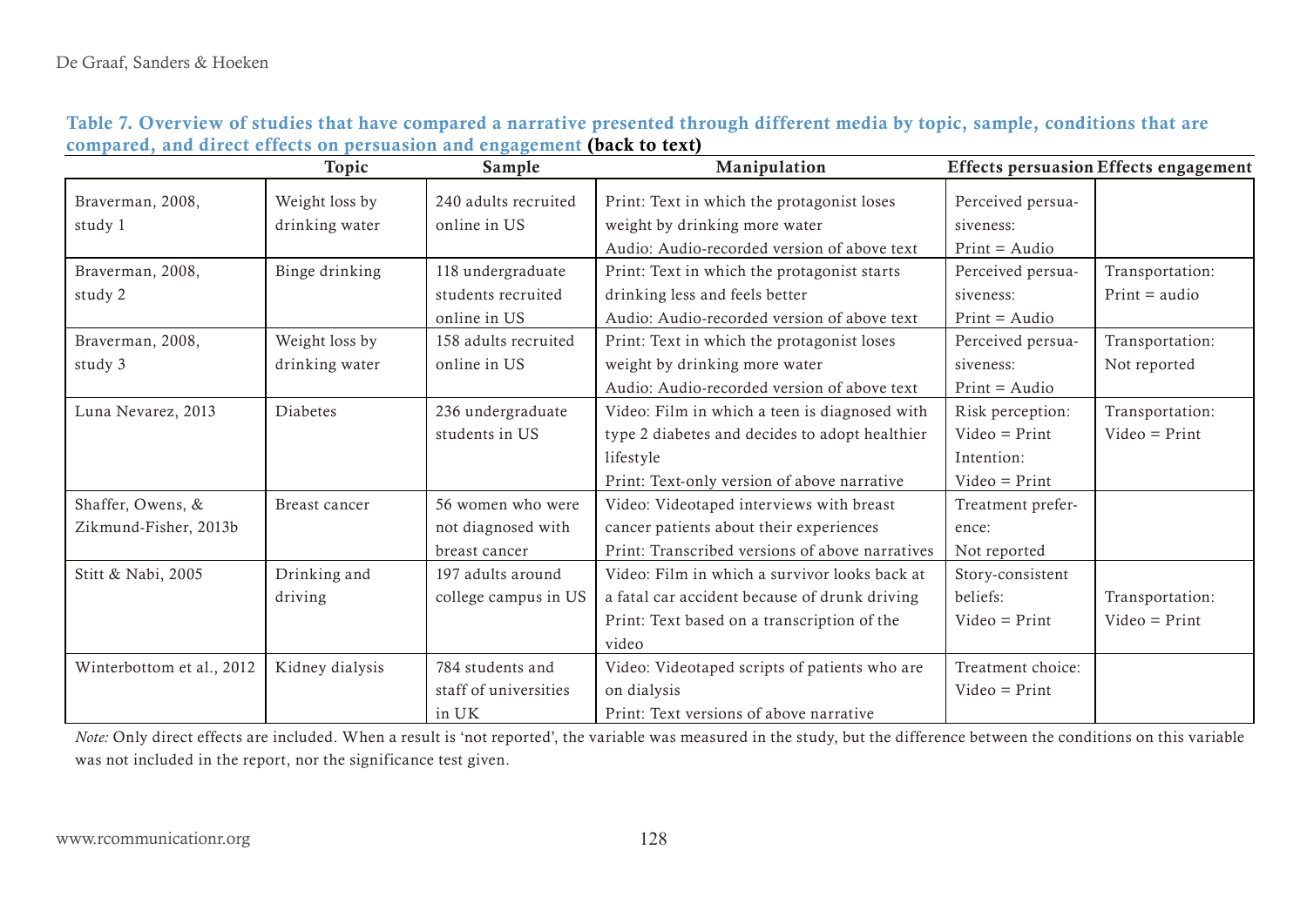|               | Topic       | Sample              | Manipulation                                                   | <b>Effects persuasion</b> | <b>Effects engagement</b> |
|---------------|-------------|---------------------|----------------------------------------------------------------|---------------------------|---------------------------|
| Banerjee &    | Cocaine     | 500 undergraduate   | First: In four stories, protagonists who are addicted to drugs | Cocaine expectancies:     | Transportation:           |
| Greene, 2012b |             | students in UK      | are referred to with I                                         | Not reported              | $First = Third$           |
|               |             |                     | Third: In four stories protagonists who are addicted to        | Intention to use cocaine: |                           |
|               |             |                     | drugs are referred to with he/she                              | Not reported              |                           |
| Houska, 2010  | Skin cancer | 60 adults recruited | Second: Protagonist who is approached by a stranger to         | Intent to use sunscreen:  | Transportation:           |
|               |             | on campus in US     | have a mole checked is referred to with you                    | $Second = Third$          | Not reported              |
|               |             |                     | Third: Protagonist who is approached by a stranger to have     | Take sunscreen coupons:   |                           |
|               |             |                     | a mole checked is referred to with he/she                      | Second > Third            |                           |
| Meadows III,  | Binge       | 80 undergraduate    | First: Audio public service announcements in which pro-        | Story-consistent          | Transportation:           |
| 2012          | drinking,   | students in US      | tagonists are referred to with I                               | intention:                | $First = Third$           |
|               | smoking,    |                     | Third: Audio public service announcements in which             | $First = Third$           |                           |
|               | <b>HIV</b>  |                     | protagonists are referred to with he/she                       |                           |                           |
| Nan et al.,   | <b>HPV</b>  | 174 undergraduate   | First: Quoted students in news article were referred to with   | Risk perception:          |                           |
| 2015          |             | students in US      | I (within quotation marks)                                     | $First$ > Third           |                           |
|               |             |                     | Third: Quoted students in news article were referred to with   | Vaccination intention:    |                           |
|               |             |                     | he/she (without quotation marks)                               | Not reported              |                           |

# Table 8. Overview of studies that have compared a narrative presented through different perspectives by topic, sample, conditions that are compared, and direct effects on persuasion and engagement ([back to text\)](#page-11-2)

<span id="page-41-0"></span>*Note:* Only direct effects are included. When a result is 'not reported', the variable was measured in the study, but the difference between the conditions on this variable was not included in the report, nor the significance test given.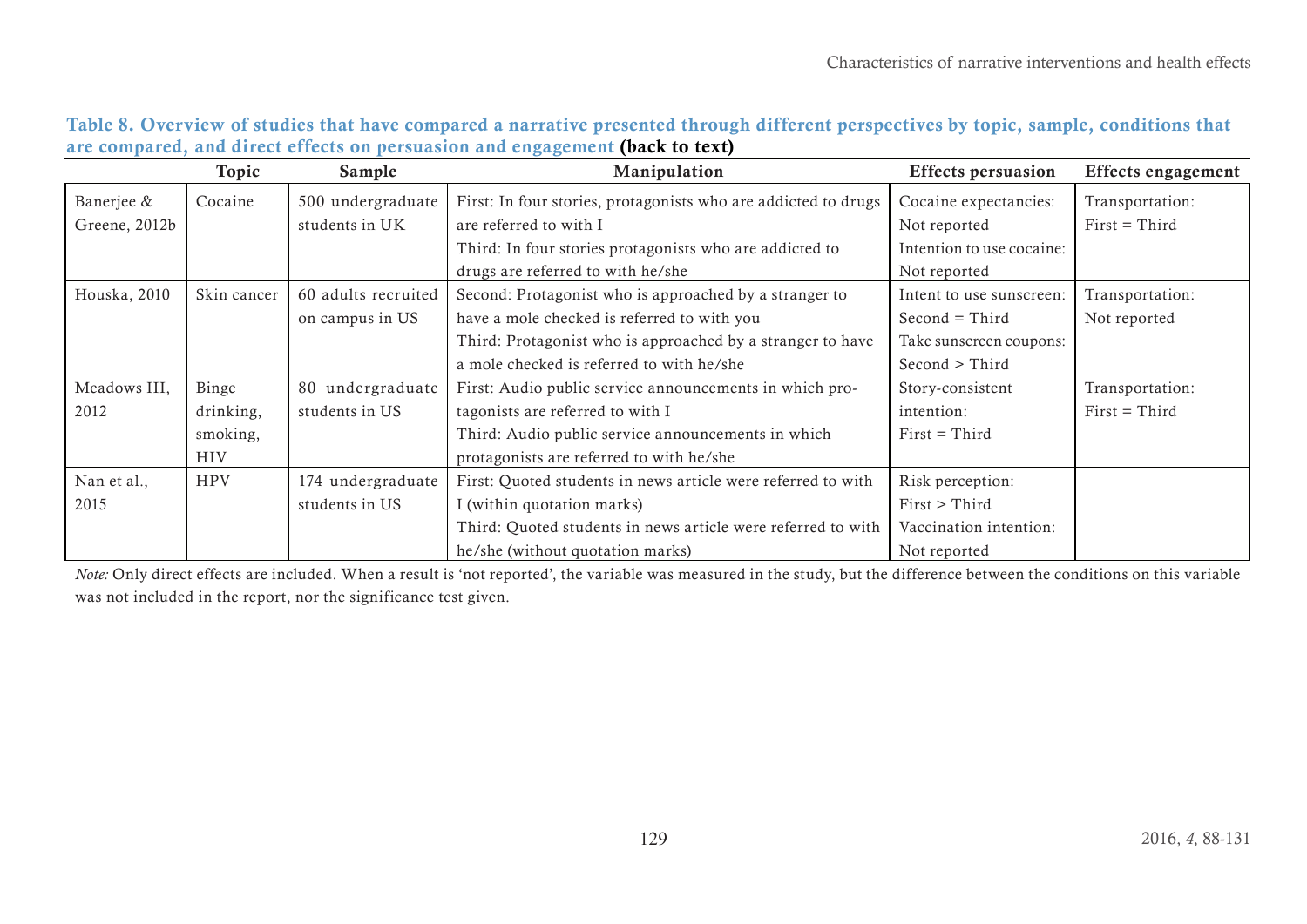|                  | Topic       | Sample                   | Manipulation                                      | <b>Effects persuasion</b> | <b>Effects</b> engagement |
|------------------|-------------|--------------------------|---------------------------------------------------|---------------------------|---------------------------|
| Kim et al., 2012 | Smoking     | 1219 adult smokers in US | High efficacy: Information about quitting with    | Cessation intention:      | Transportation:           |
|                  |             |                          | quit aids (e.g., nicotine) in news article with   | $High = Low$              | $High = Low$              |
|                  |             |                          | exemplar.                                         |                           |                           |
|                  |             |                          | Low efficacy: Information about unaided quitting  |                           |                           |
|                  |             |                          | ("cold turkey") in news article with exemplar.    |                           |                           |
| Morman, 2000     | Testicular  | 80 male undergraduate    | High efficacy: Information about how to perform   | Intention to perform TSE: |                           |
|                  | cancer      | students in US           | testicular self exam (TSE) to check for cancer.   | High > Low                |                           |
|                  |             |                          | Low efficacy: No information about how to         |                           |                           |
|                  |             |                          | perform testicular self exam to check for cancer. |                           |                           |
| Knobloch-Wester- | Weight loss | 251 undergraduate stu-   | High efficacy: Slimming down is presented as      | Promoted behavior:        |                           |
| wick & Sarge,    |             | dents in US              | simple in headline of news article with exemplar. | $High = Low$              |                           |
| 2015             |             |                          | Low efficacy: Slimming down is presented as       |                           |                           |
|                  |             |                          | tough in headline of news article with exemplar.  |                           |                           |

| Table 9. Overview of studies that have compared a narrative with high efficacy information in context or low efficacy by topic, sample, |  |
|-----------------------------------------------------------------------------------------------------------------------------------------|--|
| conditions that are compared, and direct effects on persuasion and engagement (back to text)                                            |  |

<span id="page-42-0"></span>*Note:* Only direct effects are included. When a result is 'not reported', the variable was measured in the study, but the difference between the conditions on this variable was not included in the report, nor the significance test given.